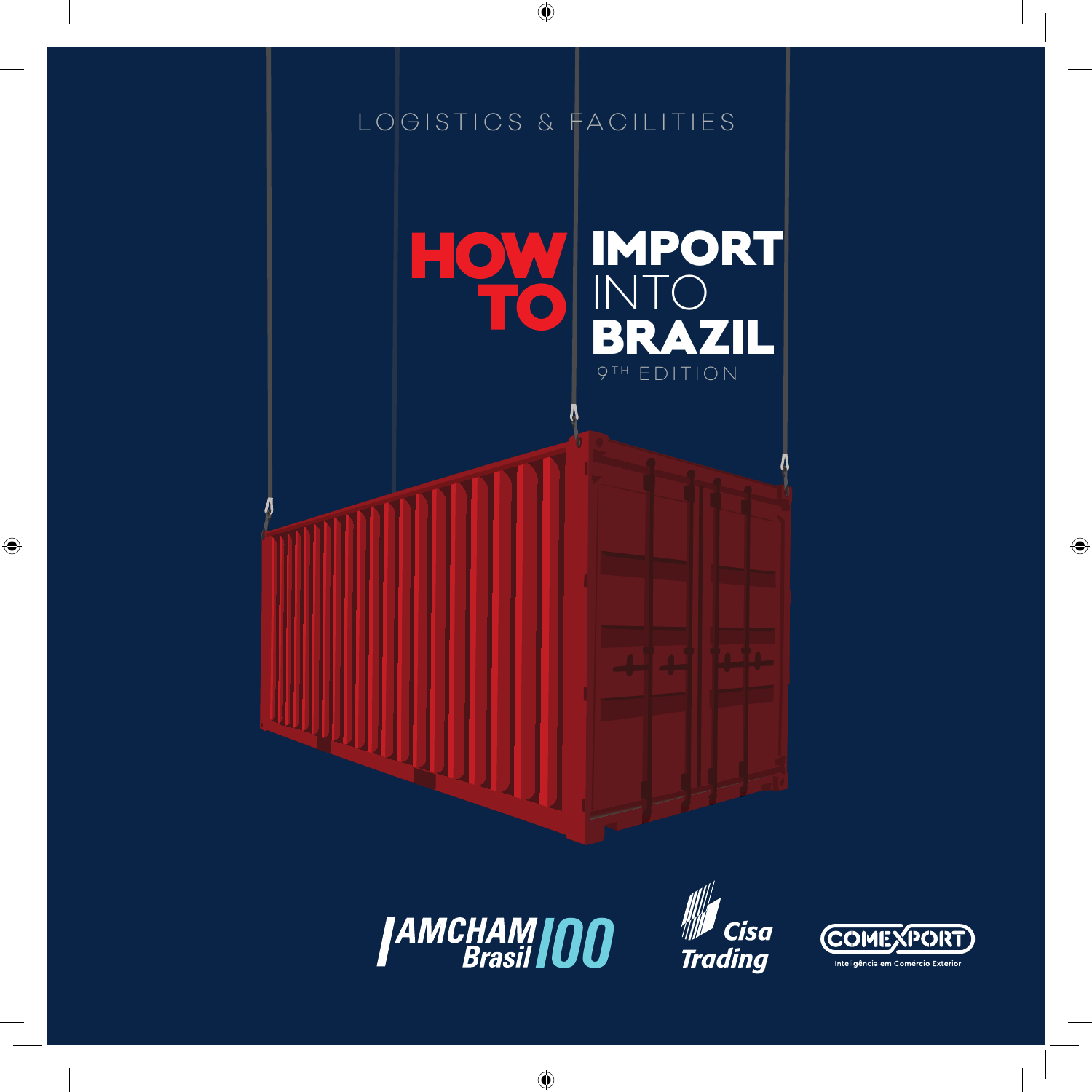American Chamber of Commerce for Brazil - AMCHAM International Affairs Department Brazil, 2022 / 2023



\*This guide is part of the project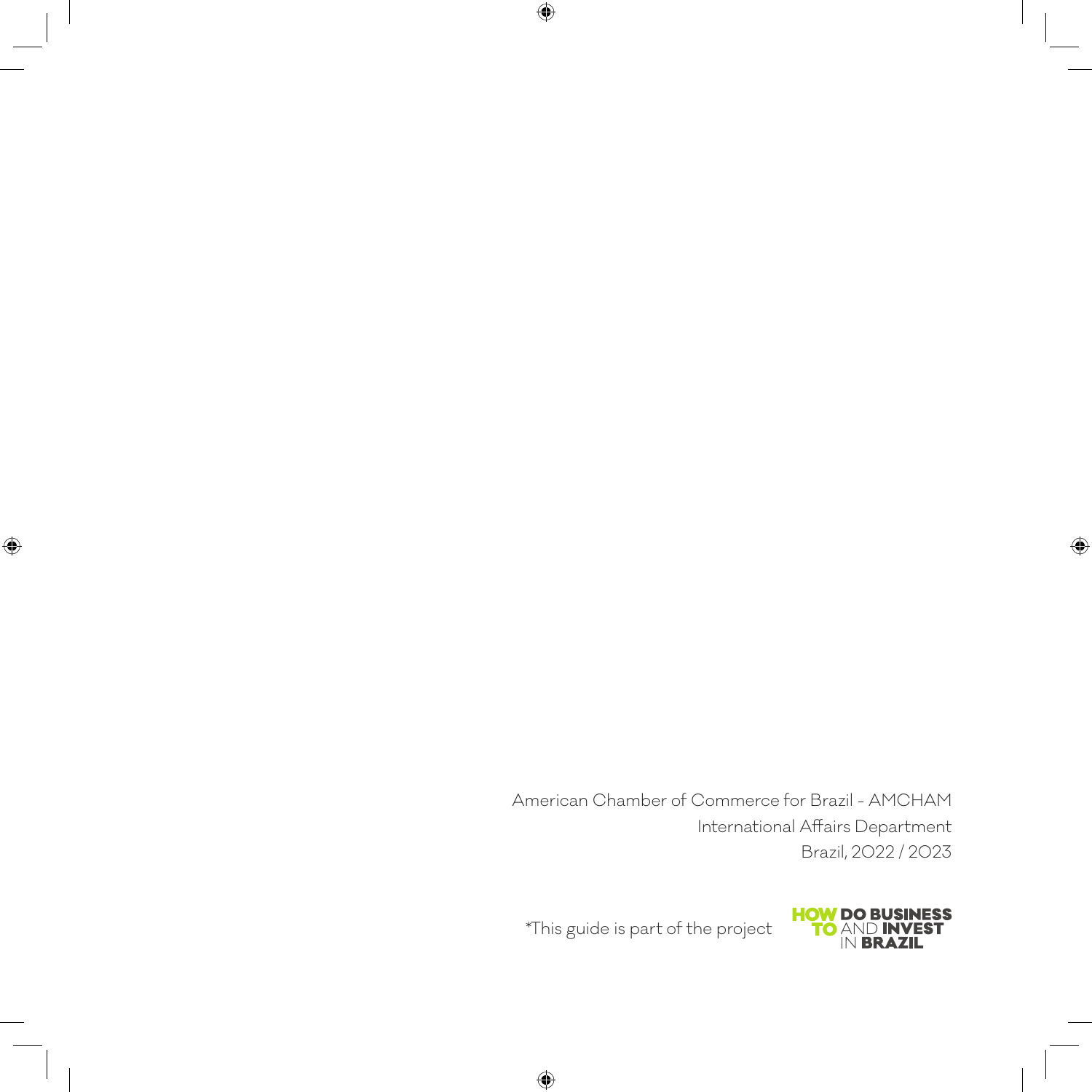

Beyond a chamber of commerce, Amcham Brasil is a large multi-sector business hub. In 100 years, the American Chamber has built the most active and complete portfolio of business products and services in favor of global competitiveness and business integration.The How to do business and invest in Brazil guides, published by Amcham, connect investors with key information to understand the country's business environment. Supported by strategic partners, the How To guides gather practical information about Brazil, facilitating the understanding of the regulatory environment, the identification of the most relevant processes and tools for foreign investors, such as the location for setting up commercial and institutional operations in the Brazilian market. Being today, according to the IMF and UNCTAD, the 9th largest economy in the world and the 4th largest destination for foreign direct investment, Brazil proves to be a promising country with many opportunities. Amcham Brasil, which has been working to attract foreign investments to Brazil for 100 years, together with the partners who prepare the content of these guides, are on hand to assist you in doing business in the country. Each year, we connect more than 90 thousand executives in two thousand meetings held in almost all regions of the country. Commercial and investment decisions, from large companies to startups, are supported and curated by Amcham content. Welcome to Brazil, welcome to the largest American Chamber among 117 existing outside the United States.

#### Deborah Vieitas – CEO, Amcham Brasil



Cisa Trading is committed to offering high quality and excellence to its customers in inbound and outbound logistics, import and export processes and financing. This practical and useful manual covers all subjects related to the importation of different products to Brazil. For the eighth consecutive year, Cisa Trading is happy to support an excellent tool published by Amcham.

#### Antonio José Louçã Pargana – President, CISA Trading



Being Brazil's largest and most respected trading company, Comexport leads import operations and pioneers 5PL solutions dedicated to international trade. Comexport has unique experience in anticipating trends and overcoming obstacles, thus achieving the best results in import and export solutions. To optimize each business opportunity, the Company is present all over the world with agility and security, sharing the best business practices with its clients. This is possible due to its network of strategic connections, which involve hundreds of specialized professionals, representatives and agents worldwide.

Alan Goldlust – President Comexport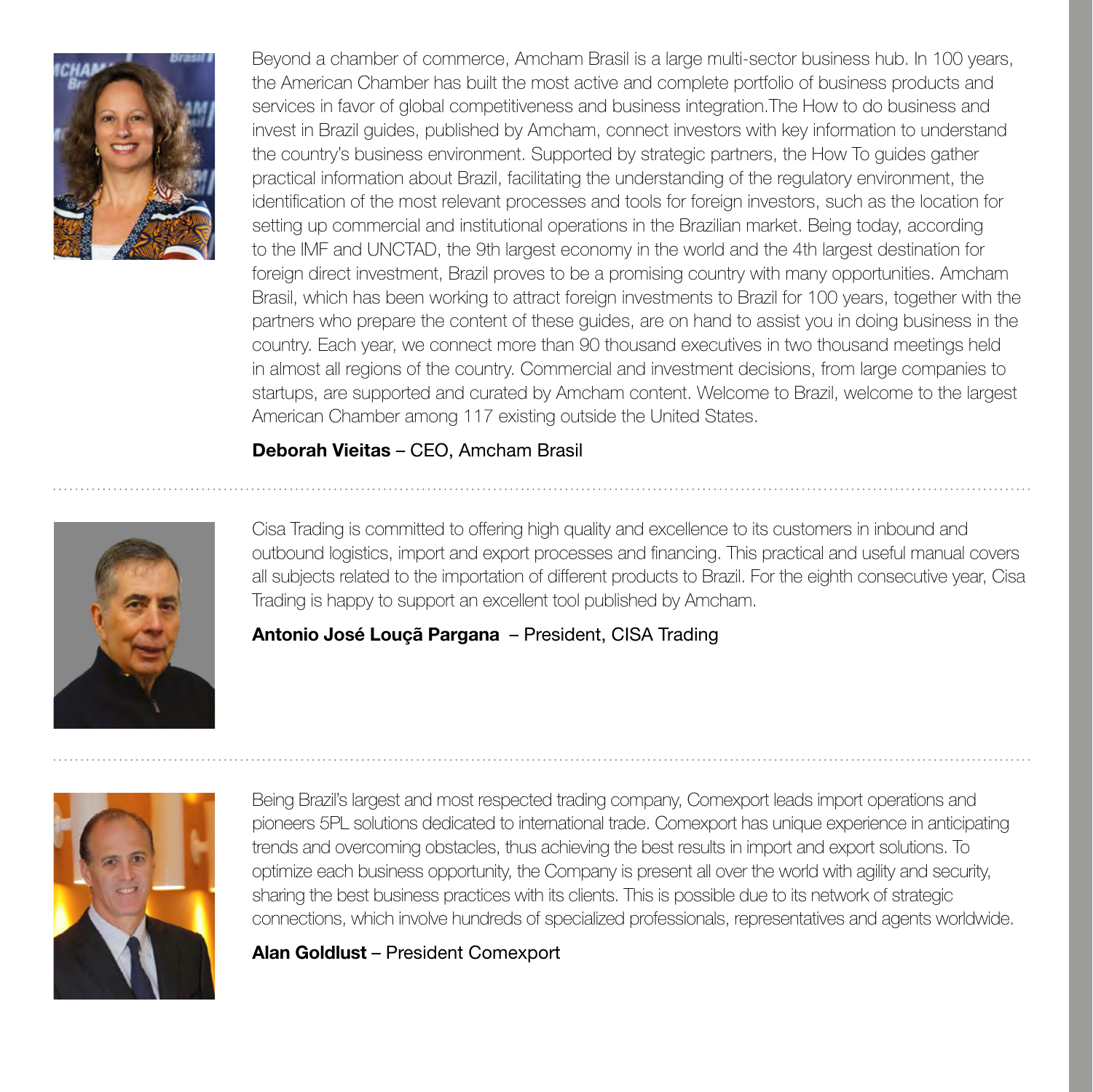## CONTENT

| <b>1. INTRODUCTION</b>                                           | 05 |
|------------------------------------------------------------------|----|
| <b>2. IMPORT MODELS</b>                                          | 08 |
| <b>3. IMPORT TAXES AND DUTIES</b>                                | 10 |
| 4. CUSTOMS AND TAX-RELATED LITIGATION ASSOCIATED WITH THE IMPORT | 16 |
| <b>5. INCENTIVES AND FINANCING</b>                               | 21 |
| <b>6.</b> SPECIAL CUSTOMS SCHEMES                                | 23 |
| <b>7.</b> CUSTOMS FORWARDING – PROCESS AND DOCUMENTS             | 28 |
| 8. NON-TAX RULES ENTAILED TO THE IMPORT                          | 32 |
| <b>9. IMPORT PAYMENT METHODS</b>                                 | 33 |
| <b>10. LOGISTICS IN BRAZIL</b>                                   | 40 |
| <b>11.</b> ABOUT OUR SPONSOR                                     | 45 |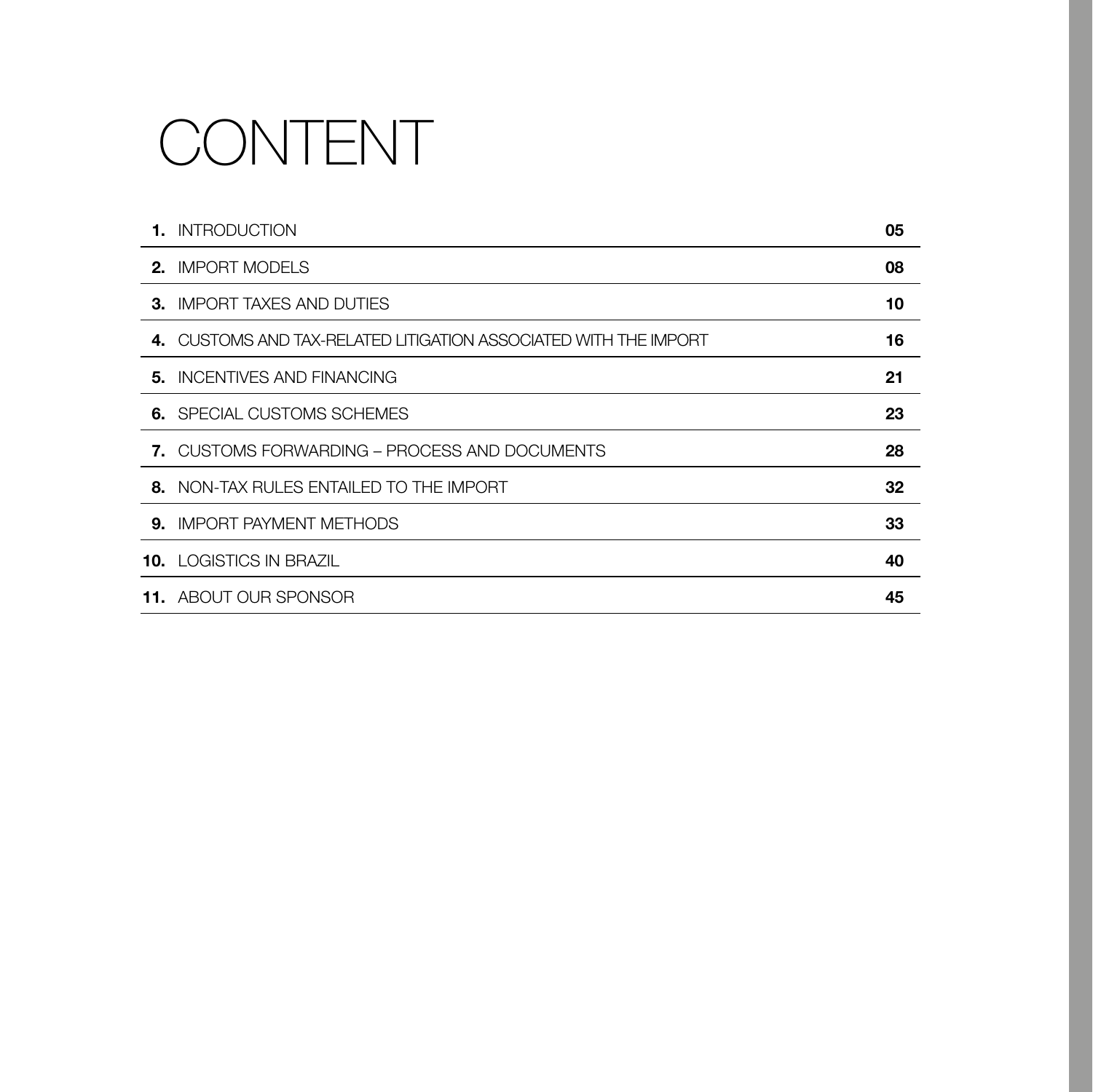# 1. INTRODUCTION

XXXXXX

The Brazilian market was closed to imports until 1990, since then import volumes have increased year after year.

 $\blacksquare$ 

 $\blacksquare$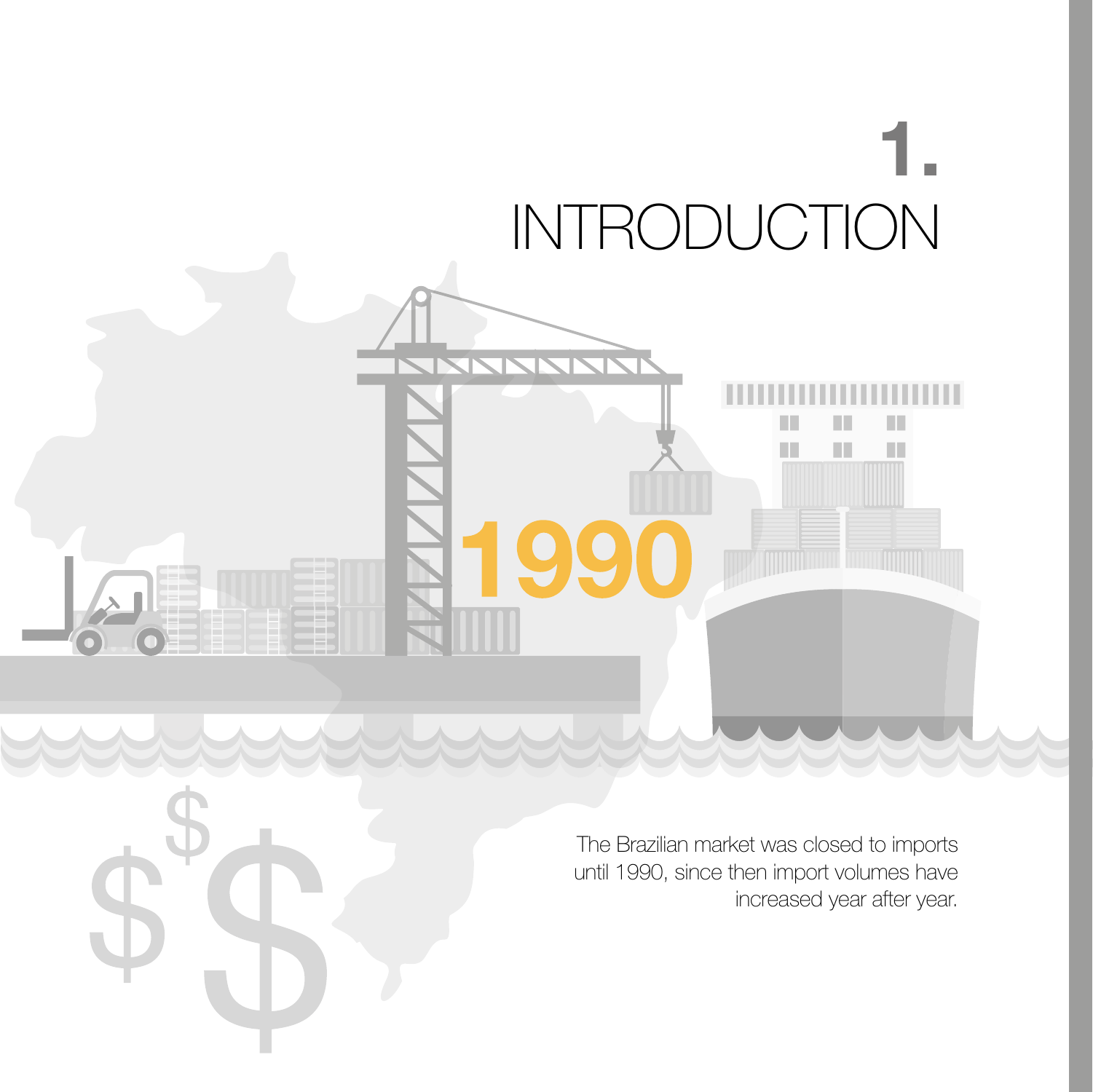

Besides the Brazilian Central Bank (Banco Central do Brasil - Bacen), the Ministry of Economy (Ministério da Economia), the Special Secretariat of Foreign Trade and International Subjects (Secretaria Especial de Comércio Exterior e Assuntos Internacionais – SECEX), and the Brazilian Department of Federal Revenue (Secretaria da Receita Federal – RFB), there are other agencies, such as Brazilian National Health Surveillance Agency (Agência Nacional de Vigilância Sanitária – ANVISA), the Federal Police Department (Departamento de Polícia Federal – PF) and the Ministry of Agriculture, Livestock and Food Supply (Ministério da Agricultura, Pecuária e Abastecimento – MAPA), that are also involved in the import process, depending on the product type and fiscal classification. Although there is an integrated computerized system called Siscomex, that manages and registers all information related to foreign trade operations, the process of importing products into the Brazilian market is still a complex task due to the myriad of laws, decrees and regulatory instructions regarding the matter.

Certain procedures should be adopted even before purchasing, placing the order with the vendor and shipping,since specific goods require licenses even before all this process. The importer or the entity ordering the product must register their fiscal and financial capacity at Siscomex, in the System of Registration and Tracking of the Customs Agents' Activities (Ambiente de Registro e Rastreamento da Atuação dos Intervenientes Aduaneiros - RADAR).

Import licenses are obtained from SECEX, that checks the conditions stated in the Proforma Invoice1 . The license issued by SECEX determines the customs tax treatment, as well as the currency exchange treatment given by Bacen.

At the time of nationalization several documents and actions are required, that is, actions that befall in the course of customs clearance (despacho aduaneiro).

Once the customs clearance declaration has been filed, the goods will proceed through customs clearance. In Brazil, in addition to the registration of this declaration, goods are subject to import parameters defined by fiscal channels (green, yellow, red and gray)<sup>2</sup>. The Customs Broker will be notified through Siscomex when the goods have been released. The proof of release is the Import Certificate (CI), printed through Siscomex by the importer.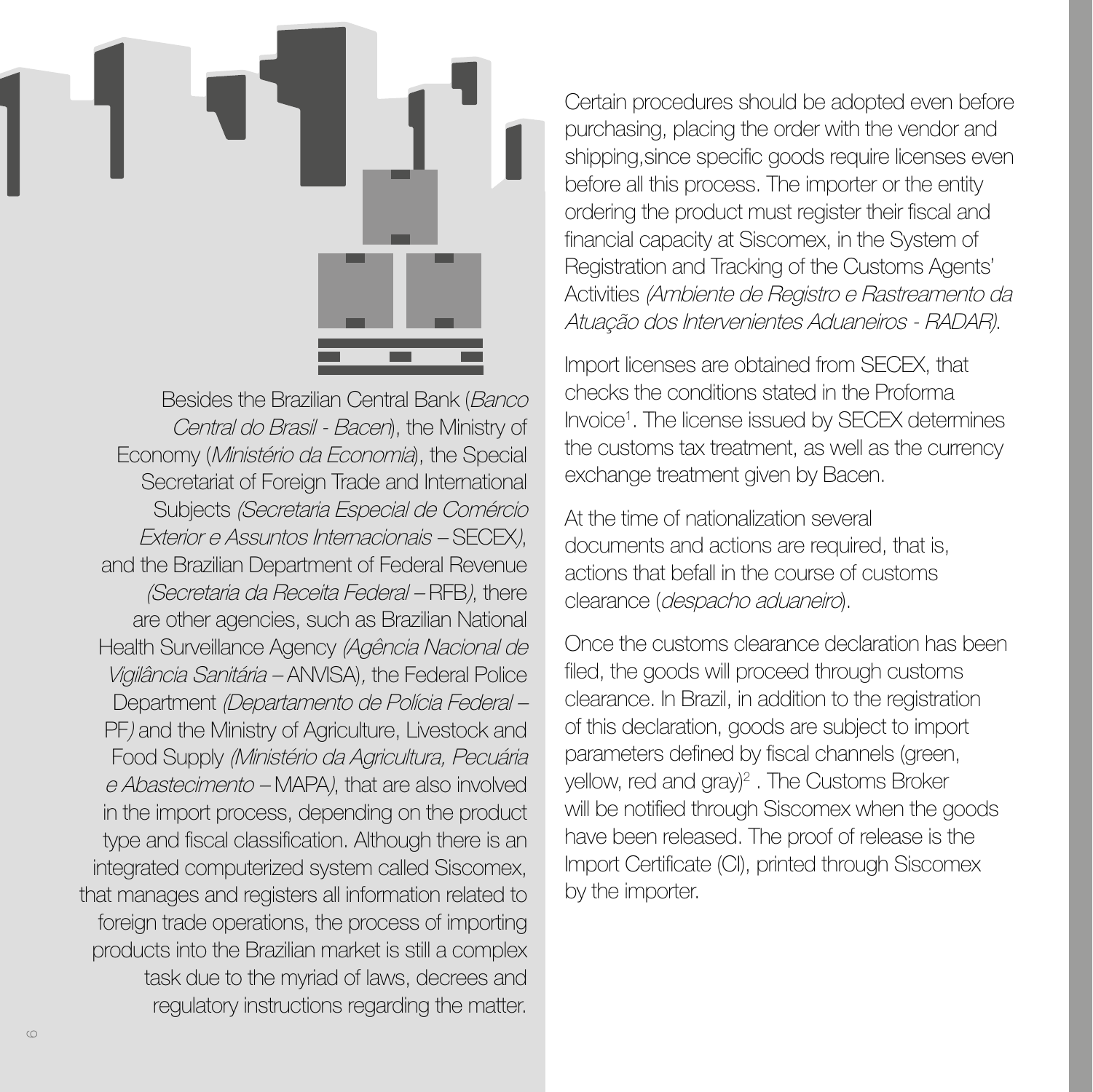#### There are three import models:



The importer needs to be attentive to changes in laws and regulations, in view of the great number of amendments that occur in Brazilian legislation.

An operating error could be quite costly since Brazil is a country of continental dimensions. Thus, logistics planning is very important for more effective market distribution.

1 Proforma Invoice: Document issued by the exporter to the importer in order to formalize the international negotiation process. It can be considered the first agreement between both parties, while not generating buyer payment obligations. 2 Fiscal Channels:

- Green: Automatic clearance of imports;
- Yellow: Clearance after verification of all documents and of the import declaration (DI);
- Red: Clearance after the verification of all documents of the DI and of the goods; and
- Gray: Clearance after the verification of the DI and of the goods, and the preliminary examination of the customs value.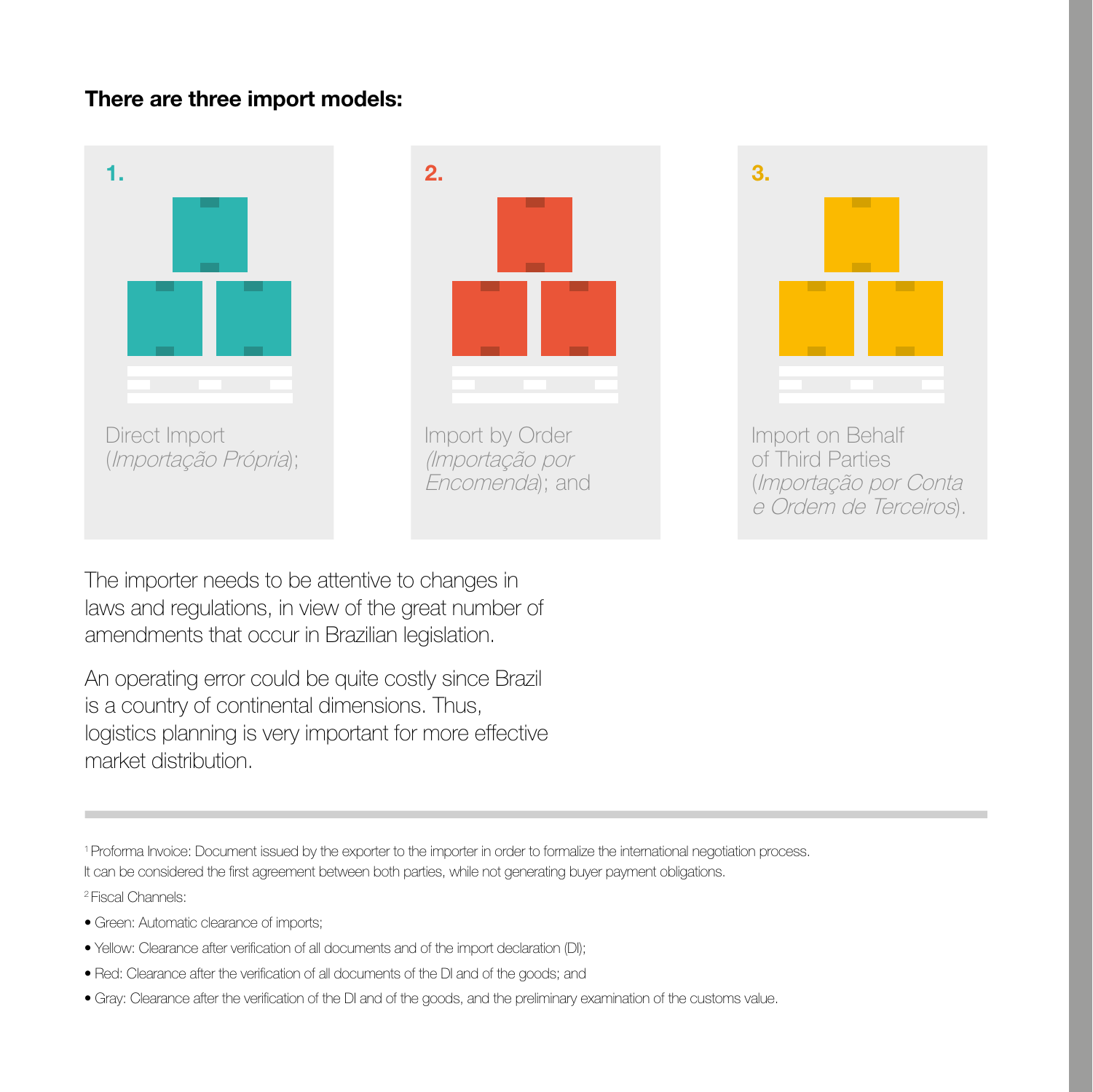

#### **DIRECT** IMPORT

The importer looks for suppliers, imports the goods and distributes them throughout the country, being responsible for all logistics procedures.

Under this model, the importer is the actual owner of the goods. It is responsible for all transaction costs, for financing the operation with its own resources, paying applicable taxes, and contracting the currency exchange directly. The importer undertakes the activity risks and enters into agreements with the vendor abroad, sometimes through a distribution agreement or a purchase agreement, and promotes sales within the domestic market.

## 2. IMPORT MODELS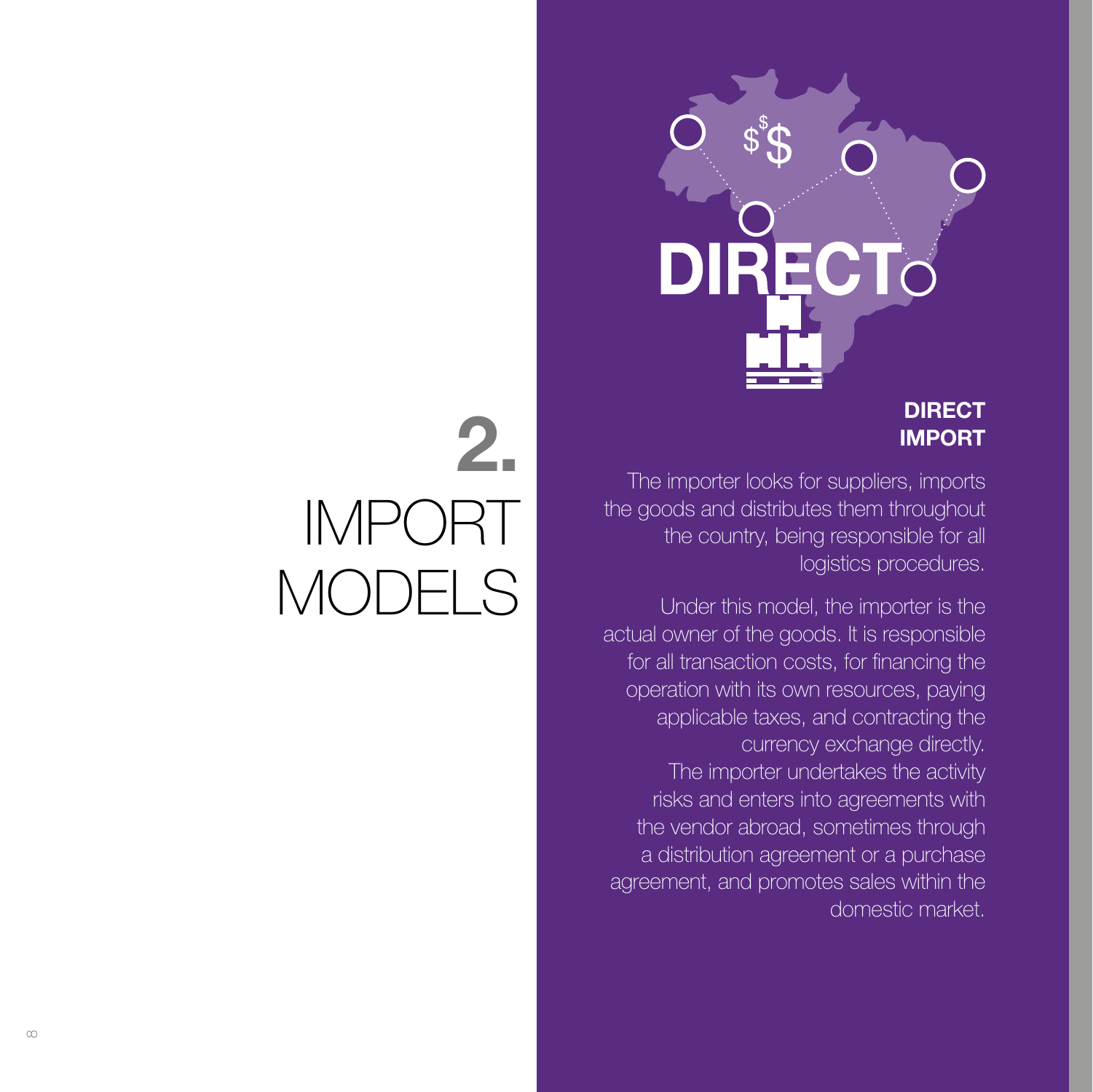#### IMPORT BY ORDER

Similar to the aforementioned model, the importer (trading company) is the owner of the imported goods and also the responsible for operation funding. However, in this import modality, there must be a local buyer for whom the goods are purchased.

The importer sells the merchandise to the local buyer without risk regarding subsequent sales and distribution of the imported goods within the domestic market.

# IMPORT ON BEHALF

OF THIRD PARTIES

In this model, a purchaser interested in a particular commodity looks for a trading company – the importer – to import goods on behalf of the interested buyer. The bill of lading/airway bill<sup>3</sup> is consigned to the importer, who holds the imported product possession. while the ownership belongs to a third party (purchaser/buyer) who funds the operation.

The third party has the option to make advance payments or to present guarantee to support the costs with the operation, taxes and other expenses. The purchaser contracts the currency exchange and the importer only provides services. The purchaser and the importer are jointly responsible for taxes levied on imported goods.

<sup>3</sup> Bill of Lading is a contract between a shipper and carrier listing transport. An airway bill is also a contract with the same conditions, but it is used for air transport.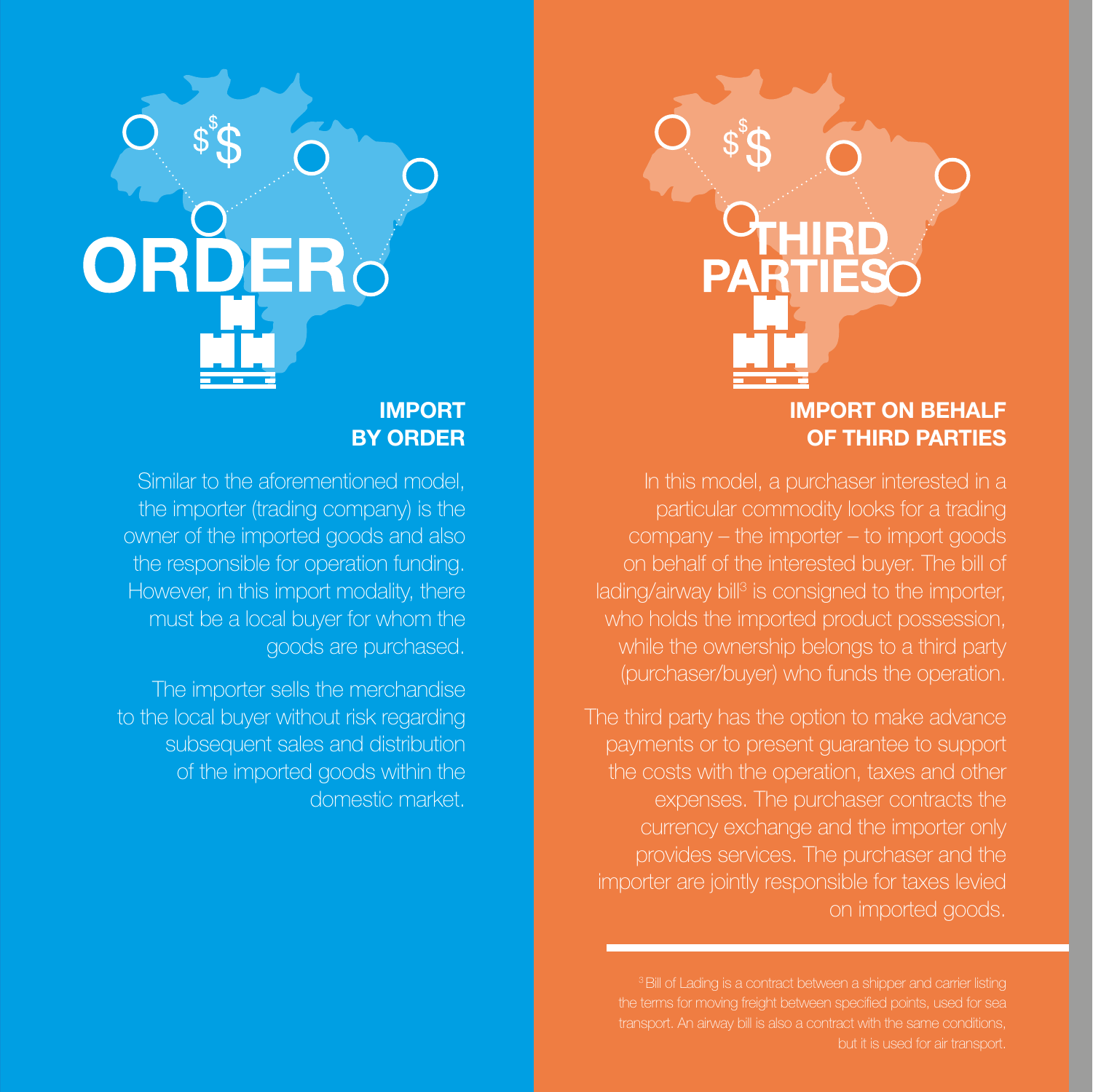## 3. IMPORT TAXES AND DUTIES



 $\circlearrowright$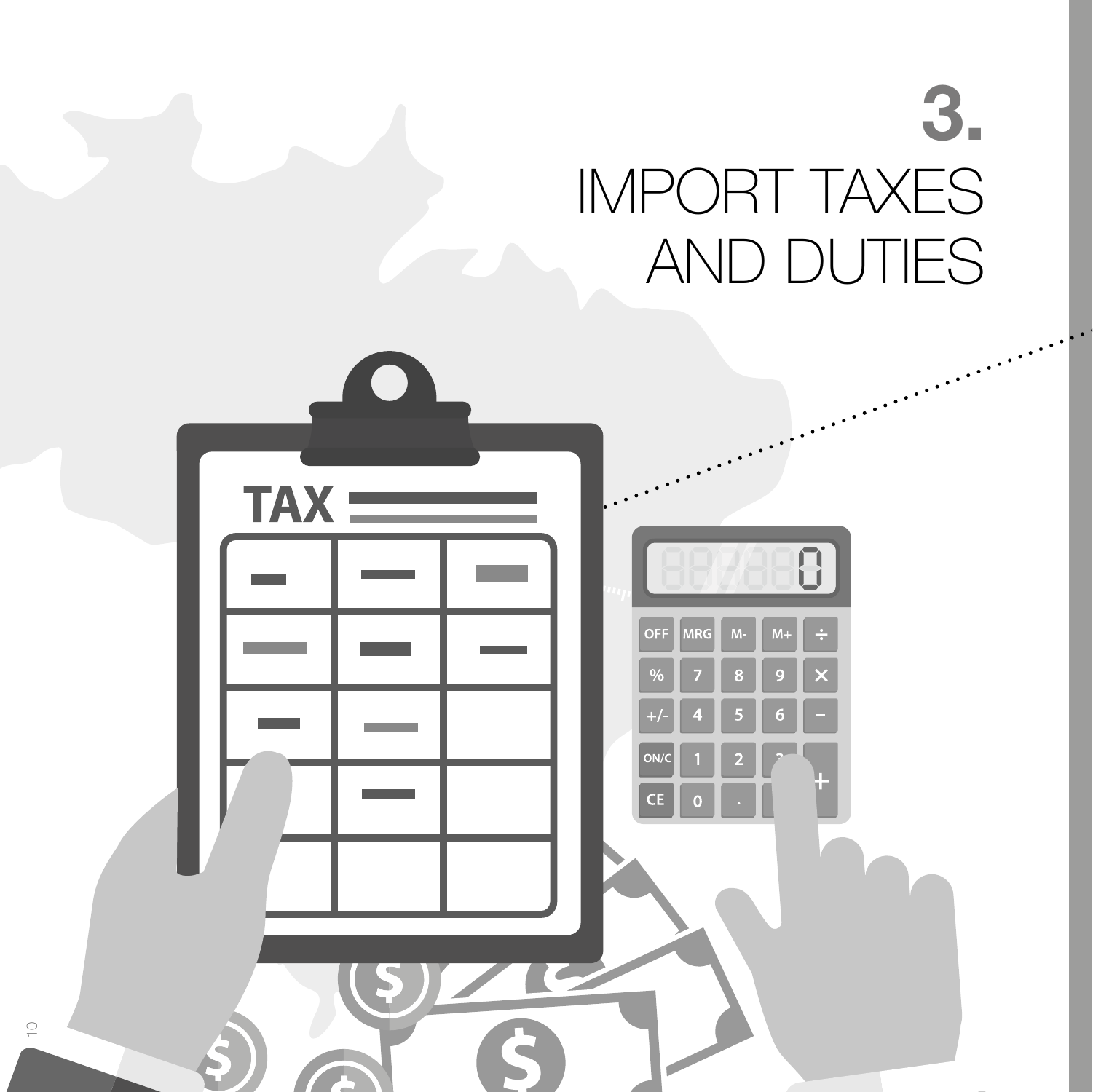



### IMPORT TAX - II

Import Duty (Imposto de Importação - II) is a Federal tax payable upon customs clearance of foreign goods. At the moment the import declaration (Declaração de Importação - DI) is registered, the "customs value" of the goods must be declared according to the General Agreement on Tariffs and Trade (GATT).

Regardless of the import model, the taxpayer is the importer who promotes the entry of goods into Brazilian territory. The II rate varies according to the classification of imported goods pursuant to the Brazilian External Tariff Code (Tarifa Externa Comum - TEC), which includes the same classification system as the Harmonized System (HS) as determined by the World Customs Organization (WCO). II rate is a non-recoverable tax; therefore, it is a cost to the importer.

#### THE FEDERAL VALUE-ADDED TAX (VAT) – IPI

The Brazilian Federal Value-Added Tax on Manufactured Products (Impostos sobre Produtos Industrializados - IPI) is a tax levied on finished products (whether foreign or domestic), resulting from some sort of industrial process even if this process is incomplete, partial or intermediary.

In the case of imports, the IPI is levied upon customs clearance of the goods. Similar to II, IPI is paid by the importer upon registration of the import declaration. The IPI is levied in relation to the price of the import (i.e. the product's customs value) plus II.

The IPI rates vary according to the IPI Tariff Table (TIPI) that includes the same classification system as TEC.

After import, the IPI will apply in the subsequent transaction even if it involves a buy/sell transaction or transference delivery, as in the case of import on behalf of third parties model.

The IPI is a non-cumulative tax and, therefore, the amount charged in each successive taxable transaction is deducted from the current transaction.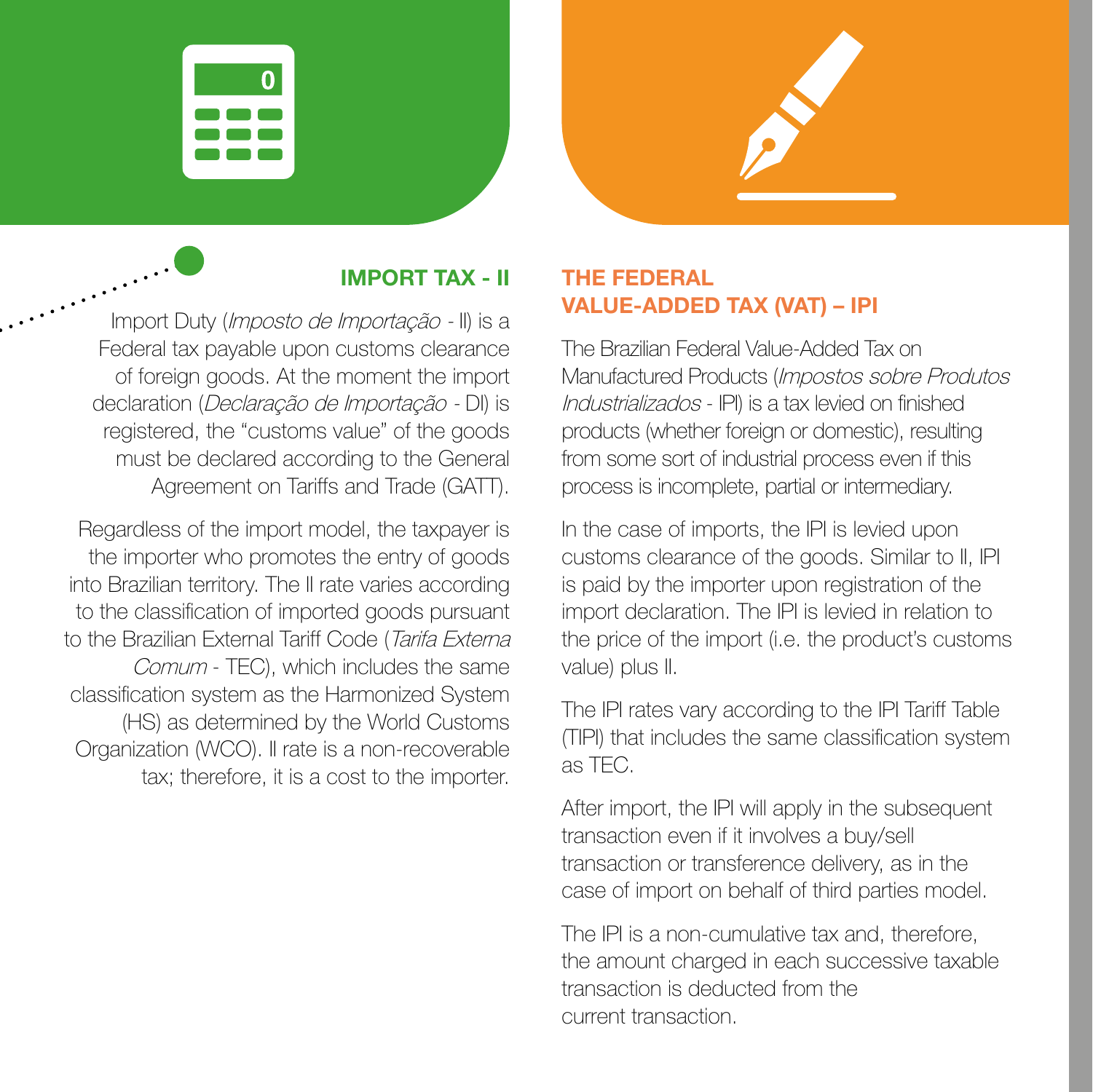#### THE STATE VAT - ICMS

ICMS is the VAT levied by states and applies to the legal, physical, or economic circulation of goods, whether imported or not, the services of transportation and telecommunications. ICMS is paid by the businessperson, manufacturer or producer responsible for shipping the goods, or importing them from abroad and rendering services. In other words, imports and local transactions generate ICMS, including subsequent transactions of imported goods according to the models "by order" or "on behalf of third parties".

In the case of imports, the tax basis for ICMS calculation is the goods customs value, plus the II, IPI, PIS-Import (see next topic) and COFINS-Import (see next topic), the ICMS itself, and customs expenses. Regardless of the import model, the duty taxpayer is the importer.

The general ICMS rate imposed by most Brazilian states on intrastate transactions ranges from 17 to 20%. Interstate transactions are usually subject to 12% (or 7% for resident taxpayers in the North, Northeast and Central-West regions of Brazil, and the state of Espírito Santo). As per Resolution 13, dated April 25, 2012 (RSF 13/2012), the Brazilian Federal Senate reduced the ICMS interstate rate applicable to imported goods to 4%. This reduction became effective on January 1<sup>st,</sup> 2013. The 4% rate applies to imported goods that, after clearance, either:

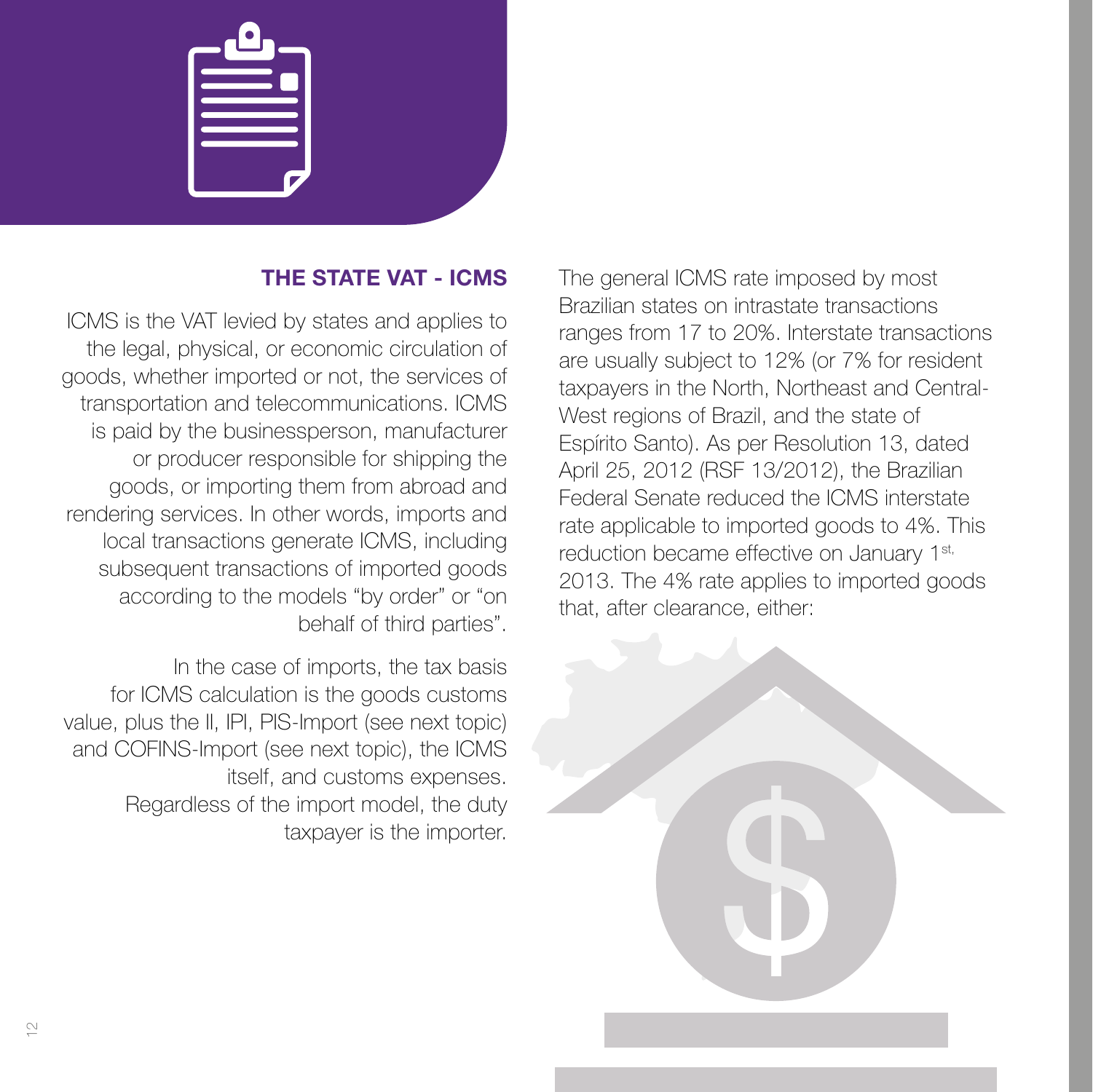

After processing, assembly, packaging, repackaging, renewal or refurbishment, result in goods that have a n "imported content"4 of over 40%.

The reduced interstate ICMS rate of 4% does not apply to transactions involving:



Similar to IPI, ICMS is also a non-cumulative tax. Therefore, the ICMS paid may be offset against the ICMS payable on future transactions. Despite the noncumulative system, as a consequence of RSF 13/2012, the importer may cumulate ICMS credits.

Current corporate solutions, therefore, must include customs planning when importing goods into Brazil comparing direct and indirect import models.

4 RSF 13/12 defines "imported content" as the ratio between the value of the imported portion of the goods and the total value of the goods shown on the ICMS invoice issued on exit of the goods from the seller's establishment. The rules and procedures to be followed in the Imported Content Certification process are issued by National Tax Policy Council (Conselho Nacional de Política Fazendária - CONFAZ).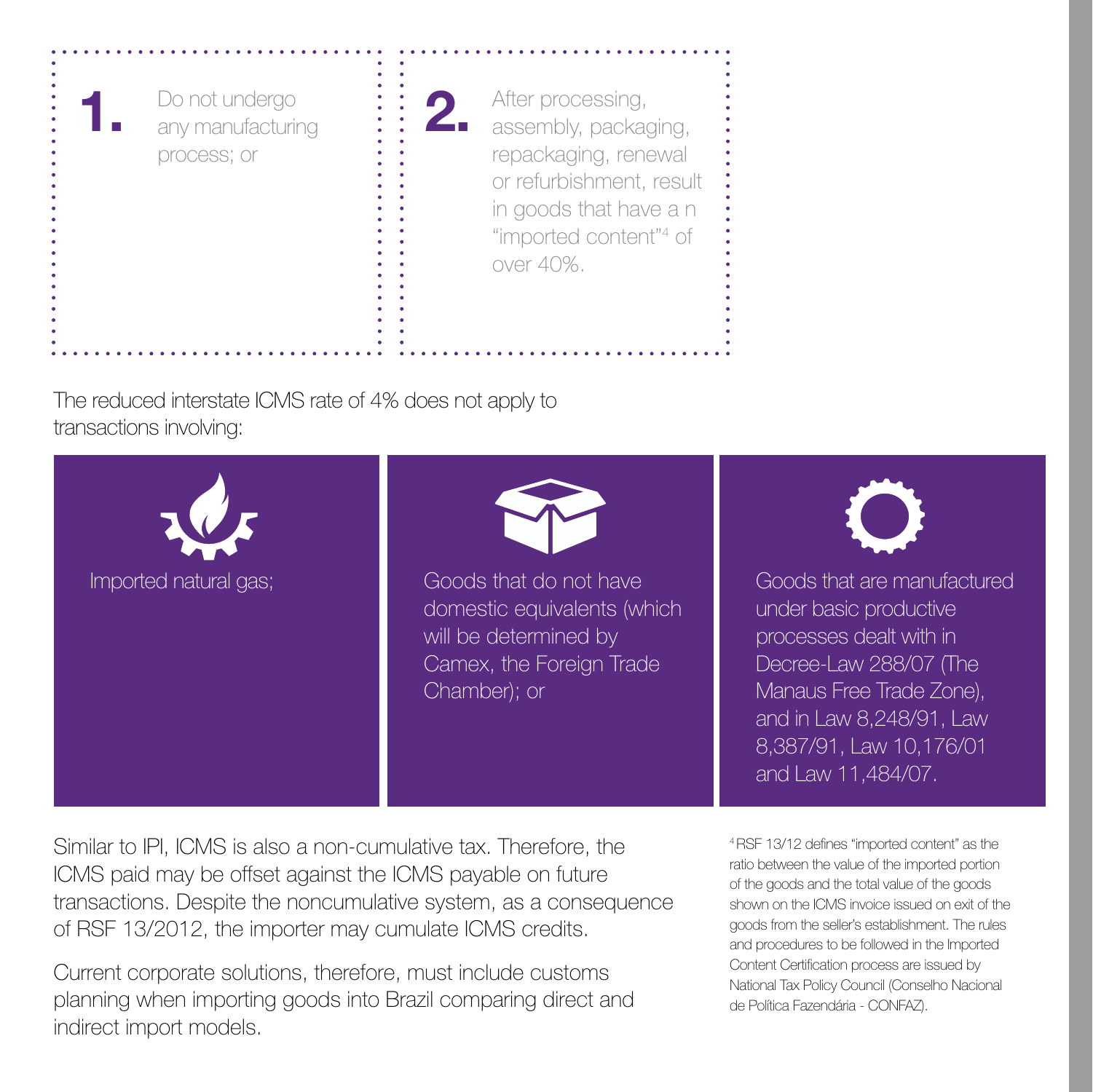

#### **CONTRIBUTION** TO PIS-IMPORT AND COFINS-IMPORT

PIS-Import and COFINS-Import are both federal contributions levied on the entrance of foreign goods into Brazilian territory.

> These taxes are levied on the customs value of the goods.

As a general rule, such contributions are due at PIS-Import's rate of 2.10% and COFINS-Import's rate of 9.65%. Under the non-cumulative system, these contributions are levied, as a general rule, at the combined rate of 11.75%.

Based on Provisional Measure No. 563, of April 3, 2012 (MP 563/2012), made into Law No. 12,715, of September 17, 2012, after August 1, 2012, the COFINS-Import rate for certain products was increased by an additional 1%, resulting in a total rate of 10.65%. Thus, these contributions are due at the combined rate of 12.75%.

PIS/COFINS-Import is charged by the noncumulative system, so that if the importer is taxed by the non-cumulative system, he may be entitled to the PIS/COFINS-Import credit collected on the import of products, except in relation to the additional 1% COFINS-Import, under art. 15, §1-A of Law 10.865/04.

In the case of importing goods according to the model "on behalf of third parties," the buyer of the imported goods has the right to register PIS/ COFINS credits. International transactions are also subject to PIS and COFINS Contributions on gross revenue, which are contributions monthly levied on the company revenues.

The applicable tax rates, as well as the possible entitlement to certain credits, will vary according to whether the taxpayer is subject to either the cumulative or noncumulative system contributions.

Under the cumulative system, as a general rule, these contributions are levied at the combined rate of 3.65% on revenues arising from the sale of goods and/or rendering services, without the right to use any credits.



 $\overline{4}$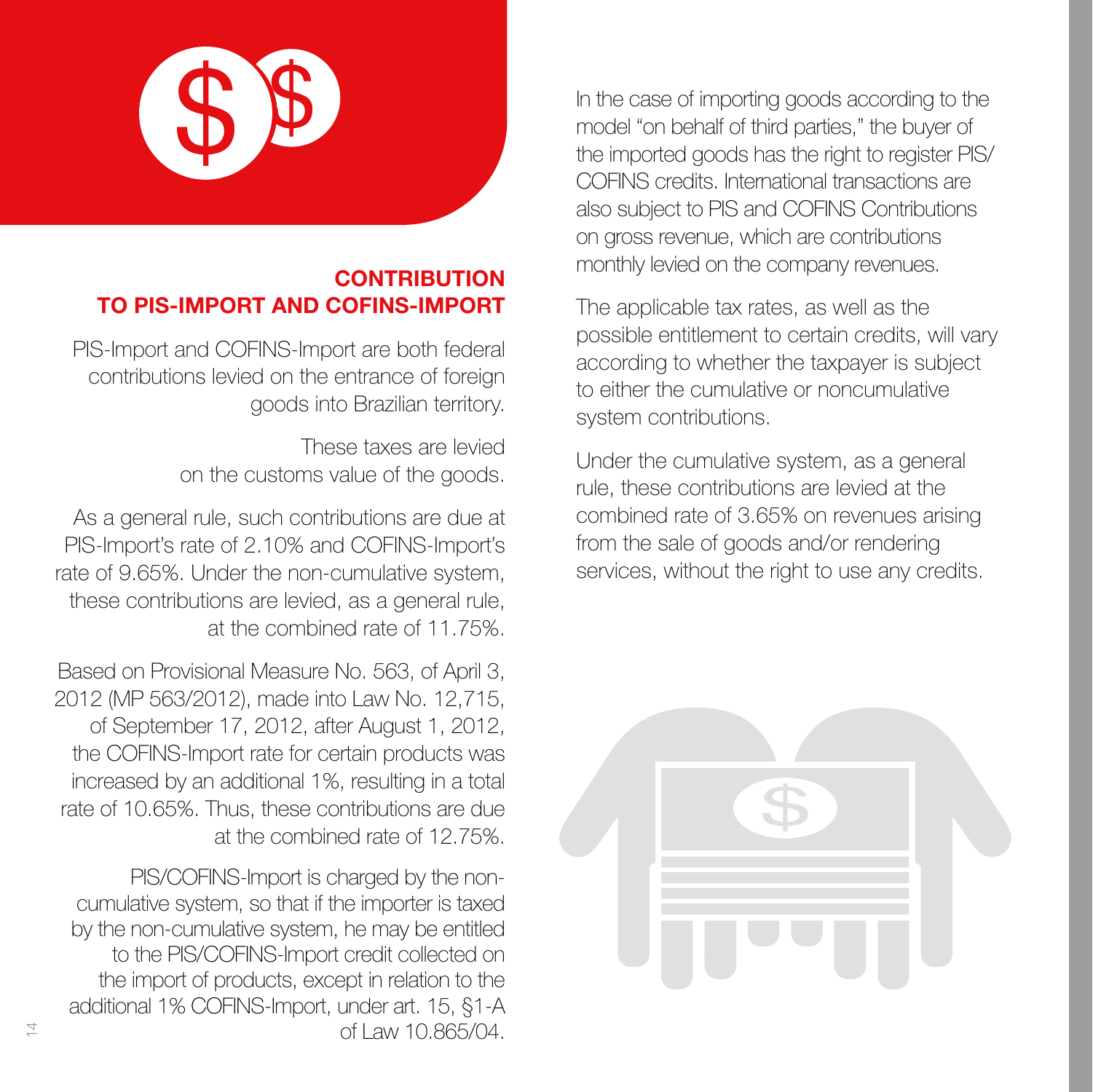

#### FREIGHT SURCHARGE FOR RENEWAL OF THE BRAZILIAN MERCHANT MARINE – AFRMM

Freight Surcharge for Renewal of the Brazilian Merchant Marine (Adicional ao Frete para Renovação da Marinha Mercante – AFRMM) is a fee charged to support the development of merchant marine and shipping construction. AFRMM is charged at a general rate of 25% over the international maritime freight and at 10% over the coastal navigation freight.

Import transactions in Brazil may face additional costs and fees, such as Siscomex fee, harbor, warehousing, foremanship fees, etc.

> Before importing goods into Brazil, it is also recommendable to verify all the abovementioned costs and fees to better assess the entire import process.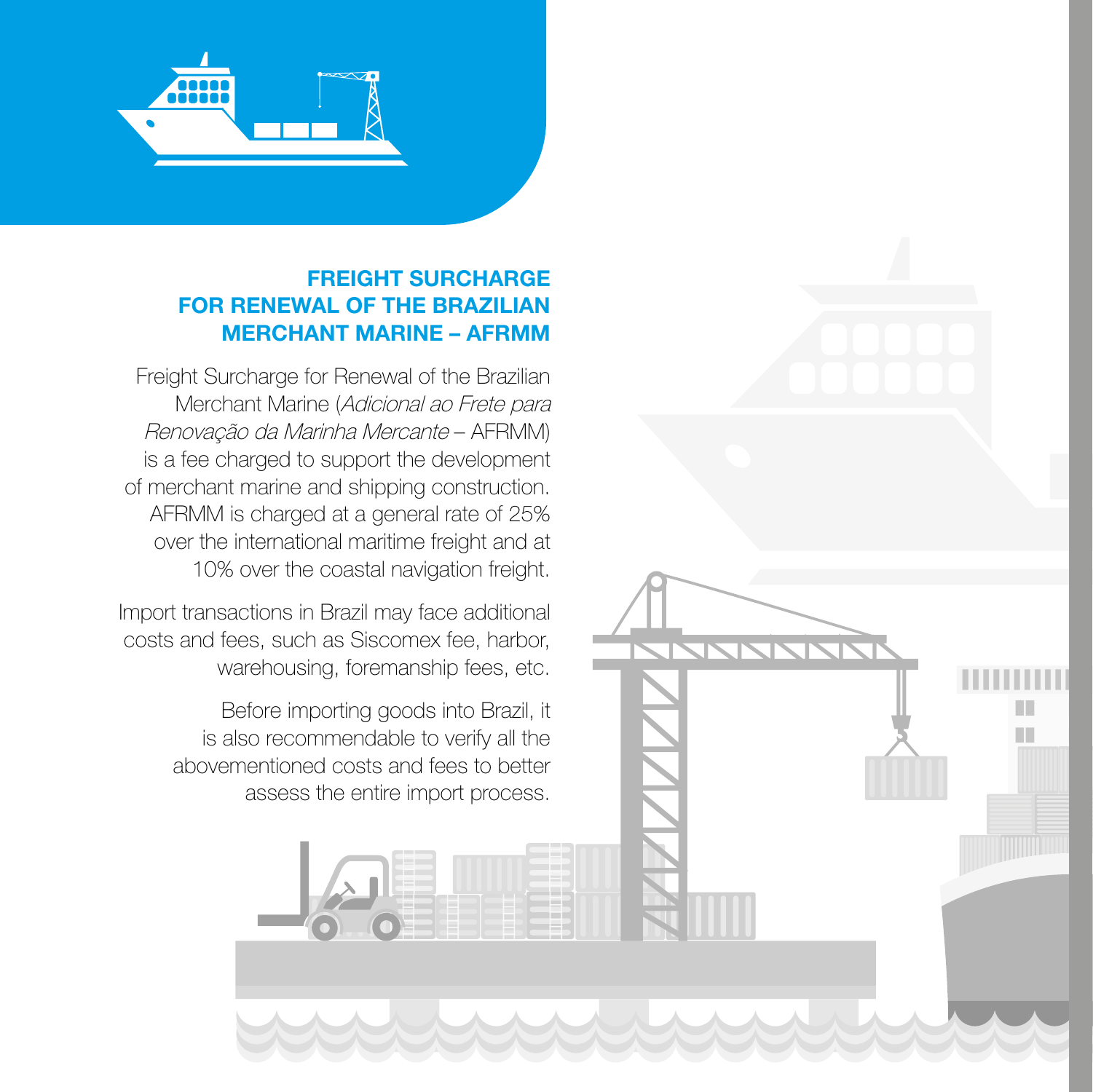## 4. CUSTOMS AND TAX-RELATED LITIGATION ASSOCIATED WITH THE IMPORT



#### TARIFF CLASSIFICATION

II and IPI rates vary according to the classification of the goods in the TEC or TIPI, respectively. Correct classification of products is vital in order to certify that the right amount of duty is paid and to ensure that any special measures also linked to the classification code are taken. If the company fails to establish the right tariff classification, it may pay more than due (obtaining a contingent return is a costly process) or less than due (another costly process that includes fines, which may lead to a lawsuit for failure to pay taxes).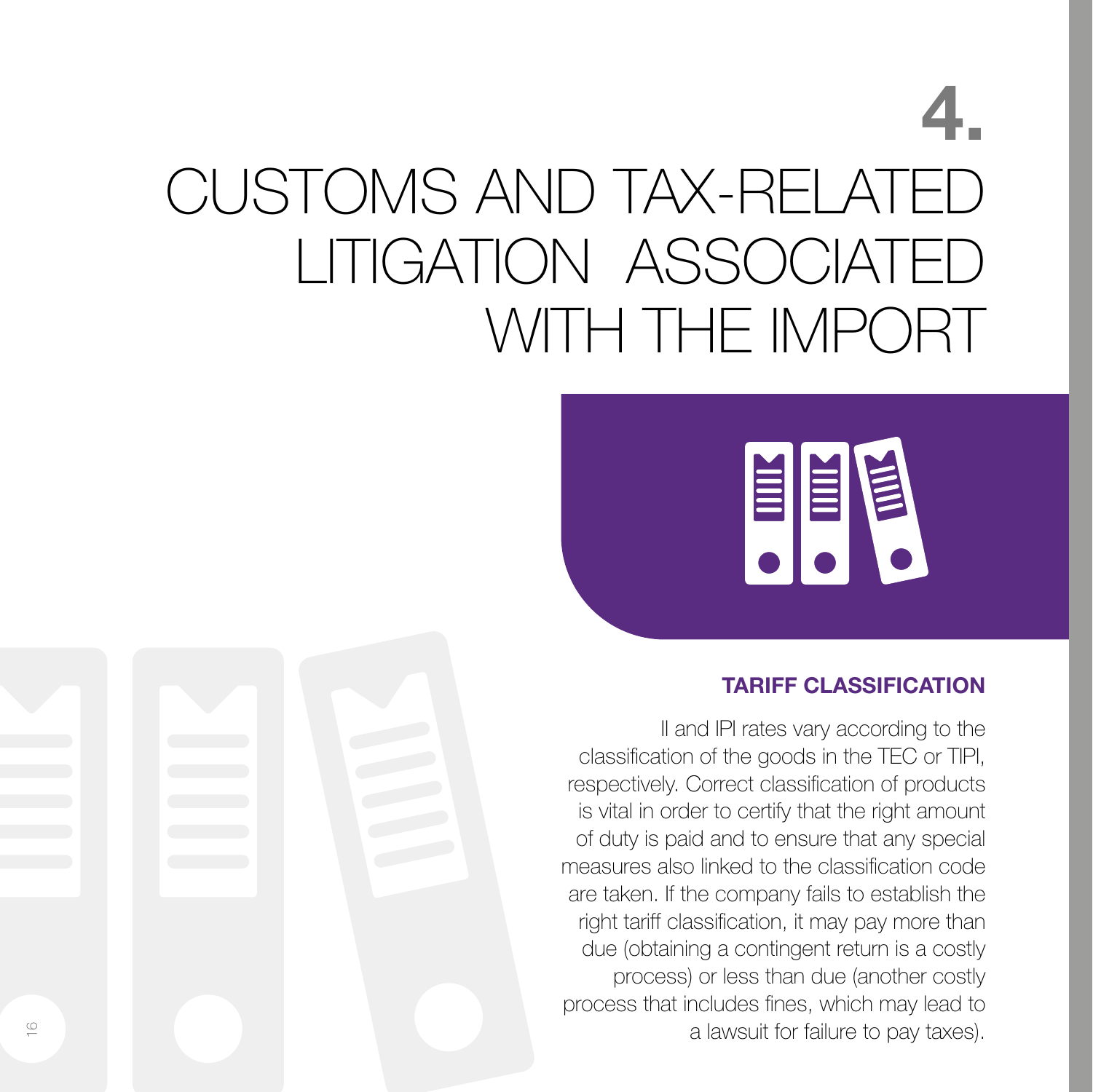

#### CUSTOMS VALUATION

Customs regulations require that all imported merchandise is valued. Proper valuation is important for many reasons. Most types of customs duties are assessed ad valorem – that is, based on the value of the merchandise.

Even where duties are assessed on a specific basis – based on quantity – valuation is still important. Valuation is often used as the basis for customs fees, excise taxes, and valueadded-taxes. It may be a support base required for the proper use of the customs declaration and import license. An error in valuation may result in the underpayment or overpayment of duties, or in a failure to satisfy import restrictions. Persistent errors may lead to fines and penalties or shipment delays resulting from product examinations by customs officials.

All products imported into Brazil and submitted to customs clearance are subject to customs value control, which consists of checking the compliance of the customs value as declared by the importer with the rules set forth in the Customs Valuation Agreement (WTO). The transport cost, expenses related to the loading,

unloading and handling, as well as the insurance cost of the product, shall be added to the customs amount. Some items can be excluded (e.g. purchase commissions, interest rates, assembly costs performed subsequently to the import), but others must be included (e.g. costs of packaging, royalties, and licensing fees the purchaser should pay) in order to determine the product sum.

There are six methods available to determine the product customs value. Most countries use a valuation method that adopts – or is based on – the World Trade Organization Customs Valuation Agreement. Although other methods exist, the conventional method is based on the actual sales price between the buyer and seller with certain adjustments.

Some countries use a method based on the prevailing export market price of identical, similar, or comparable goods. Methods based on the domestic price of identical, similar or comparable goods are also used.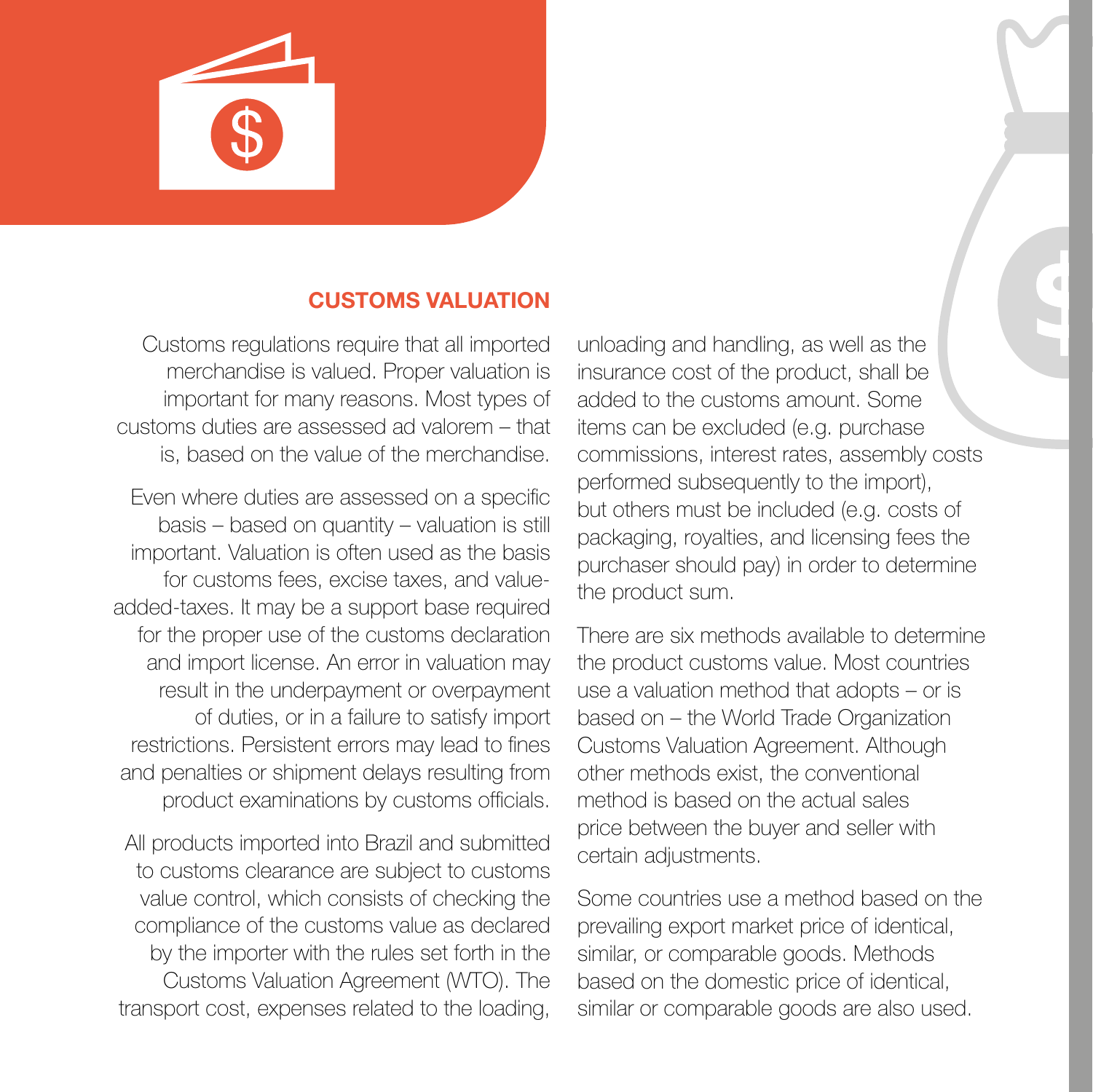



#### TRANSFER PRICING

The effects of legislation related to the transfer pricing are triggered whenever foreign trade operations are performed between related parties. The exclusive distributor, even if without a contract, is equally regarded as entailed. The legislation aims at identifying and levying assumptions where the profit is made abroad, which occurs in a situation where the importer pays too much in the import or sells too "cheaply" in the export, and in both instances the entailed party – abroad – makes a greater profit.



#### ORIGIN AND SOURCE

In compliance with trade agreements for industrialized products, a preferential import tax rate may be applied in Brazil, particularly for those products originating in Mercosul (Argentina, Paraguay, and Uruguay – Bolivia is still in accession process) and ALADI (Argentina, Bolivia, Chile, Colombia, Ecuador, Mexico, Paraguay, Peru, Uruguay, Venezuela, Cuba and Panama) member countries. In such case, it is vital to identify the origin of the goods subject to preferential treatment.

In order to benefit from preferential treatment, a valid Certificate of Origin is required. Any errors and/or non-accuracy of the certificate information will have the importer subjected to all taxes due (preferential treatment will not apply), who also might be subjected to a fine.

Brazil applies non-preferential rules, which establish that when materials or inputs originating from other countries are used and the manufacturing process consists only of assembling, selecting, fractioning, diluting or packing, the product will not be considered as originating from that country, even if these operations alter the product classification at 4 digits<sup>5</sup> ("tariff shift").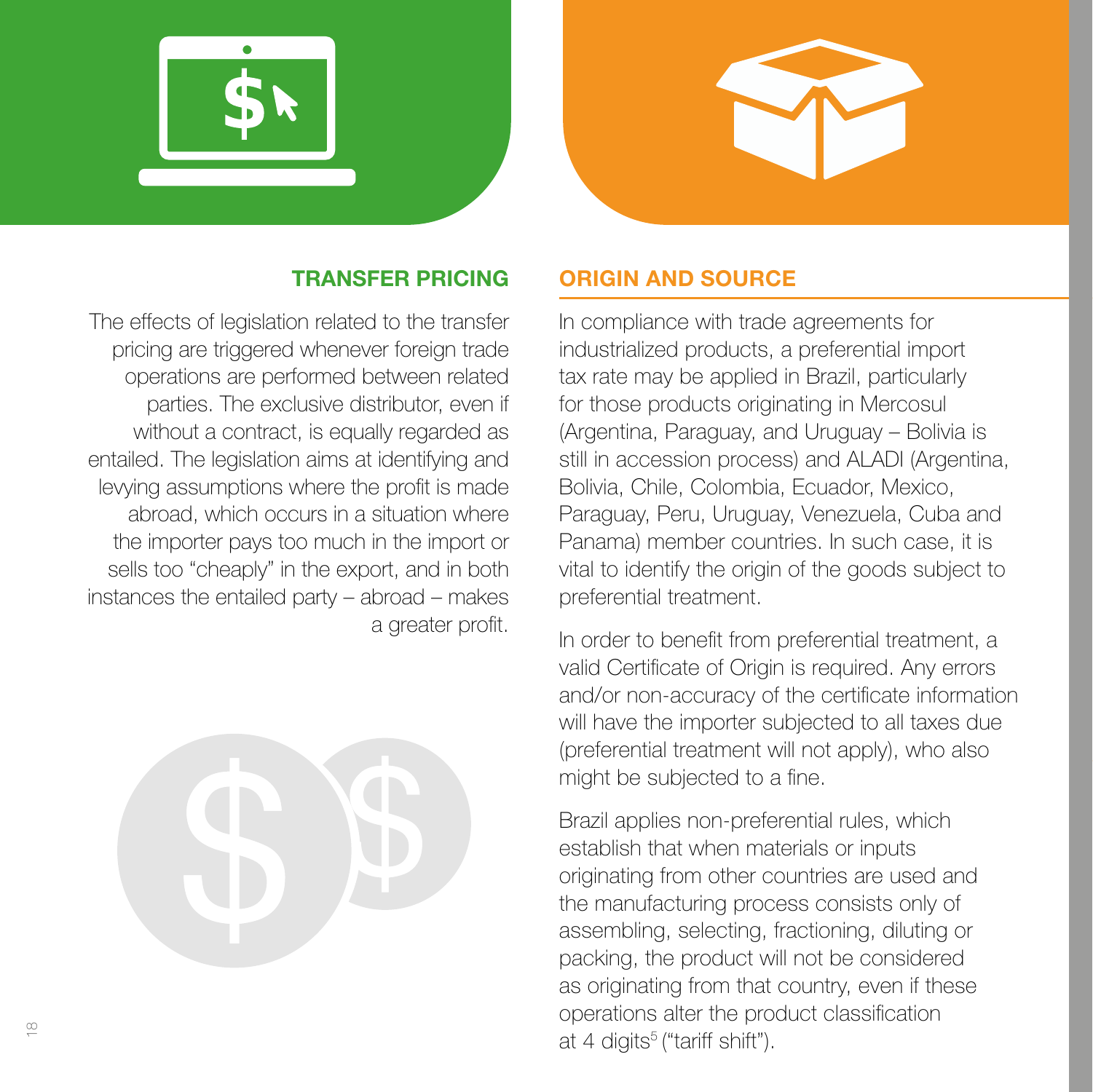



This measure was designed to avoid initiatives to evade antidumping duties. Goods that are subject to antidumping duties, when imported from non-affected countries, shall be supported with a Non-preferential Origin Certificate.

#### EX-TARIFF

A tax exemption or tax reduction may be obtained in instances when proven that the imported product has no similar national product. There are currently more than 1,000 (one thousand) products in the ex-tariff listings, released through resolutions by the Foreign Trade Chamber of Brazil<sup>6</sup>.

A national product is regarded as similar to a foreign product and is able to replace it if, upon observing the equivalent quality and proper specifications for the intended purpose, its price is not higher than the cost of the imported product plus the taxes placed on the import, and has the regular or current delivery time for the same type of product.

It must be generally demonstrated that the national industry would not be able to manufacture or offer an equivalent to the imported product and the entities, which represent the economic activities, are called to pronounce on the similar production in the country.

6 www.mdic.gov.br

<sup>5</sup> The tax classification used in Brazil and Mercosur is Mercosur's Common Classification (Nomenclatura Comum do Mercosul - NCM). The NCM consists of eight digits: chapter; position; subposition at 1st level (simple); subposition at 2nd level (composite); Item and sub item. Ex: 8708.29.99 – 87 (Chapter) 08 (Position) 2 (Subposition at 1st level) 9 (Subposition at 2nd level) 9 (item) 9 (subitem).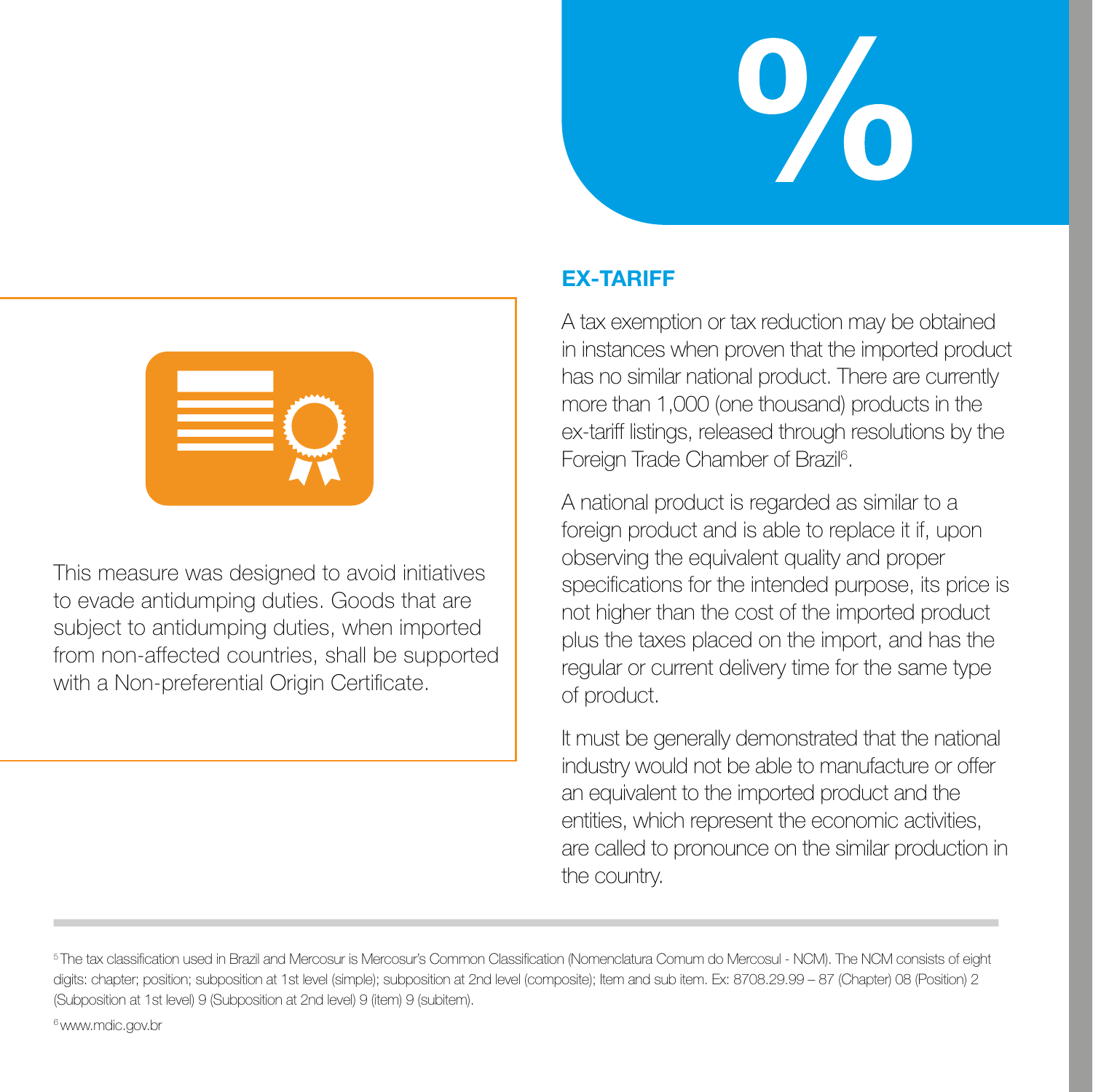



#### INQUIRIES

Should the taxpayer be in doubt about the law (tax legislation interpretation) and about the product's correct fiscal classification, he/she may formulate an administrative ruling to the competent authorities before performing the operation.

While the decision is pending, the taxpayer or who is carrying out an operation related to tax payment for a product registered or to the interpretation of the legal provision cannot be taxed.

#### BRAZILIAN FLAGGED VESSEL

Goods imported by any organization from the Federal, State, and Local Public Administration, either directly or indirectly, and any other product eligible for federal tax exemption or reduction has to be transported in a Brazilian flagged vessel. In order to benefit from any tax exemption or reduction, in case it is not possible to ship goods in a Brazilian flagged vessel, a previous certificate of release of prescribed load shall be required to the Brazilian National Agency of Waterway Transport (Agência Nacional de Transportes Aquaviários - ANTAQ).

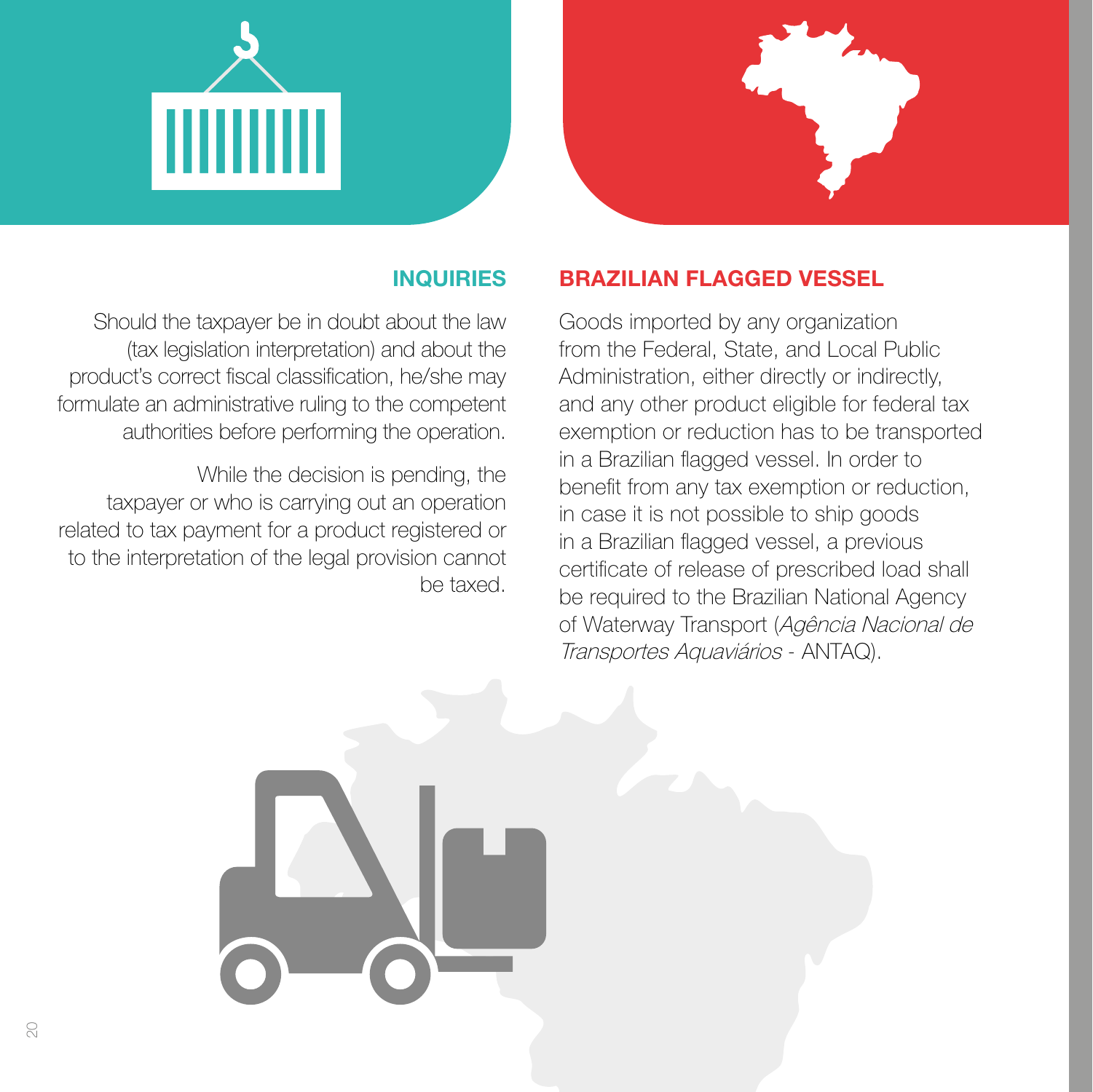## 5. INCENTIVES AND FINANCING

In order to attract investments, some Brazilian states grant tax incentives, consisting of total or partial reductions of ICMS on imports, which minimize tax costs of foreign trade operations.

Some tax incentives that should be mentioned are the Investment Incentive Program of the State of Espírito Santo (INVEST-ES); Differentiated Tax Treatment (TTD) of the State of Santa Catarina; Program to Promote Cargo Handling through Fluminense Ports and Airports (RIOPORTOS) in the State of Rio de Janeiro; Minas Gerais "Import Corridor" benefit, among dozens of other incentives that have been established, structured on granting tax credit, retroactive debt collection, reduction in the percentage rate or calculation basis, extension of tax payment terms or payment in installments.

 $\mathfrak{L}$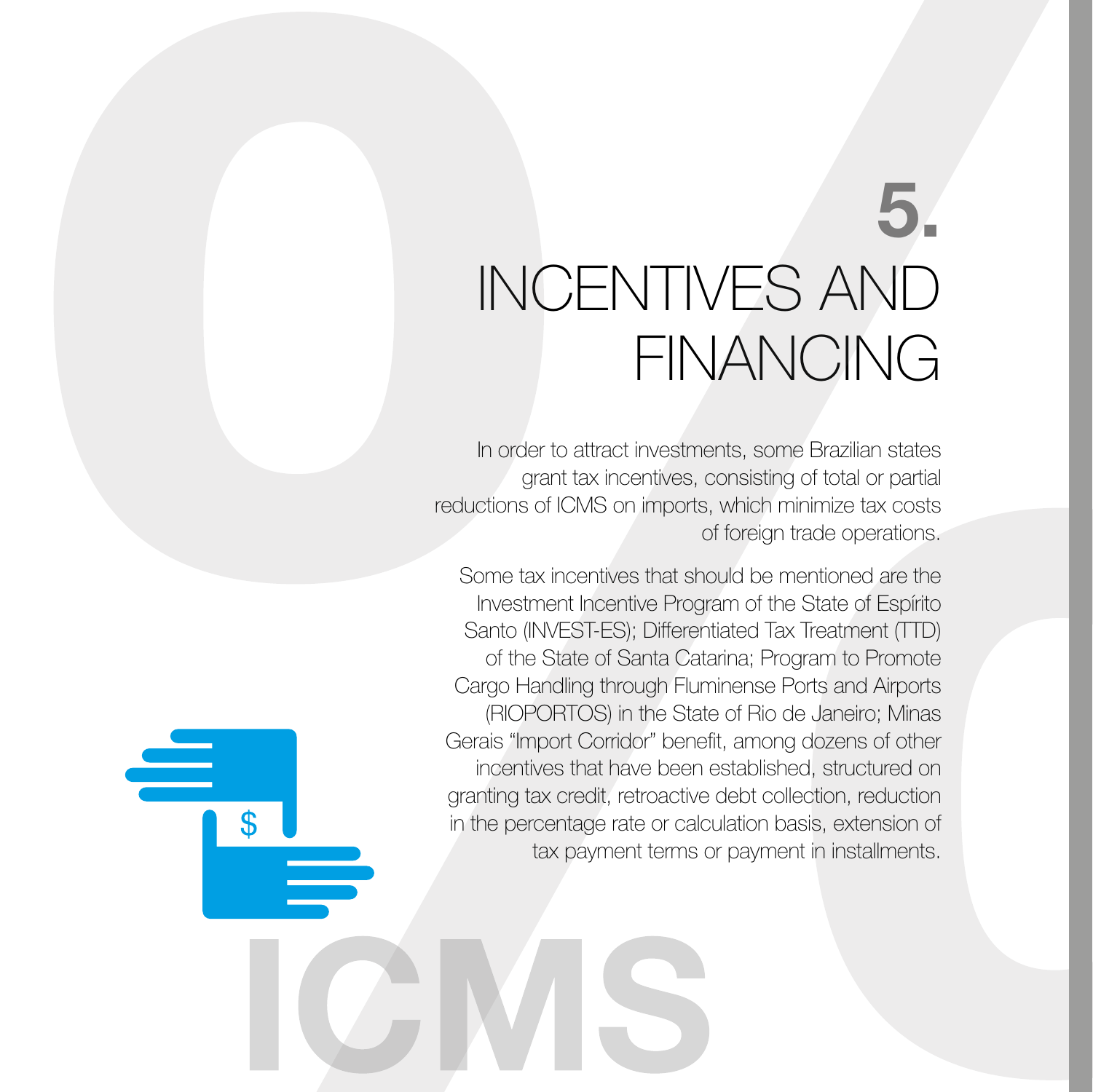There are also financial incentives, when the ICMS is paid in full, but the importer is entitled to favorable financing conditions from the development bank. Among such incentives, there is the financial incentive of the State of Espírito Santo through FUNDAP (Fund for the Development of Port Activities).

The Supplementary Law No.160 of August 7, 2017 created a mechanism authorizing the states to revalidate these incentives, when linked to the promotion of port and airport activities associated with international trade.

Additionally, the ICMS Agreement No.190 of December 15, 2017 was established based on the terms authorized by Supplementary Law No. 160, providing the requirements to revalidate the benefits, which are: (i) publication of the Act stating the benefit; (ii) deposit and register of the Concessive Acts in the Portal of Tax Transparency of CONFAZ; (iii) re-imposition of the benefit by means of a Normative Act to be published until March 30, 2020 (the initial term was until December 28, 2018, but it was extended).

It must be mentioned that the states have already accomplished the terms to publish the Normative Acts establishing those benefits, as well as registering and depositing the Acts in the Portal of Tax Transparency of CONFAZ, which provides a certificate of registration/deposit for those states that comply with the requirements of the ICMS 190/2017 Agreement.

Subsequently, with the publication of the Complementary Law No. 186, of August 27, 2021, the Complementary Law No.160, of August 7, 2017 was amended to allow the extension, for up to 15 (fifteen) years, of exemptions, incentives and fiscal or financial-fiscal benefits linked to ICMS, destined to the maintenance or increment of the activities of the port and airport activities related to international trade. Thus, the aforementioned incentives linked to foreign trade operations, which had already been validated and reinstated, remain in force until December 31, 2032.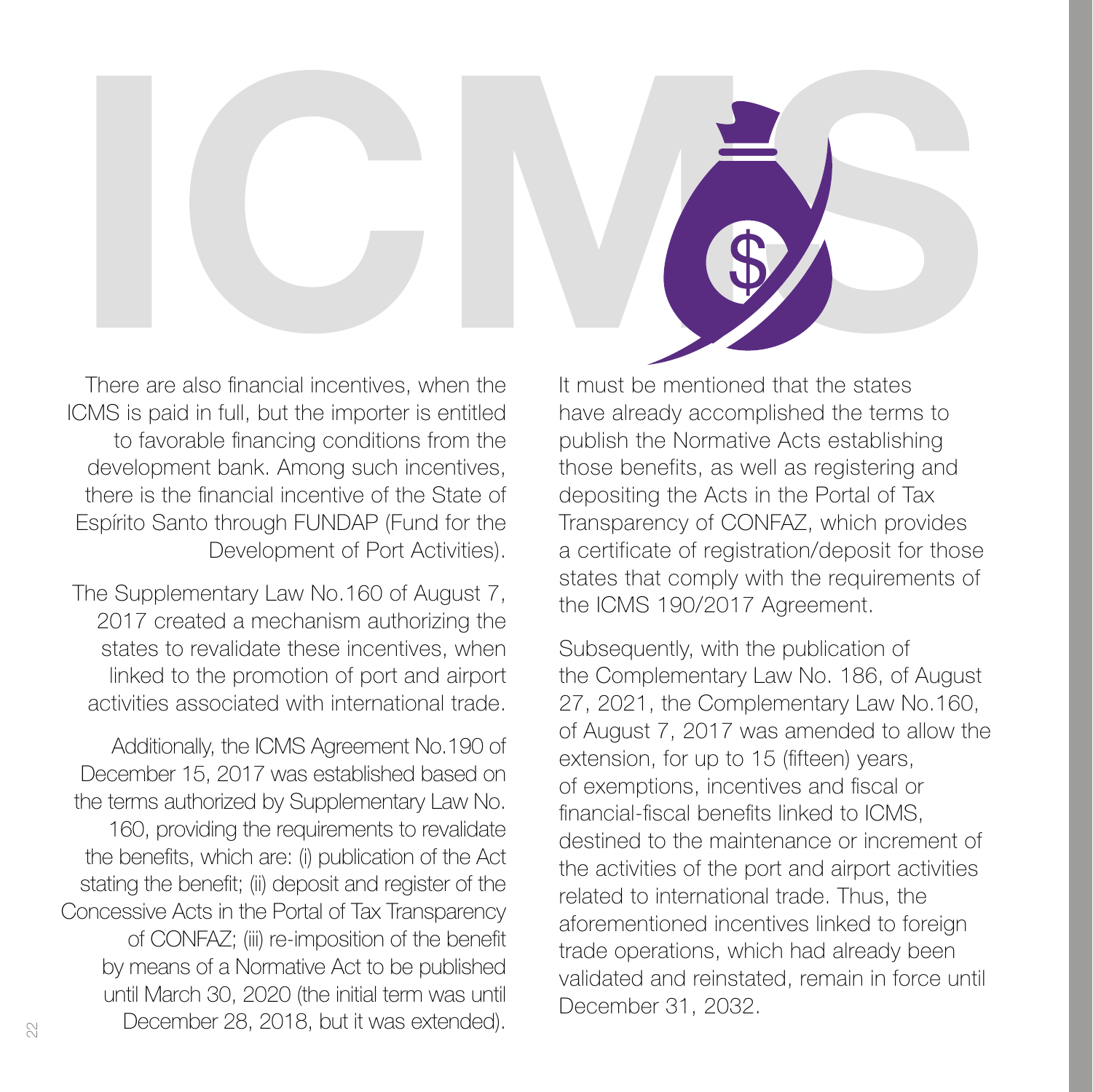## 6. SPECIAL CUSTOMS **SCHEMES**

 $\mathcal{S}$ 

 $\mathfrak{s}^{\mathfrak{s}}\mathfrak{S}$ 

6

[\$

 $\overline{\mathcal{S}}$ 

Special customs schemes are intended to boost imports. These tax programs provide benefits in the form of exemption, suspension and refund of taxes levied on imported products or on locally purchased products as long as the goods are subsequently exported.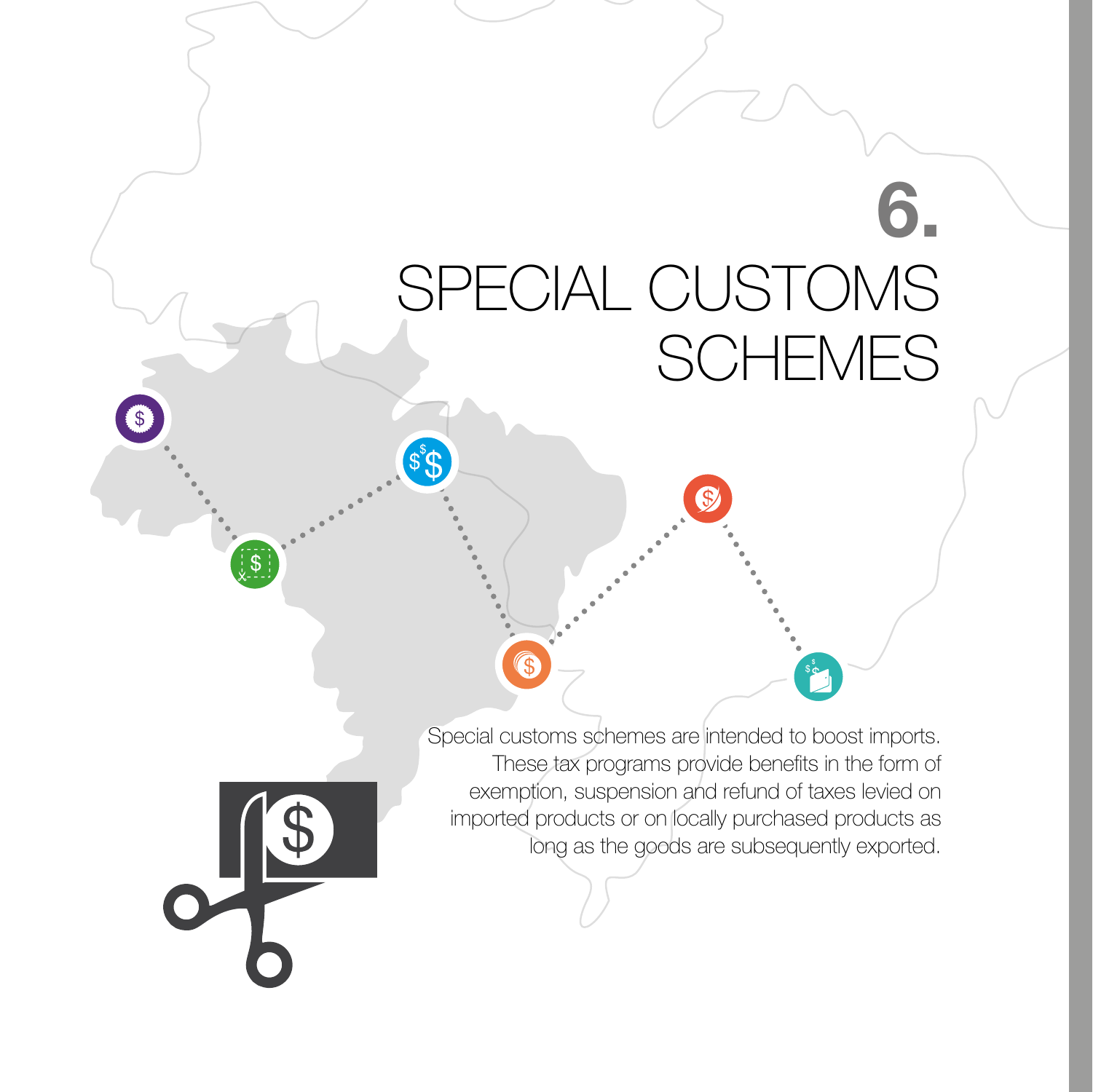

#### TEMPORARY ADMISSION

The goods temporarily admitted into the country for economic use (providing services or production of other goods) are subject to tax payment proportionally to the time they are in the country. The proportion is calculated by taking into account the period of time the goods remain in Brazil. Each month corresponds to 1% of taxes that shall be paid under the proportionality method. The Temporary Admission foresees the total or partial suspension (case of goods for fairs and sporting events, for example). The payment shall be proportional to the length of stay, up to the applicable rate on permanent importation.

A variant of this is the special customs regime of temporary admission for an active improvement, which allows the entry, for a temporary stay in the country, with waived tax payment, of foreign or de-nationalized goods intended for active improvement operations (industrialization or repair) and further re-export.

#### DRAWBACK (SUSPENSION, EXEMPTION, RETURN)

The tax exemption – under the customs special regime of Drawback – is granted for import of goods used in the manufacturing, supplementation or packaging of products to be exported (in equivalent quantity and quality). It is an export incentive and may be applied to the following modes: suspension (of the payment of the required taxes due on the importation of goods for export after the improvement), exemption (of these taxes, in a quantity and quality equivalent to that used in the improvement, manufacturing, supplementation or packaging of an already exported product), and return (either in full or in part, of the taxes paid in the import of an item already exported after improvement).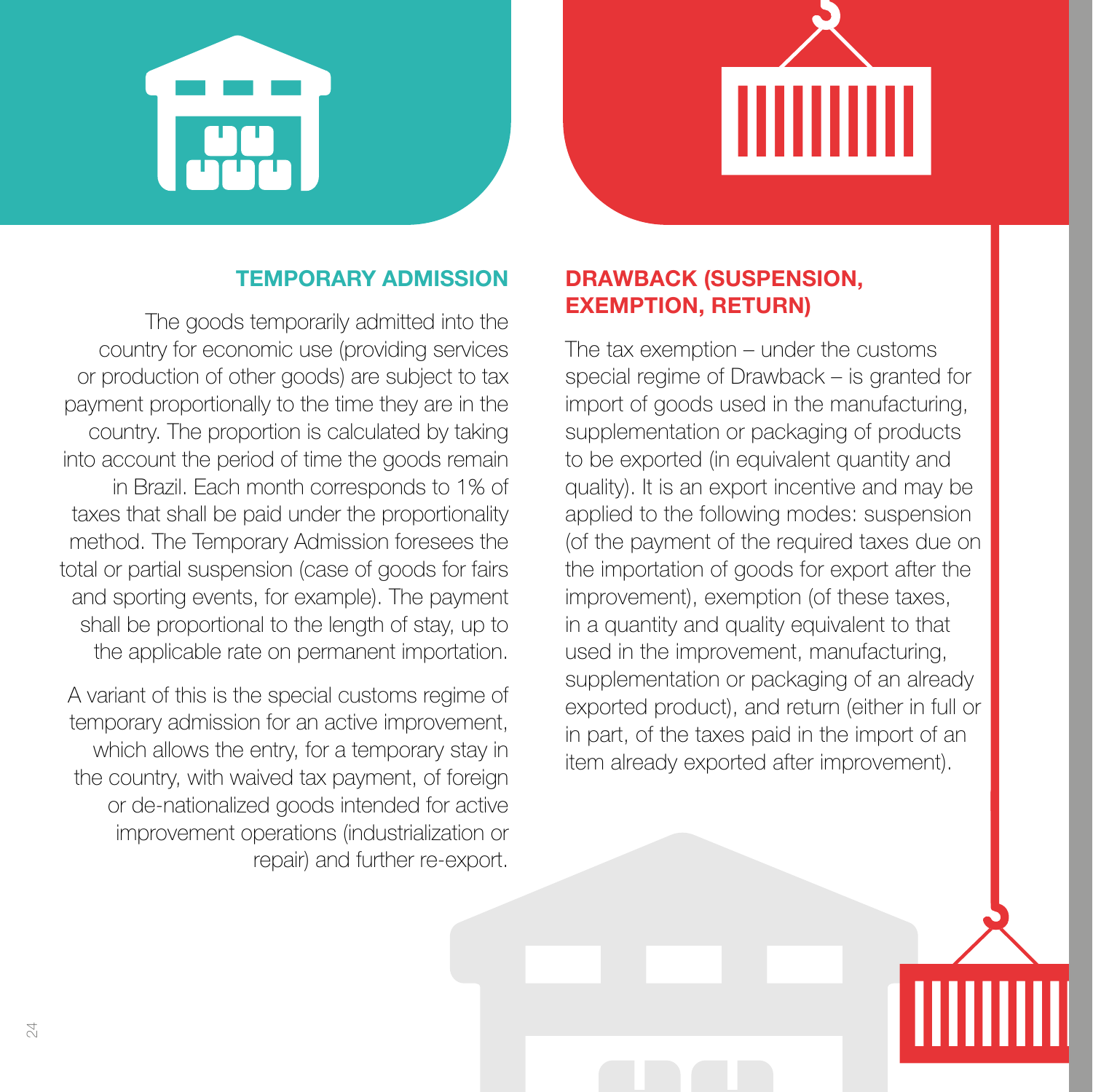

#### BONDED WAREHOUSE

This importation methodology allows goods imported from abroad (with or without currency exchange coverage) to be stored in a bonded area for public use for up to one year, extendable for another year, with tax collection on imported goods suspended until their nationalization.

This method also allows an imported product to remain at a trade fair, exhibition or similar event, held in a private area previously bonded for such purpose.

> A product admitted under this regime can be nationalized and subsequently shipped for consumption, or exported, by the consignee or purchaser.

A product imported with a currency exchange coverage, which is intended for export, can be admitted under this regime.

The bonded warehouse special regime at the export allows storage of products intended for export, and comprises the common regime mode (storage of goods at a public facility, with tax payment suspension), and extraordinary regime mode (storage of goods at a private facility, with the right to use the fiscal benefits eligible for export fiscal incentives, prior to its actual shipment abroad). The latter is exclusive for trading companies.

#### TEMPORARY EXPORT

The temporary export method is the customs procedure that allows goods to leave the country, with suspension of export tax payment, subject to their return within a specified period, in the same state in which they were exported.

The temporary export method for passive improvement allows the departure of national or nationalized products for a certain period to undergo transformation, repair, improvement or assembly abroad, and the subsequent reimportation, in the form of the resulting product, with the collection of value-added taxes. It also applies to the departure of national or nationalized products from the country to undergo servicing, repair or restoration.

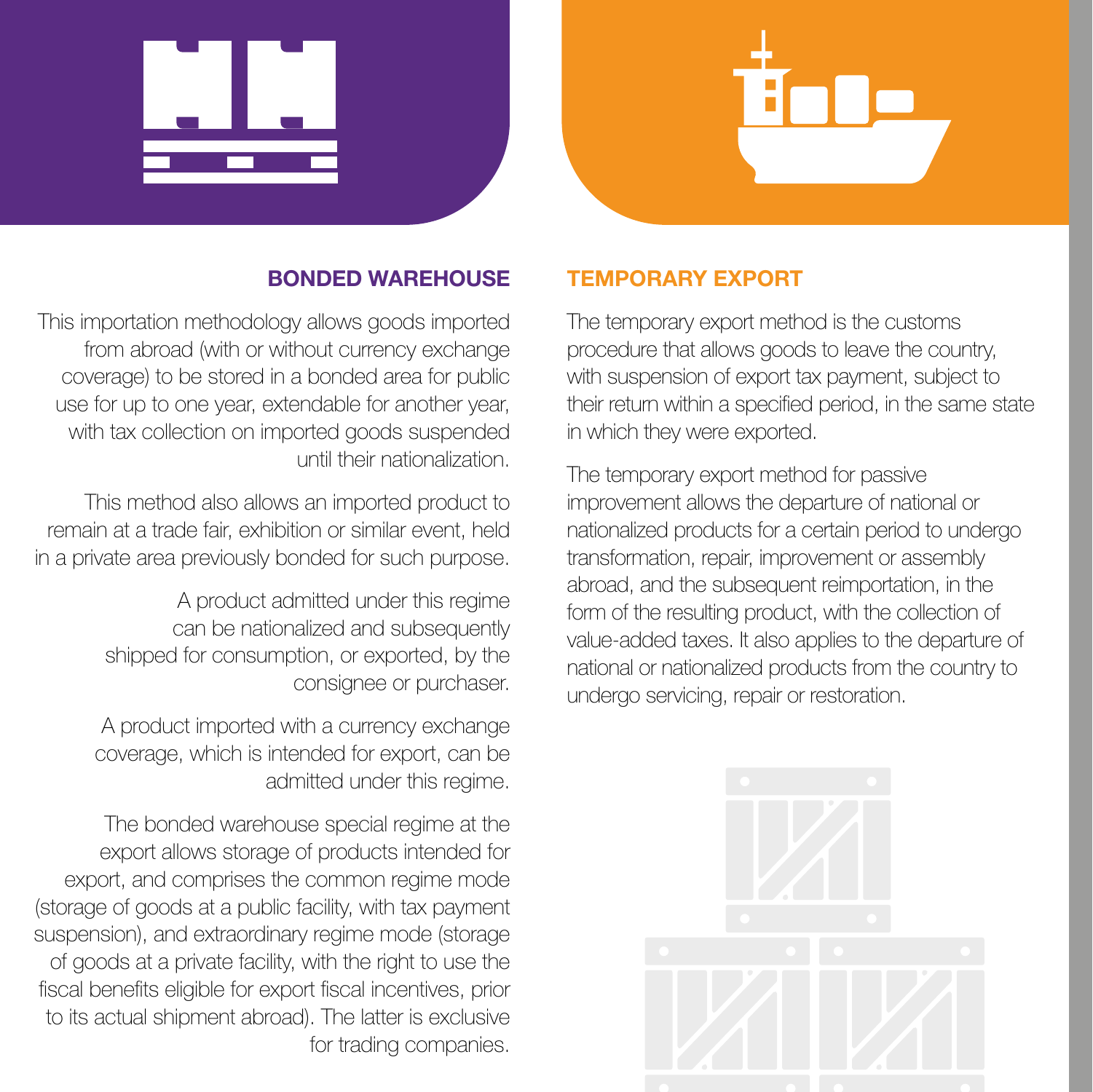

#### CERTIFIED BONDED WAREHOUSE (DEPÓSITO ALFANDEGADO CERTIFICADO - DAC)

The certified bonded warehouse regime considers as exported for all fiscal, credit, and currency exchange purposes the national products deposited in a bonded area and sold to a person residing abroad, against a contract for delivery in the national territory and to the order of the purchaser. The regime may also be operated at a harbor facility of a mixed private use, upon complying with the provisions stipulated by the Federal Internal Revenue Service (Secretaria da Receita Federal).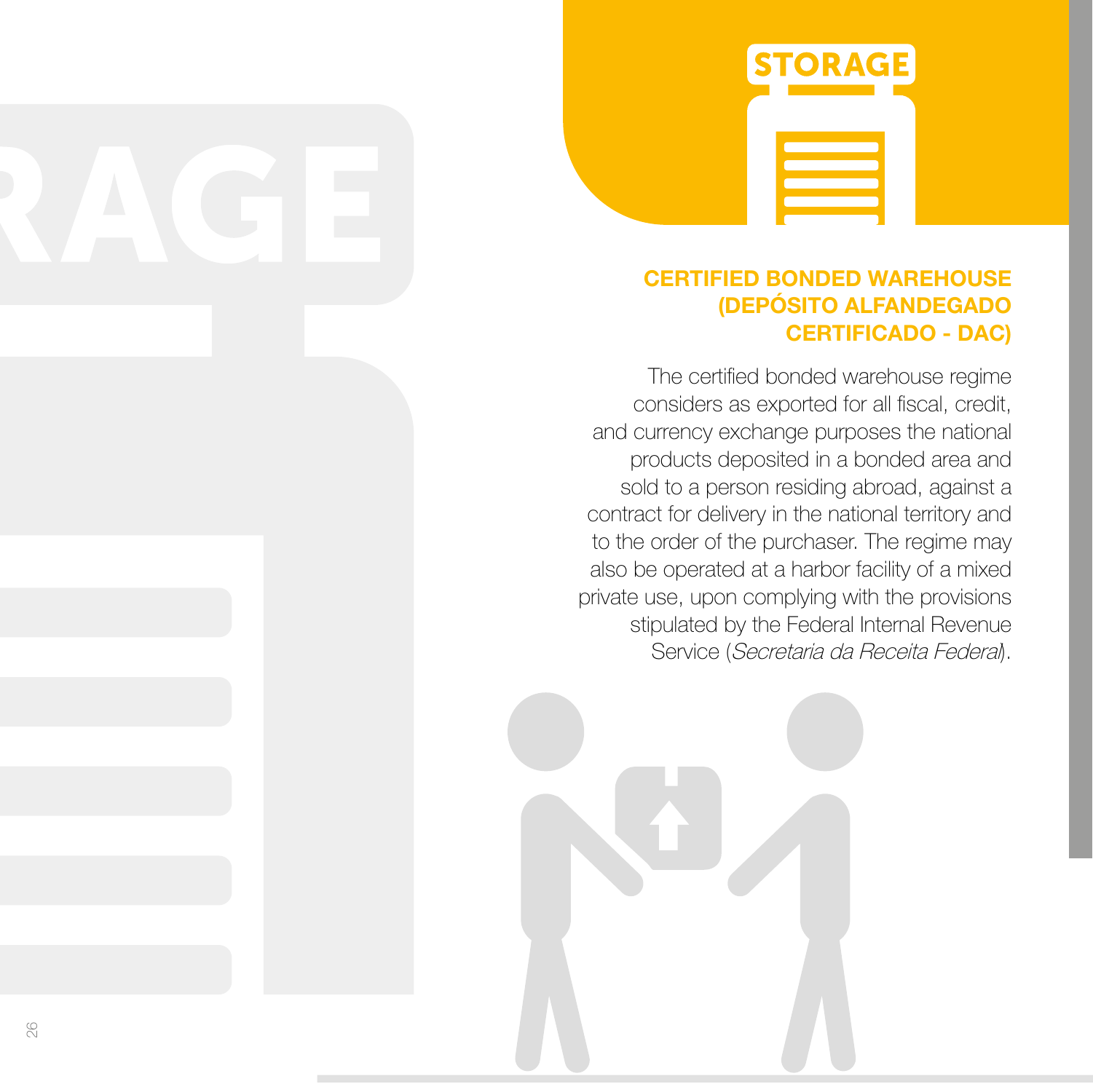

#### AUTHORIZED BRAZILIAN ECONOMIC OPERATOR PROGRAM

An authorized Economic Operator (AEO) is the party involved in the international/ foreign trade operation in any capacity that, through voluntary compliance with the safety criteria for the logistics chain or tax and customs obligations, according to the certification type, demonstrates compliance and reliability required by the OAS Program and is certified under the terms of Normative Instruction 1.598/2015.

The benefits of the AEO Program may be of a general nature or granted according to the type of certification, the role of the operator in the logistics chain or the degree of conformity assessed, and the application for the program is voluntary. The company qualified to operate as an AEO may choose to outsource its import operations with the Import by Account and Order model, while maintaining the application of the benefits inherent to this Program.

Ī œ

ш

 $\mathbb{R}^n$ 

 $-10$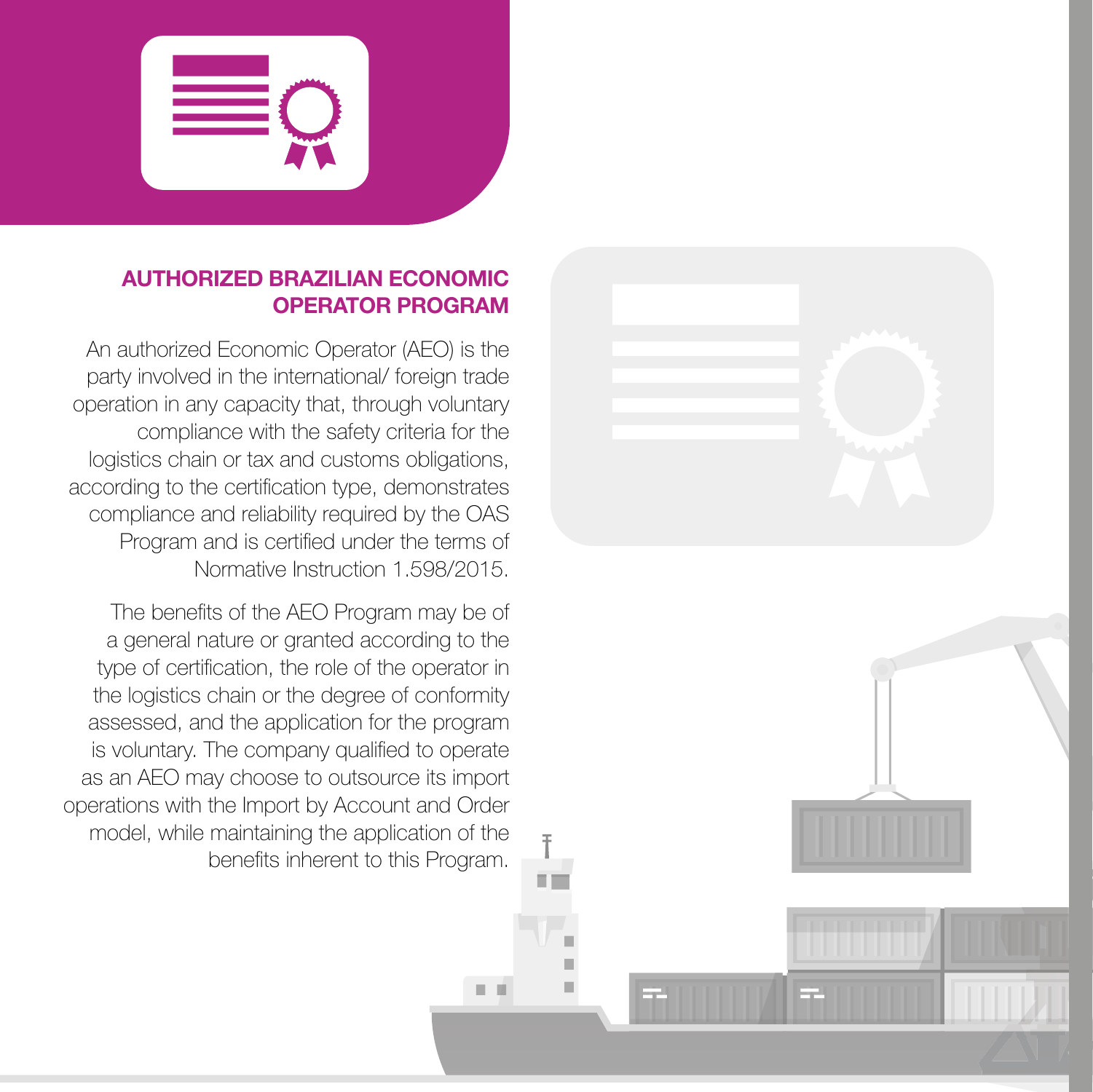## 7. CUSTOMS FORWARDING – PROCESS AND DOCUMENTS



#### COMMERCIAL INVOICE

The commercial invoice should contain the exporter's and importer's full name and address, goods specification, brand, numbering and, if applicable, volume reference numbers; the quantity and type of volumes; gross weight and net weight; origin, source and acquisition countries; unit and total price and, if applicable, the amount and nature of the reductions and discounts granted to the importer, freight, and other expenses related to the goods specified in the invoice; payment terms and currency; and selling terms (Incoterm).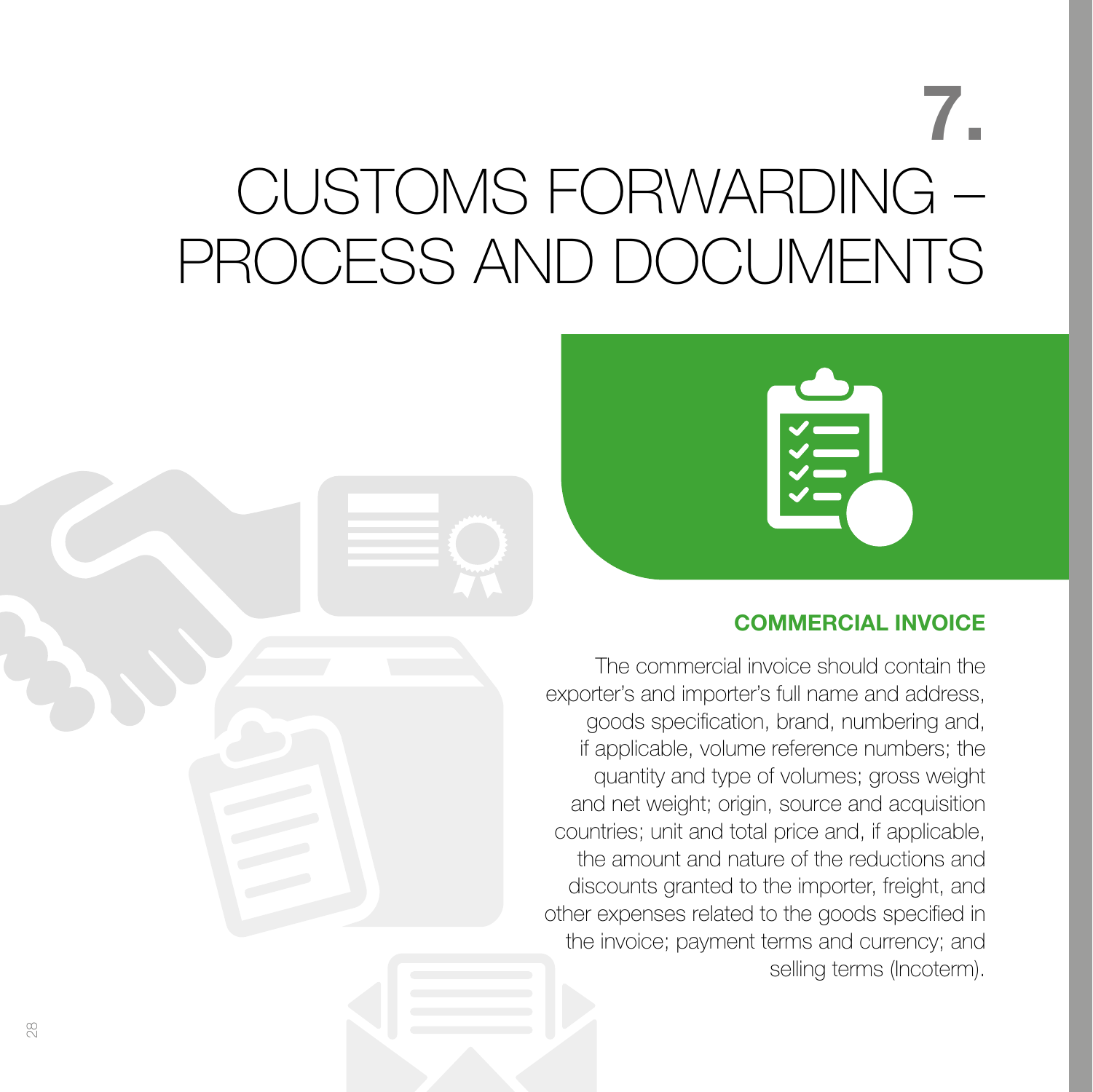



#### INCOTERM

The Brazilian import and export process allows any sales condition practiced in international trade, although some may have barriers that render their usage unfeasible as they are incompatible with Brazilian law. The International Commercial Terms (Incoterms), determined by the International Chamber of Commerce (ICC), were developed to harmonize international trade deals and must be included in purchase and sale agreements, yet its inclusion does not mean that this will substitute the contract. Usually the Incoterms set conditions related to the place of delivery of the product and may or may not include conditions related to the negotiated price, to the incurred expenditure for the freight (inland and/or international), expenditures related to foremanship, insurance, among others. In Brazil there are restrictions when contracting freight (even related with the flag State of a vessel) and insurance. They are defined by the type of the product, the country of origin, as well as by the eventual tax exemption in the import process.

#### BILL OF LADING AND CARGO MANIFEST

The product shipped from abroad, transported by any mode, is registered in a cargo manifest, presented by the person responsible for the carrier vehicle, with a copy of the corresponding Bills of Lading, which identify the cargo unit in which the product supported by it is contained.

For each unloading point in the customs territory the vehicle must bring as many manifests as the locations – abroad – where it received cargo.

The original bill of lading, or a document with an equivalent effect, is proof of product possession or ownership. Each bill of lading must correspond to a single import declaration, save any exceptions stipulated by the Federal Internal Revenue Service.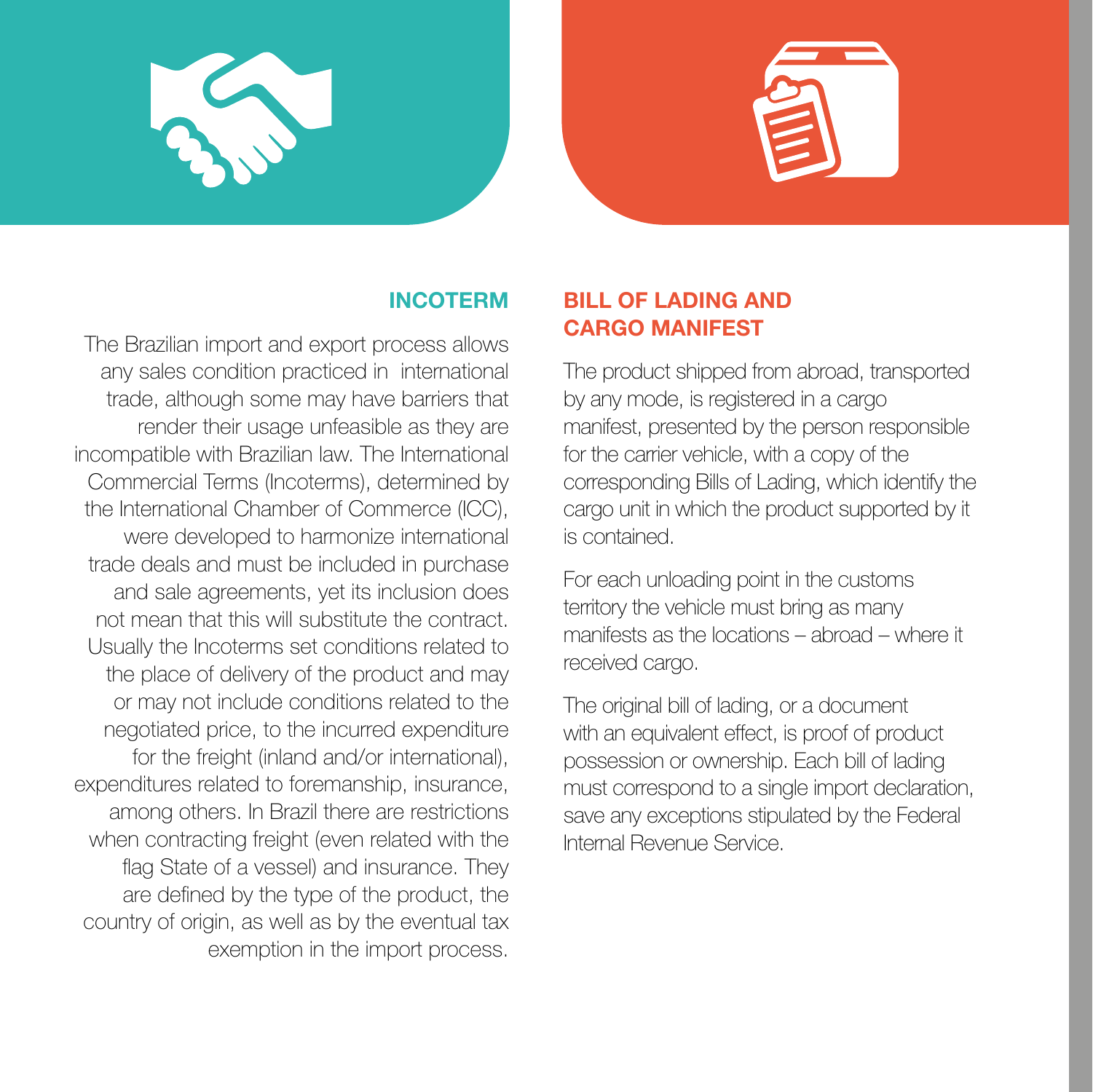



#### CERTIFICATE OF ORIGIN AND ORIGIN **DECLARATION**

Certain goods may be eligible for tax exemption or tax reduction as a result of international agreements signed by Brazil. The customs treatment resulting from a signed international act applies exclusively to a product originating from the beneficiary country.

The country of origin of the goods is determined by where they were produced or, in case of goods resulting from materials or industrialization process from more than one country, where the substantial transformation has occurred, that is, the place where the new product identity was created. The purpose of the Certificate of Origin or the Origin Declaration is to documentarily attest the product's country of origin, which is determined according to specific locally added contents.

As previously explained (section 4.4, Origin and Source), goods that are subject to antidumping duties, when imported from non-affected countries, shall be supported with Nonpreferential Origin Certificates.

## IMPORT LICENSE (LICENÇA DE IMPORTAÇÃO - LI)

The process of importing a product may be subject to licensing, which will take place either automatically (in the great majority of cases) or nonautomatically by means of Siscomex.

Depending on the product to be imported, the manifestation of Regulatory Agencies is required. This is what takes place, for example, with products subject to the health control authority, when the consent of Brazilian Health Surveillance Agency (ANVISA) or Ministry of Agriculture, Livestock and Supply (MAPA) is required. Other products may be subject to the consent of the Army, the Brazilian Institute of Environment and Renewable Natural Resources (Instituto Brasileiro do Meio Ambiente e dos Recursos Naturais Renováveis - IBAMA), Federal Police (PF), among others. Thus, it is important to be verified before the shipment of the goods if the good to be imported requires some specific authorization from Regulatory Agencies.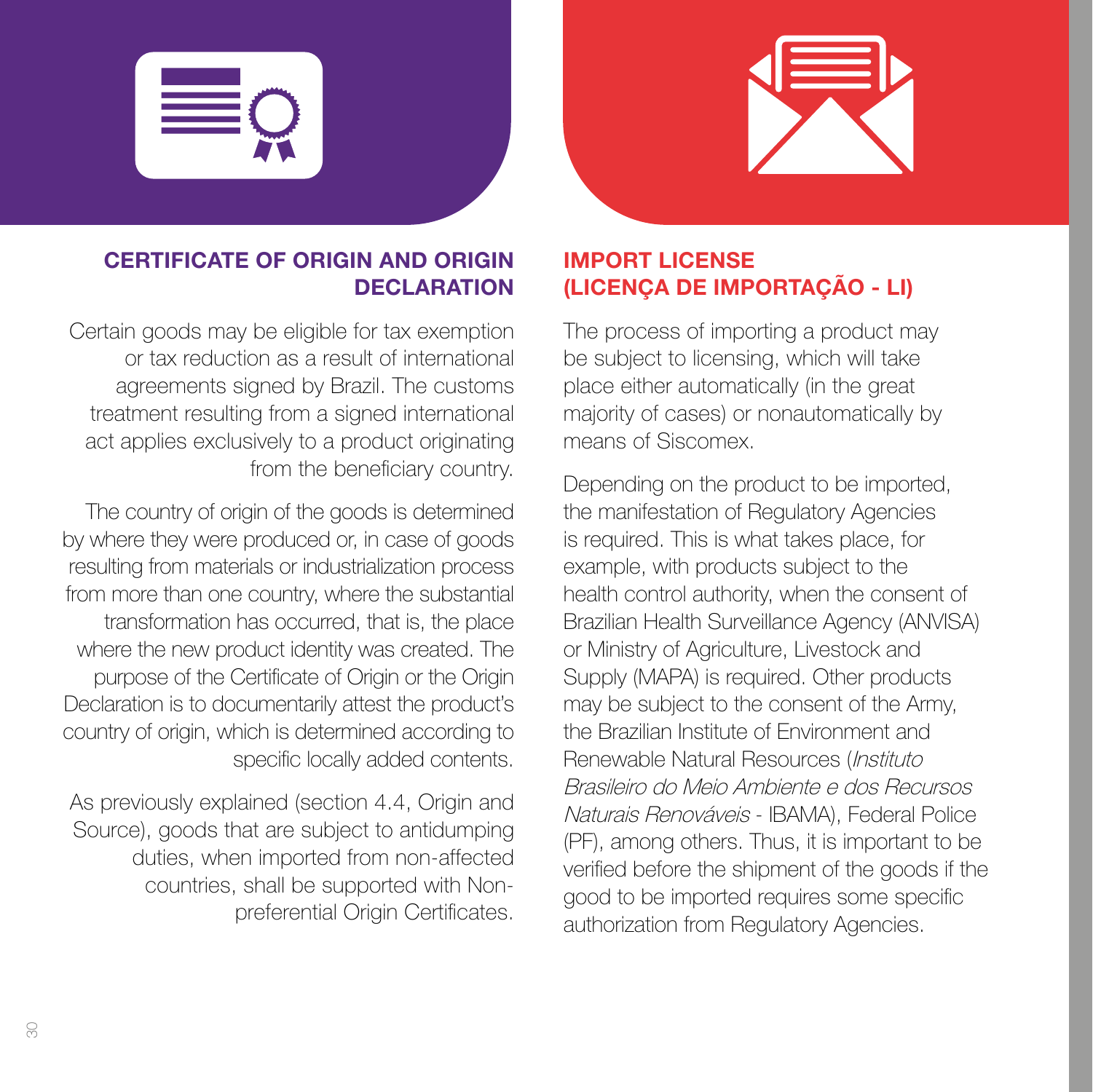

#### IMPORT DECLARATION (DECLARAÇÃO DE IMPORTAÇÃO - DI)

The import declaration is an essential document for the import forwarding process and should contain the importer's identification, as well as the product identification, classification, origin, and customs value.

The import declaration register consists of its numbering by the Federal Internal Revenue Service, through Siscomex, when the import forwarding process is considered started.

The Brazilian legislation stipulates time frames to start the forwarding process of up to 90 days from the unloading, if goods are in a primary zone bonded area; of up to 120 days from the goods entry in a secondary zone bonded area; and up to 90 days, computed as of the receipt of the postal remittance arrival notice.

The import declaration should be included with the original copy of the bill of lading or an equivalent document, the original commercial invoice, signed by the exporter; the proof of payment of the taxes, if required; and other required documents as a result of international agreements or under the law, regulation or a regulatory act.

The customs-related taxes (II, IPI, PIS-Import, and Cofins-Import) should be paid by the time the import declaration (DI) is registered. Usually, the state VAT (ICMS) is also paid before completing the customs forwarding process.

Under the New Import Process, in 2018 RFB (the Brazilian Federal Revenue Service Agency) began the implementation of the pilot phase of the Single Import Declaration (DUIMP), in the Single Foreign Trade Portal (Siscomex), a channel that gathers information related to customs, tax and administrative control of the import operation, the latter being carried out concurrently with customs control, a major innovation in relation to the current systematic "import license – import declaration" (LI-DI).

DUIMP will replace the Import Declaration (DI), Simplified Import Declaration (DSI), Import License (LI) and Simplified Import License (LSI), the latter two with regard to inspections.

The expectation is that the changes will provide a 40% reduction in the average processing times for the release of imported goods, dropping from 17 to 10 days, which will reduce costs in the logistics chain of companies.



#### PROOF OF IMPORT (COMPROVANTE DE IMPORTAÇÃO - CI)

The proof of import is a document used as an evidence of the import operation, issued after the customs clearance of the product that has had its declaration registered in Siscomex. The customs clearance is the action through which the conclusion of customs scrutinizing is registered. After the customs clearance, the delivery of the product to the importer will be authorized.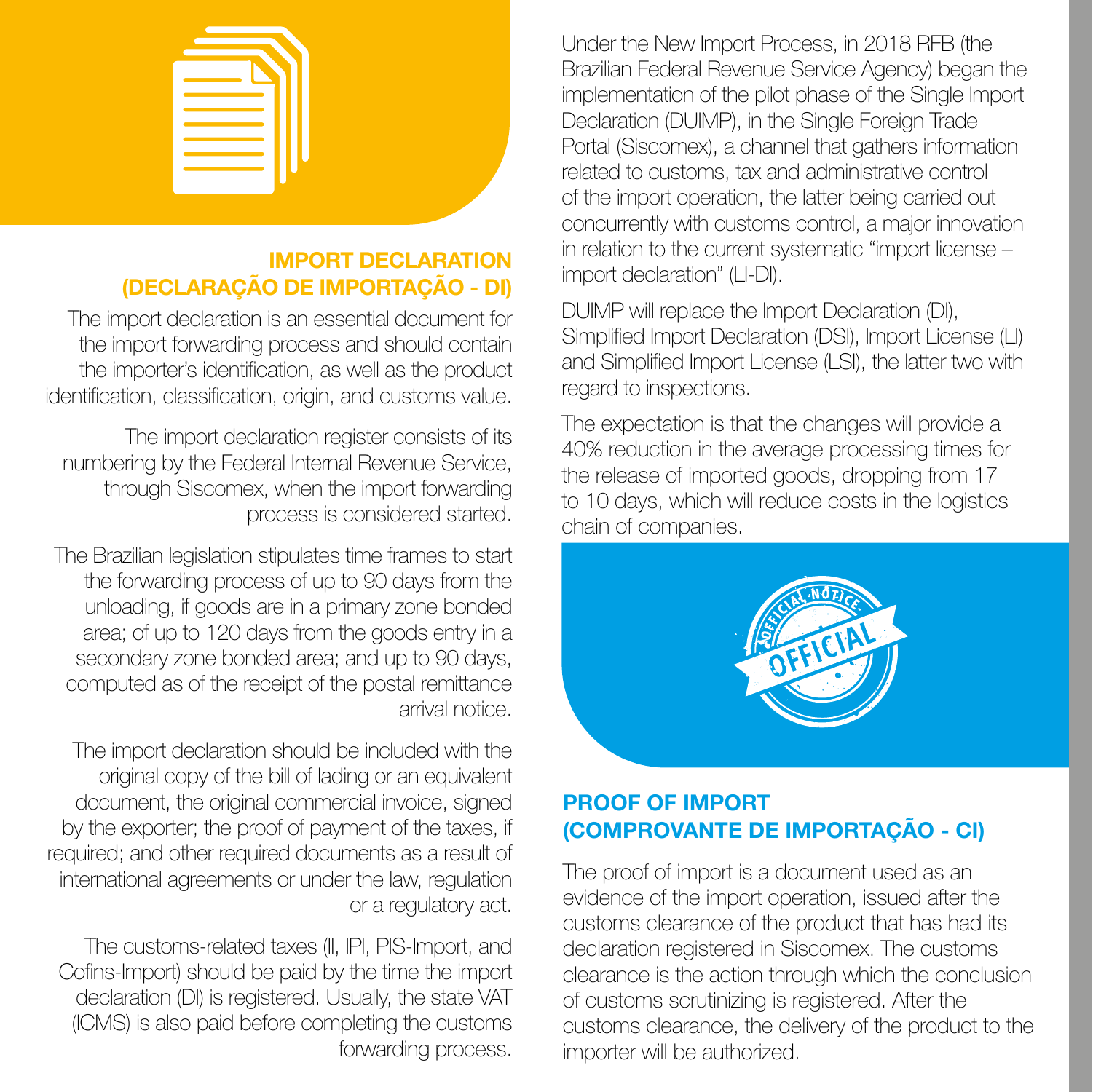## 8. NON-TAX RULES ENTAILED TO THE IMPORT

As a general rule, importers are assigned responsibilities inherent in the:





1. 2. 3.

**Environmental** Legislation; and

Goods subject to Health Control, in addition to specific rules in the import of chemicals, drugs, and explosives.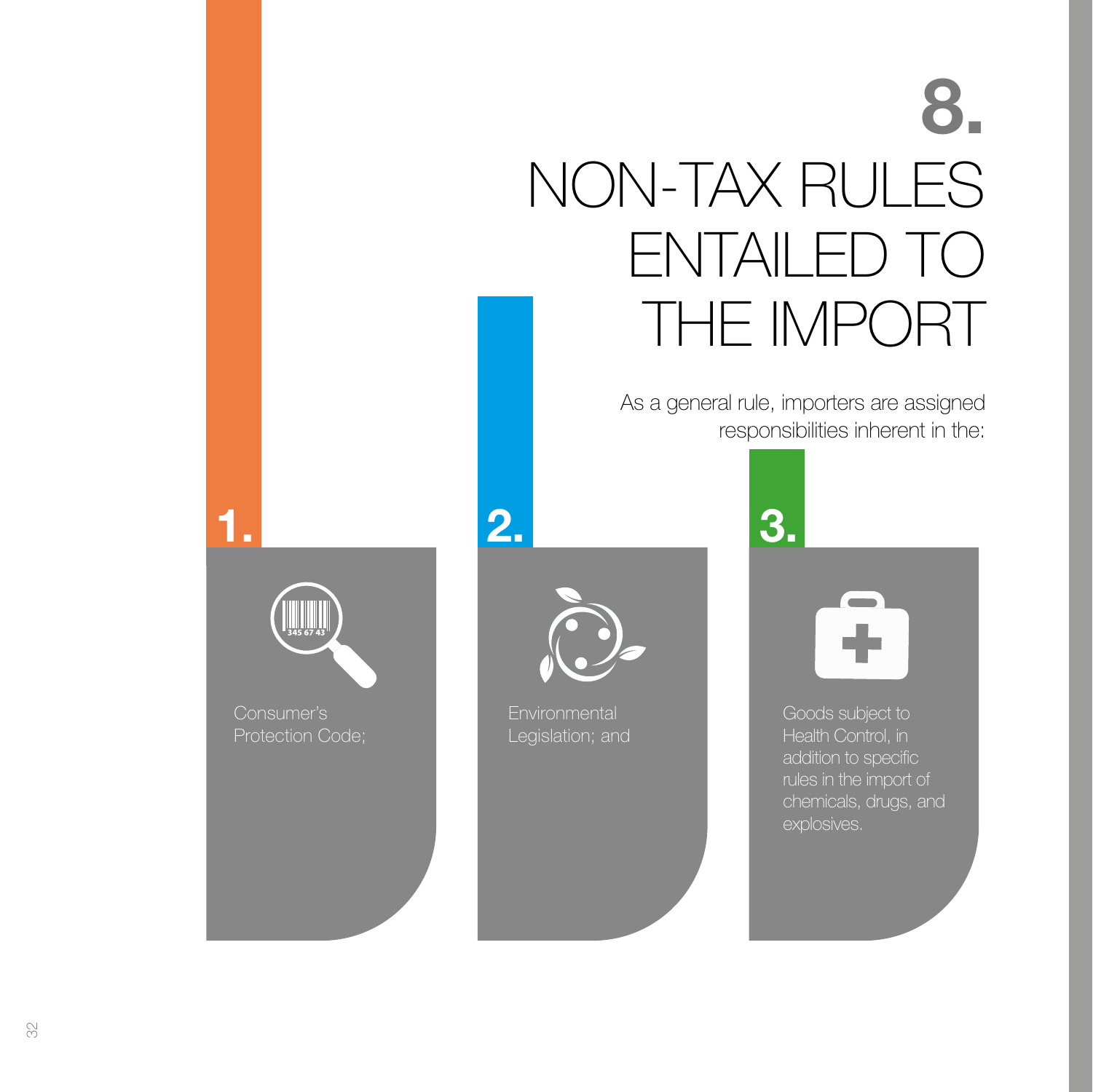## 9. IMPORT PAYMENT **METHODS**

 $\bigcirc$ 



The simplest and most common used methods are: Advance Payment, Documentary Collection, Documentary Credit, and Open Account. These methods are described ahead.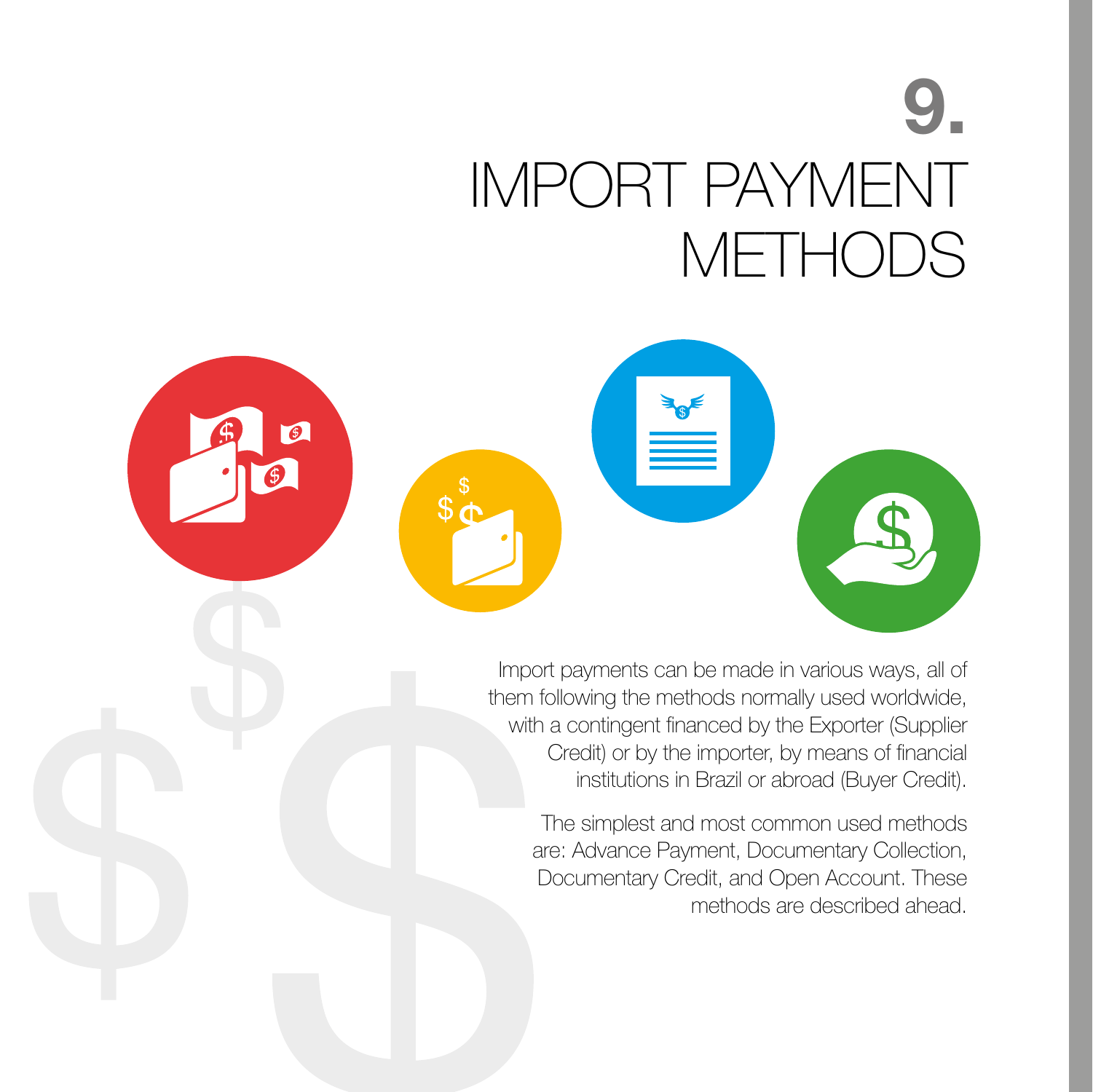

#### CASH IN ADVANCE

With this method payment is made prior to shipment of goods imported directly from abroad on a final basis, including under the 'drawback' regime, or when intended for admission to the Manaus Free-Trade Zone, to Free-Trade Areas, or Industrial Warehouse, or for the nationalization of goods that have been admitted under other special or atypical customs regimes.

The currency exchange settlement is allowed as long as advance payment for the import is supported by commercial operations actually contracted abroad, and their condition is contemplated in the trading contract, Proforma Invoice or an equivalent document where the goods' sums and delivery time are expressly detailed.

The maximum advance term is 180 days from the expected date for shipment abroad or for product nationalization. Exclusively for machines or equipment with a long production or manufacturing cycle on request, the advance term should be compatible with the production or item commercialization cycle, subject to the maximum advance term of 1080 days.

In this transaction method, the importer, in possession of the Proforma Invoice (or an equivalent document) makes the payment to the exporter (by contracting a currency exchange operation). Once the receipt is confirmed, the exporter performs the shipment and sends the original documents (via courier service) directly to the importer. In possession of the original shipping documents, the importer proceeds to product nationalization.

In the event the product shipment or nationalization does not occur by the expected date, the importer should provide the repatriation of the sums corresponding to payments made within thirty days.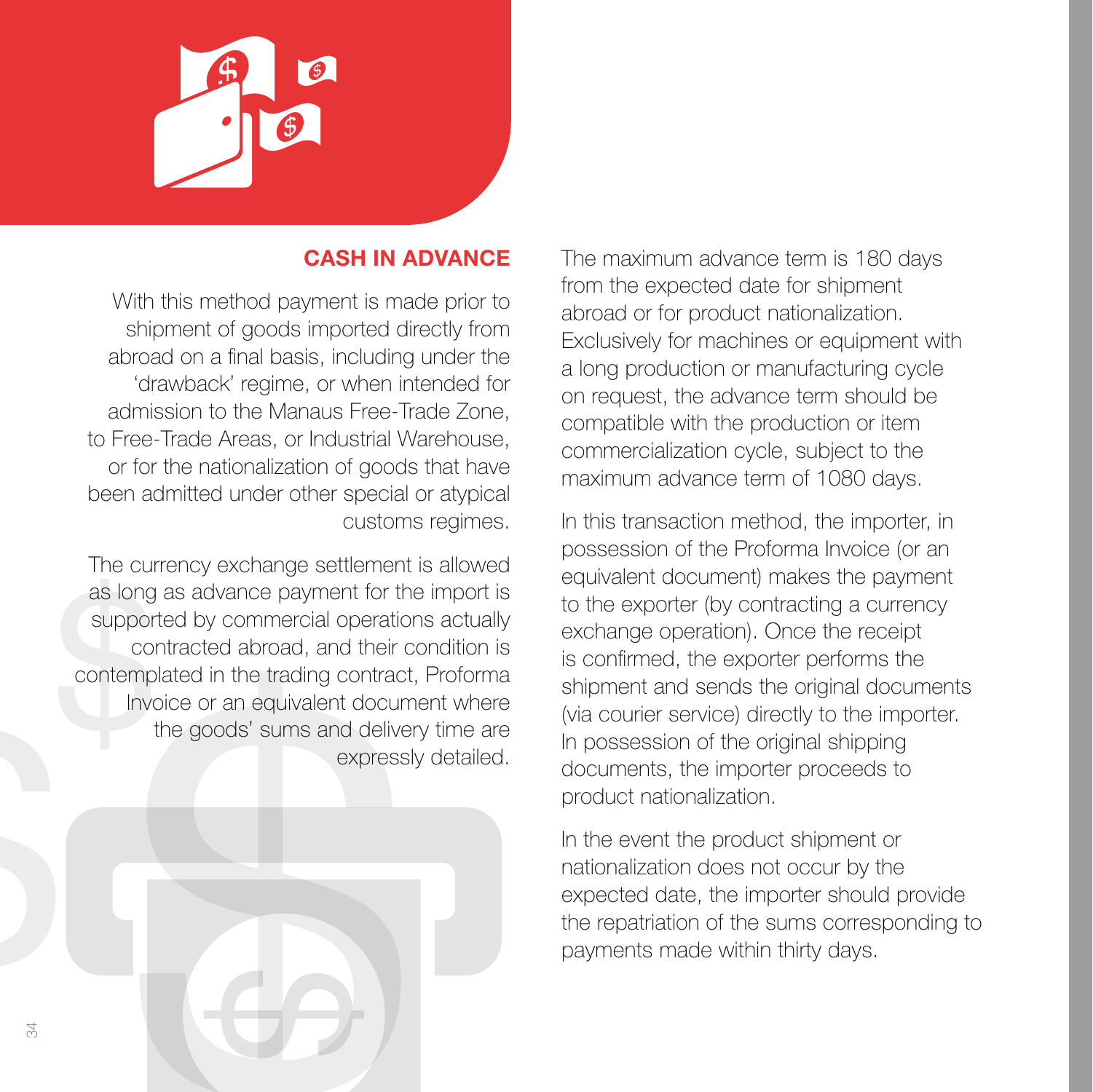#### **DOCUMENTARY** COLLECTION IN CASH OR ON CREDIT

In this method the exporter ships the goods and delivers the documents to a bank so its counterparts abroad can arrange the billing with the importer. The documents are usually followed by a draft (bill of exchange), in cash or credit, drawn by the exporter against the importer. It is a note representative of the debt.

If payment is in **cash** against documents, the importer makes the payment to the Bank (by means of a currency exchange contract) and receives the shipping documents to nationalize the product.

If the collection is on **credit,** the importer performs the acceptance on the draft (bill of exchange or cambial), receives the shipping documents, and proceeds to product nationalization. Two business days prior to the draft due date, the importer makes payment to the bank (by contracting a currency exchange operation).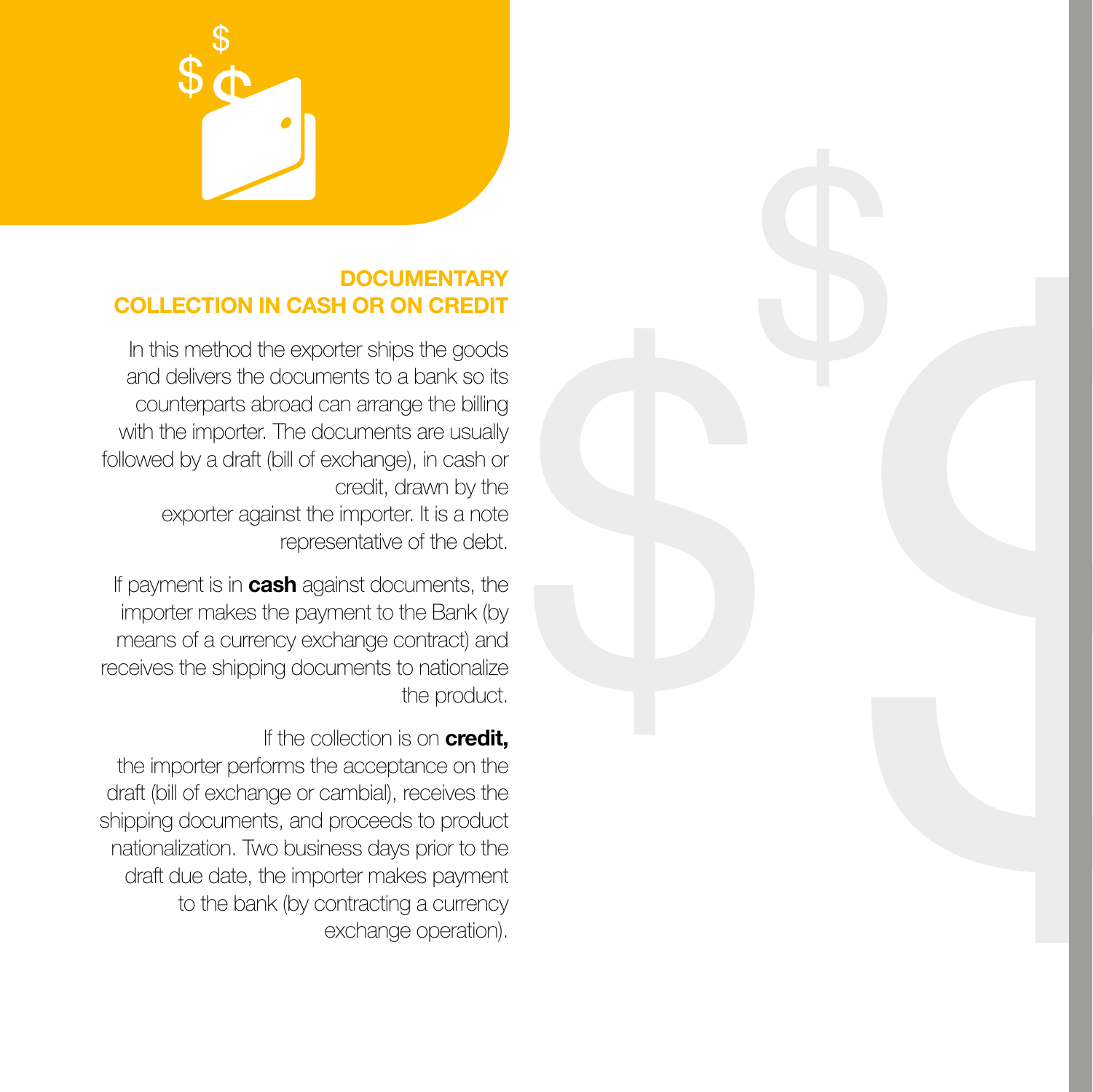#### **DOCUMENTARY** CREDIT OR LETTER OF CREDIT

Documentary credit is a method used on highrisk, nonpayment operations (commercial and/or political), and it constitutes a method through which the bank (issuing bank) – acting on request and on account of the importer (taker) – undertakes the commitment, in last instance, to pay the exporter (beneficiary). Thereby, it allows a bank to take on the role of the operation payer.

Being a solid commitment by the issuing bank (as it should be irrevocable), it may involve an additional commitment by another bank (confirming bank), imparting greater safety to the operation. Such commitment is obviously conditional: payment is assured as long as the beneficiary complies with all terms and conditions stipulated in the "credit", and presents the required documents. If the Letter of Credit is in **cash**, the Exporter will present the shipping documents with the trading Bank, which makes the payment (provided that documents are in good order), advises the Issuing Bank of the negotiation, and forwards the shipping documents requesting reimbursement. The Issuing Bank advises the Importer, who makes payment to the Bank (by contracting a currency exchange operation). Upon arrival of the shipping documents, the Issuing Bank sends the shipping documents to the Importer who conducts product nationalization.

If the Letter of Credit is in **term**, the Exporter will present the shipping documents attached to a draft to the trading Bank, which makes their remittance (provided that the documents are in good order) to the Issuing Bank requesting reimbursement on the liability due date.

The Importer gives its acceptance on the draft (bill of exchange or cambial), picks up the shipping document, and conducts product nationalization. Two business days prior to the draft due date the Importer makes payment to the bank (by contracting a currency exchange operation), which, in turn, reimburses the Trading Bank for payment to the exporter.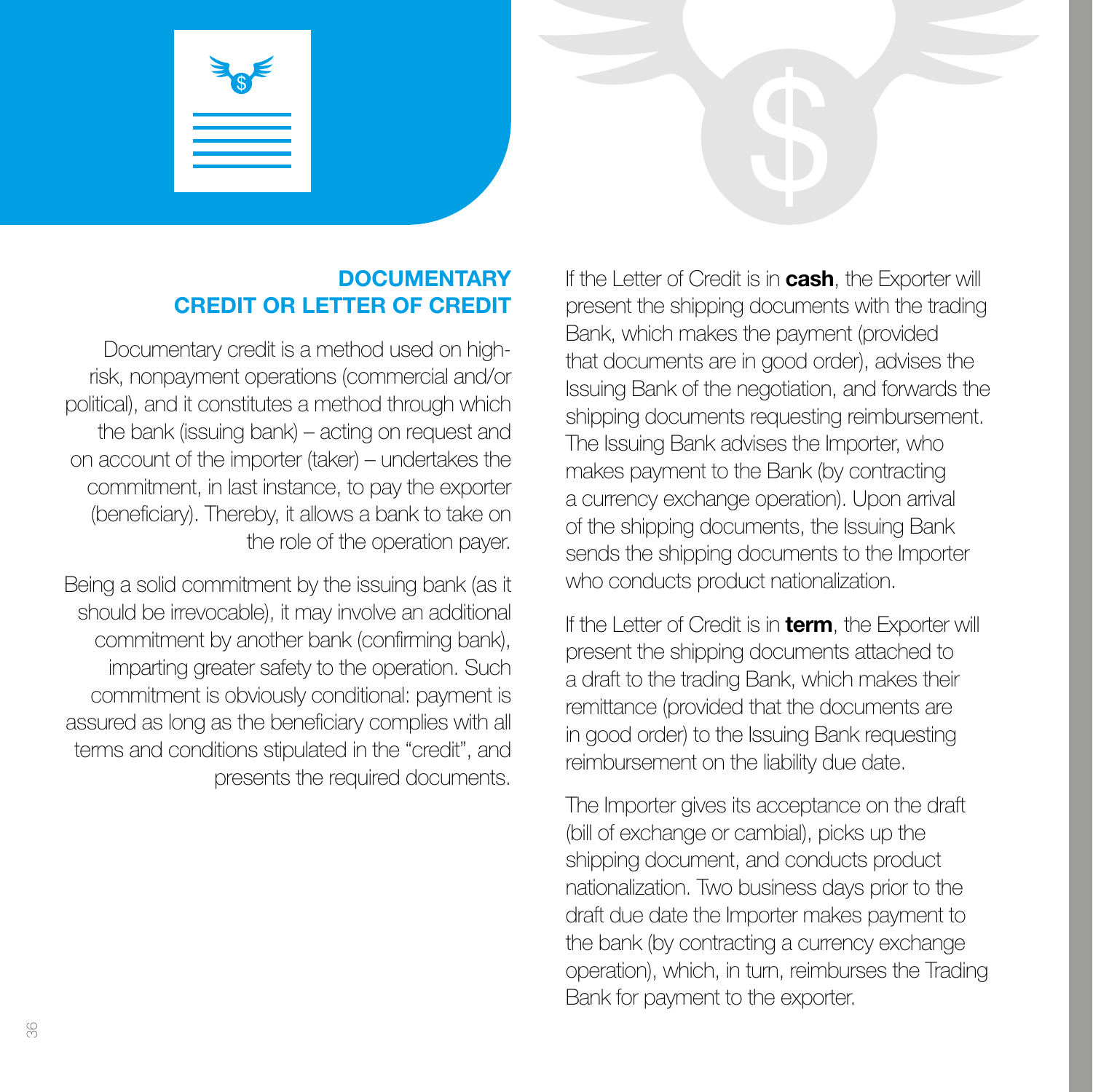

#### OPEN ACCOUNT IN CASH OR ON CREDIT

In this payment method the exporter finances the importer directly in Brazil (Supplier Credit) without the need of an intermediary financial institution.

It is indicated for operations where commercial relationships between parties are already established, and there are no assurances on the part of the importer. The financial conditions should be those which best adapt to the commercial operation characteristics, and it may be in cash or supporting a payment time granted by the exporter.

This payment method implies shipment and remittance of the relevant documents from the exporter directly to the importer prior to the payment. The importer does not issue or accept any note, which may legally bind him to make payment.

If the Open Account is in **cash**, the Importer makes payment to the Exporter (by contracting a currency exchange operation), and subsequently conducts product nationalization.

If the Open Account is on **credit**, the Importer does the product nationalization and makes payment (by contracting a currency exchange operation) two business days prior to the due date.

Considering the latest changes made to Brazilian legislation concerning foreign currency, the currency exchange contracting, with the actual remittance of funds for paying obligations to the exporter, can be made prior to the original due date of the invoice, and there shall be no longer an entailment between the currency exchange operations and their respective import declarations.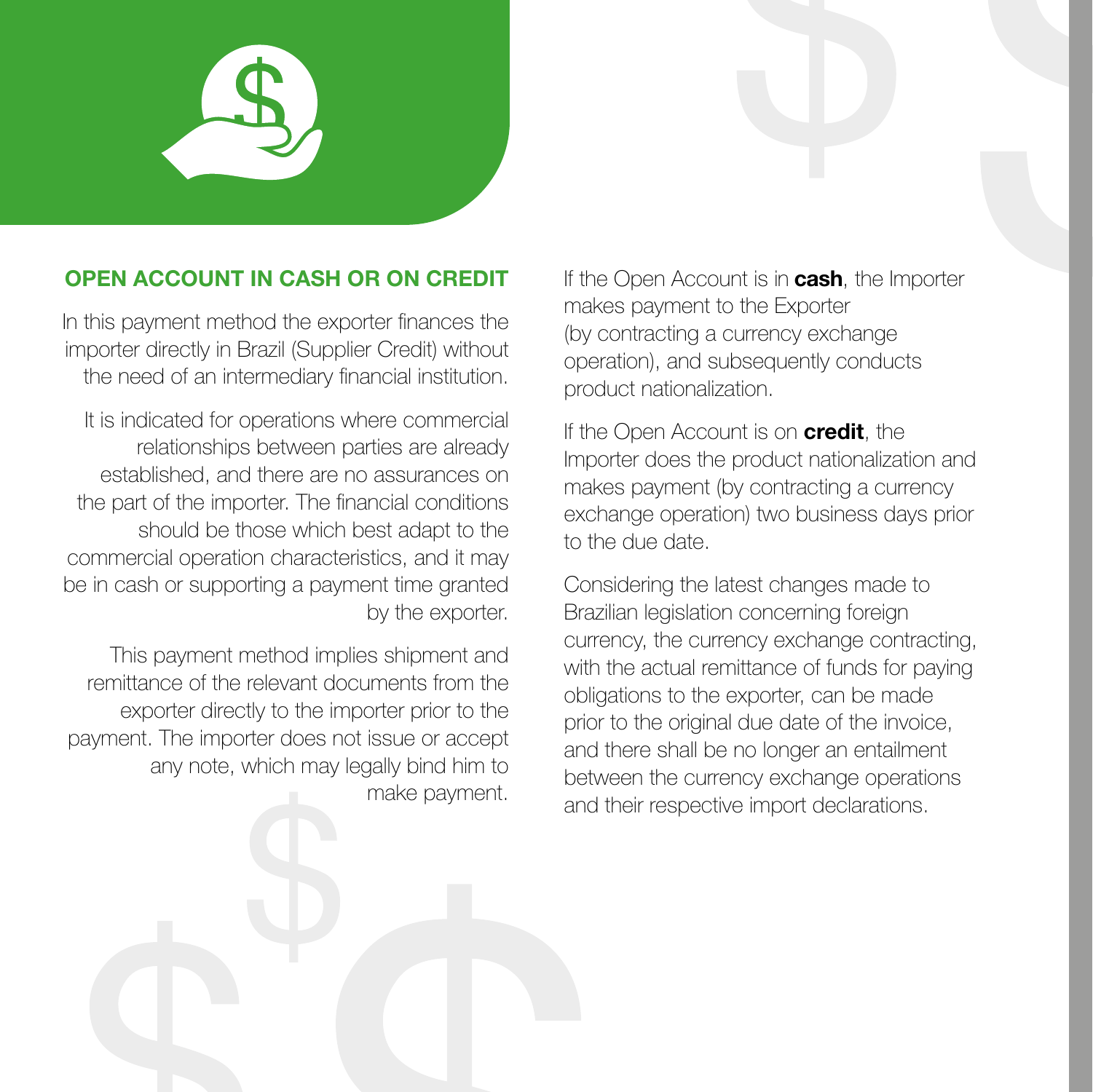



#### IMPORT FINANCING ABOVE 360 DAYS

It is important to note that both operations directly financed by the Exporter and those financed by the Importer, via financial institutions, and with time frames longer than 360 days, shall be registered with the Central Bank of Brazil (Banco Central do Brasil - BACEN), through a Financial Operations Record (ROF), before product nationalization, against a declaration by the importer and a formal manifestation by the creditor.

#### IMPORT FINANCING

Financing the purchase of goods from abroad is usually done by Brazilian financial institutions, providing the importer with a better cash flow.

Local leasing of an imported product is a long-term funding option in which a financial institution, usually aided by a Brazilian trading company, imports the good.

It is usually used for machinery and equipment intended for fixed assets of the importer in Brazil. In this operation all import costs and eventually the assembly and installation of the equipment may be included.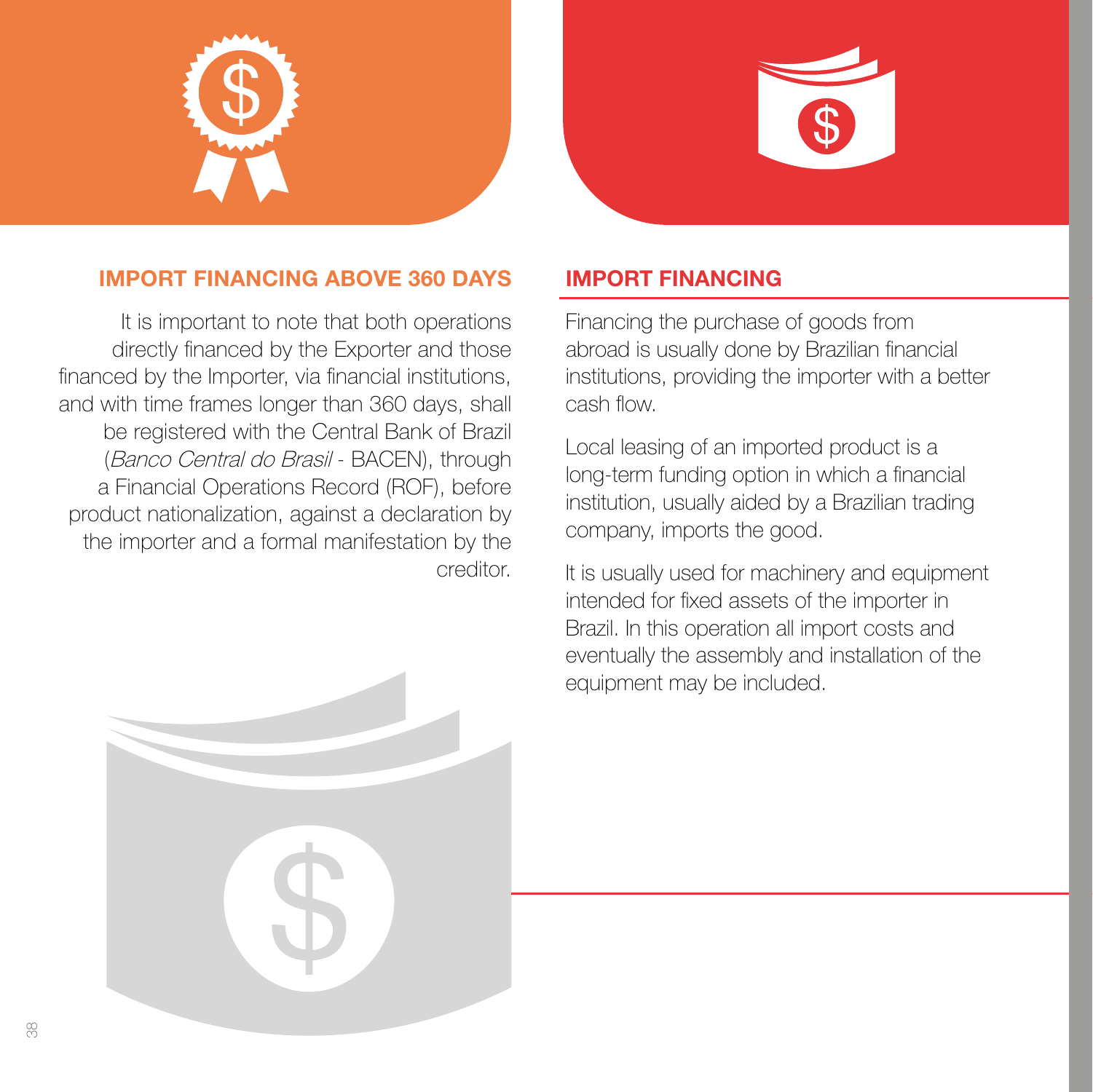

This modality finances the partial or total value of the acquisition cost of a product abroad, enabling immediate payment to the foreign exporter as agreed upon in the negotiation (cash or at maturity). It may be contracted for settlement in the short term (up to 360 days of shipment) or long-term (over 360 days of shipment), in this case, it requires the issuance of a ROF (Registro de Operação Financeira), a financial operation registry.

#### FORFAITING

Forfaiting or Draw Discount is a foreign trade operation in which the exporter provides financing to his/her buyer through a bank that approves the importer client's risk. The operation consists of the purchase of receivables in the long term (Bill of Exchange, for example) by a bank, usually situated in Brazil, without damages to the exporter, and with cash payment.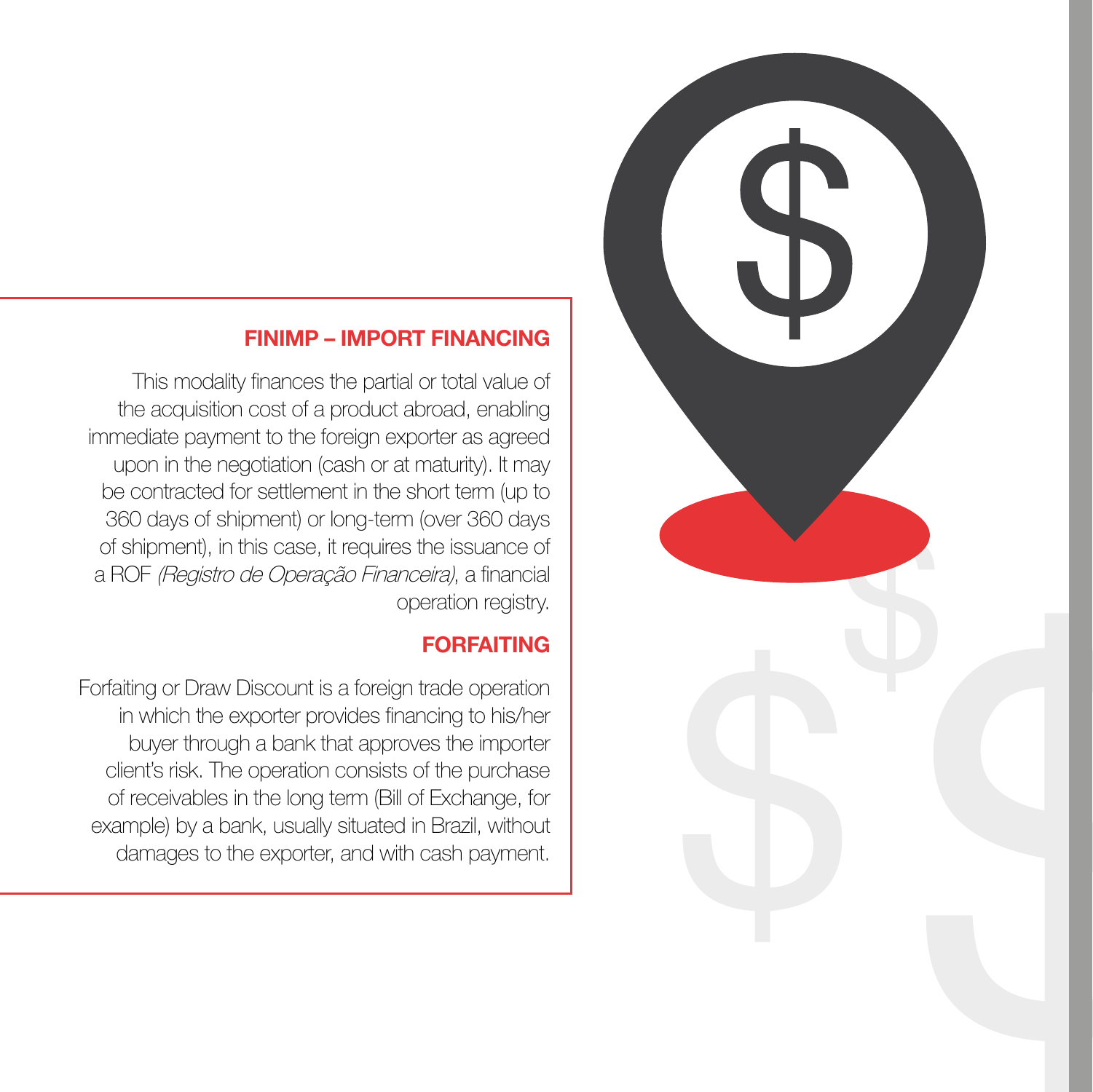# 10. LOGISTICS IN BRAZIL

The concept of logistics comprises all activities related to the acquisition, transport, transshipment, and storage of goods. It is generally understood as particularly related to the flow of materials (raw materials, intermediate and end products), but also involves services and information provided to companies.

The areas making up the full logistic strategy should include: transport; outsourcing; competitors; human resources; supply chain management; information management; optional analyses; communication; actual location cost; specialized competency centers; network projects; insurance limits and insurance coverage.

Ш

ш

ш

 $\blacksquare$ 

 $\mathbb{R}^n$ 

m

 $\hat{r}$ m ш

m

ш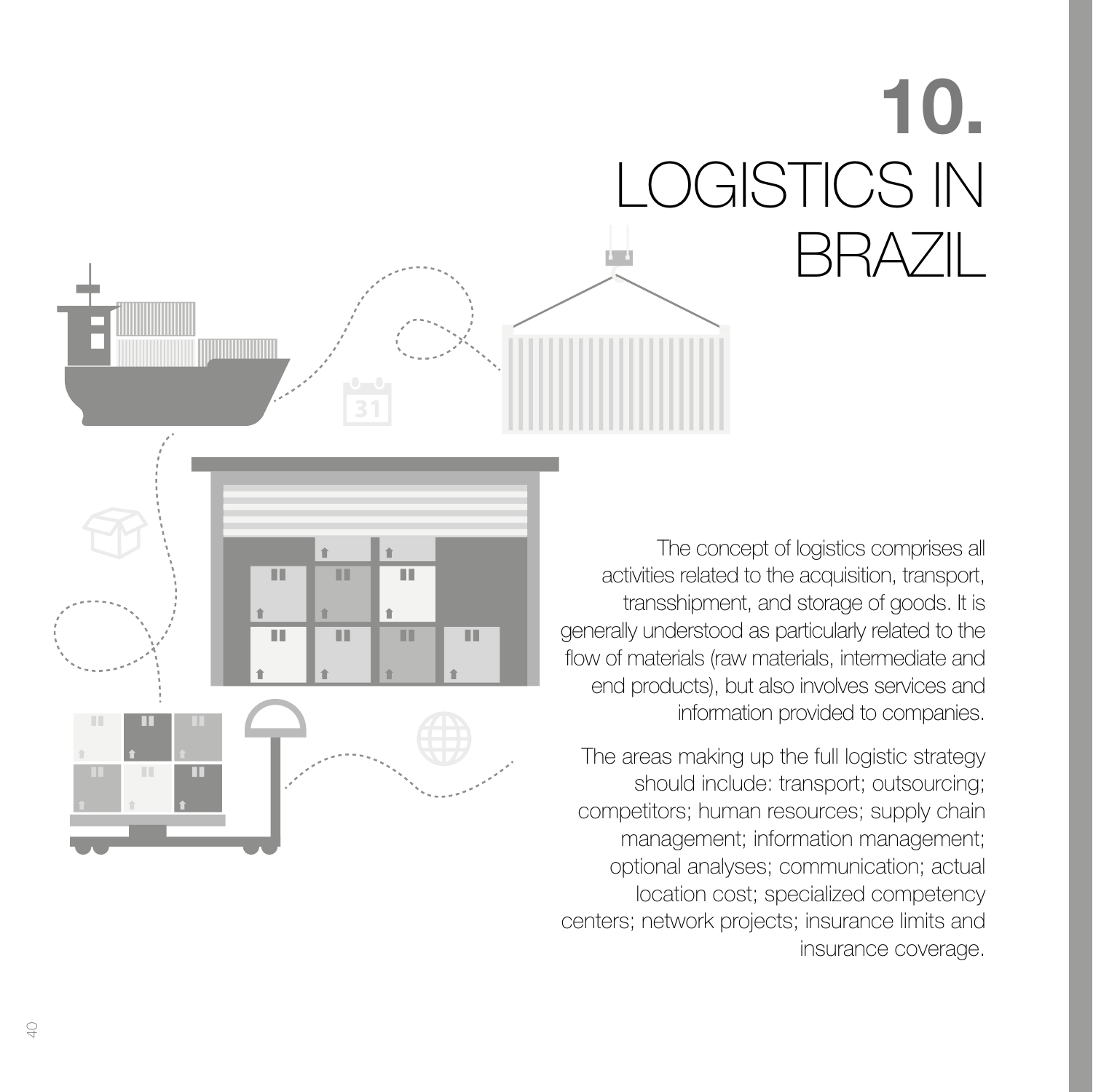

The maritime traffic between the United States and Brazil is regular and served by first-class shipowners. The approximate transit time ranges from 16 to 27 days, depending on the port of origin. Since the schedule can be changed without prior notice, all shipping dates must be checked with the shipowner before any operation.

#### MARITIME

This is the most economical method of transportation to move great amounts of cargo over long distances, in addition to a huge variety of route options. With a coast spanning 8.5 thousand navigable kilometers, Brazilian ports moved approximately 1,104 billion tons of a wide variety of imported and exported goods in 2019.

The most important Brazilian cities and large consumer centers, like São Paulo and Rio de Janeiro, are located close to the coast. Below, the ports with the highest cargo movement in 2019:

- 1. Port of Santos (SP);
- 2. Port of Paranaguá (PR);
	- **3.** Port of Itapoá (SC);
		- 4. Portonave (SC);
- 5. Port of Rio Grande (RS);
	- 6. Dp World Santos (SP);
		- 7. Port Chibatão (AM);
		- 8. Port of Suape (PE);
		- 9. Porto de Itajaí (SC);

10. Port of Rio de Janeiro (RJ).



#### Long-haul maritime shipping | IMPORT



Source: ComexStat - MDIC

#### Long-haul maritime shipping | EXPORT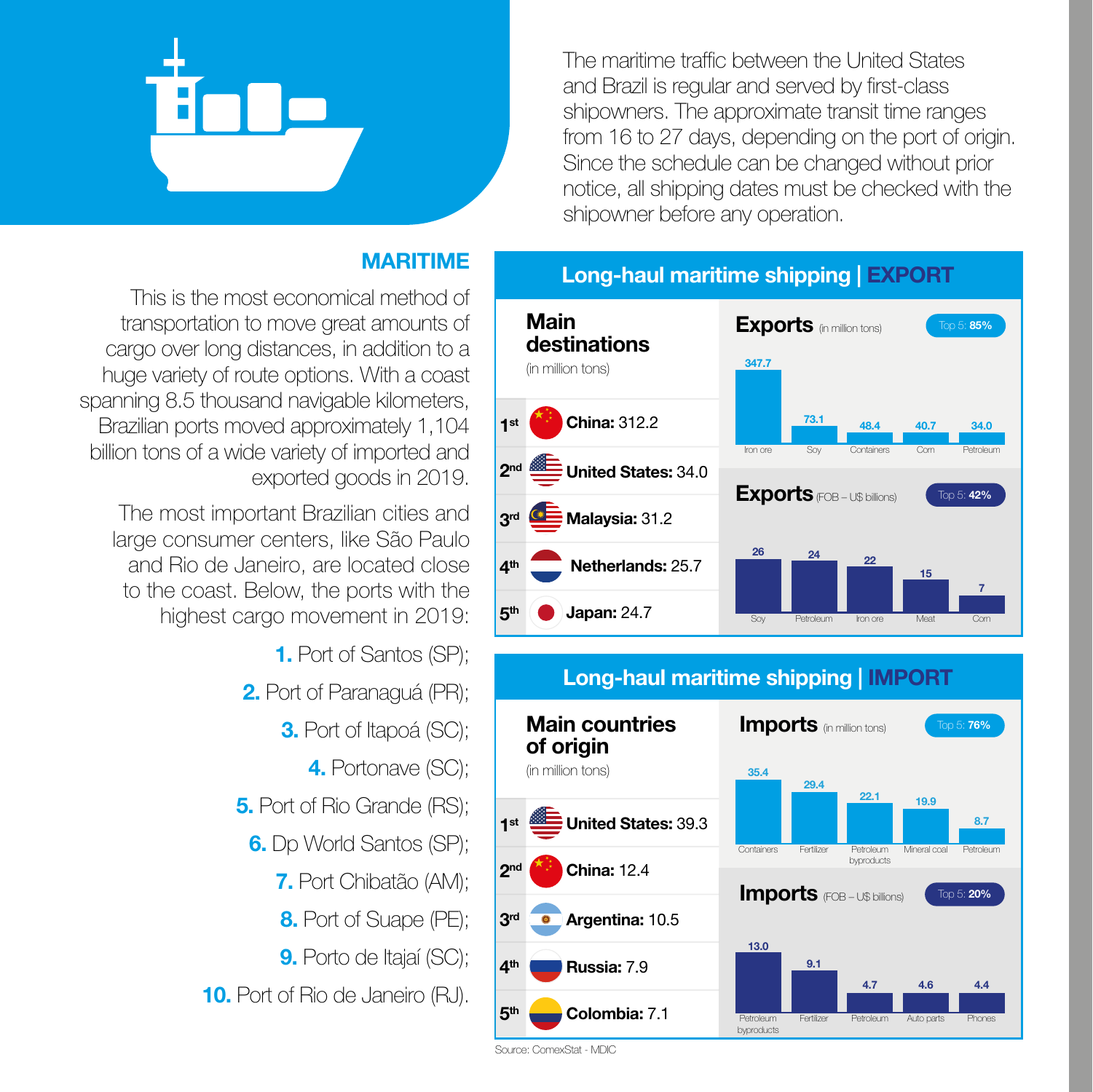



#### CABOTAGE (COASTAL NAVIGATION)

Aimed at optimizing the use of their ships and serving the entire Brazilian coast, shipowners started using the hub port concept, in which the international ships unload goods at a main port, transshipping loads to smaller ships. These, in turn, perform the coastwise trade transport along the Brazilian coast serving other ports in Brazil.

Despite the recent growth in the number of container ships in cabotage routes, the number of departures is still very limited. One of the reasons for the low offering of ships for cabotage is still the difficulty for a balanced trade, since the north-south cargo flow is much greater than the South-North flow.

#### AIR TRANSPORT

Air transport is quite efficient for loads with reduced weight and volume, high added value, and those requiring optimized delivery. This method of transportation represents less than 5% of the Brazilian foreign trade.

Brazil is served by the main national and international airlines, with the biggest concentration of international flights in the Southeastern region of the country, particularly in São Paulo.

Three out of the four busiest airports in Brazil, are located in the Southeastern region, two are located in the state of São Paulo (GRU Airport, São Paulo/Guarulhos – Governador André Franco Montoro International Airport; and VCP Airport, Viracopos/Campinas International Airport, in Campinas) and one in the state of Rio de Janeiro (GIG Airport, Rio de Janeiro/ Galeão – Antonio Carlos Jobim International Airport). This explains why the region accounts for nearly 66% of air shipments.

Regarding the Brazil-United States route, a great number of international flights depart from the United States to various Brazilian states. It is worth highlighting the high concentration of aircrafts flying from Miami to São Paulo.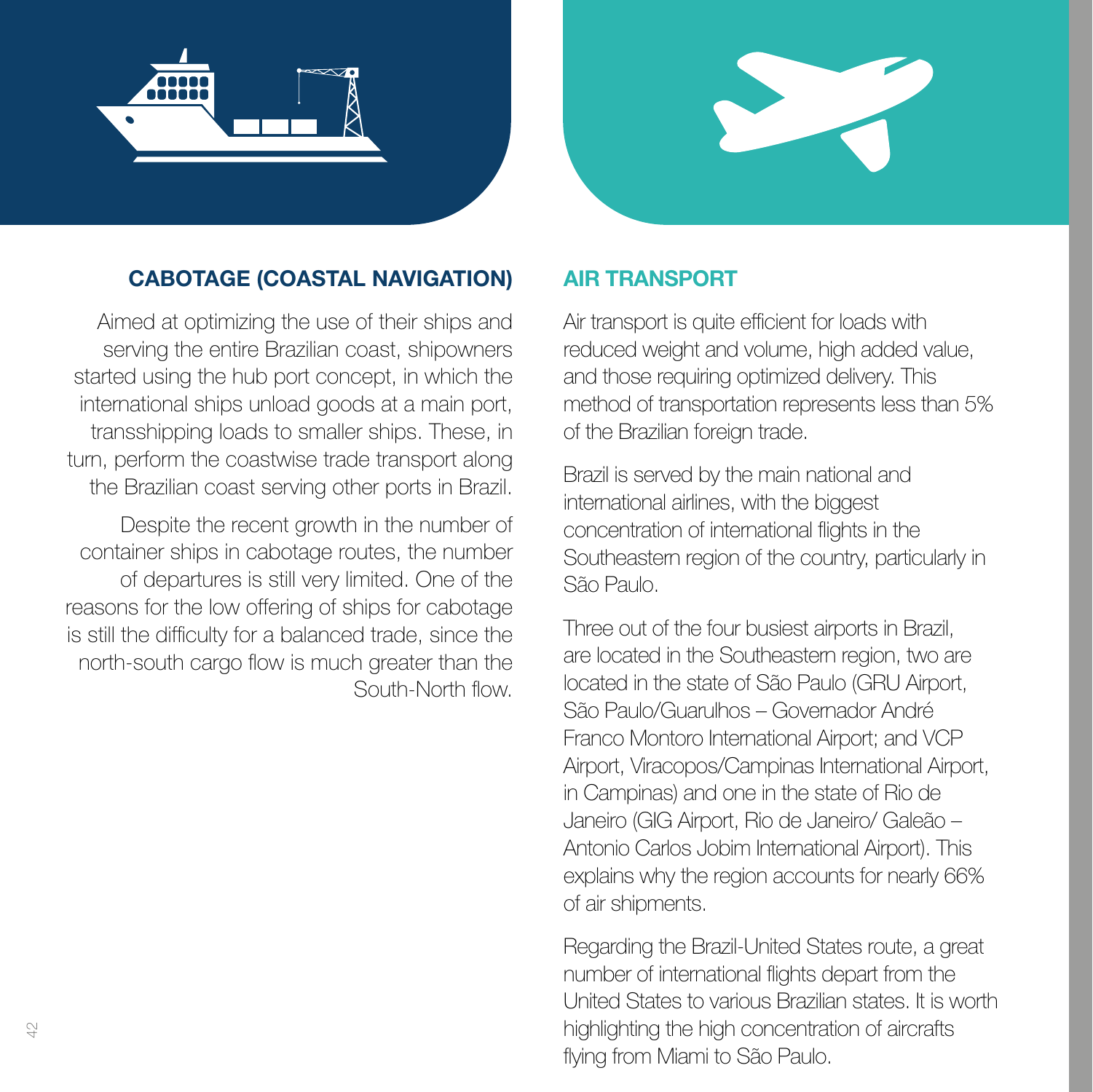

#### ROAD TRANSPORT

Road transportation is Brazil's most used transportation method, particularly for imports coming from South American countries, such as Argentina, Chile, Uruguay and Bolivia; it is also the most important method to transport goods within the country. A study conducted by the Brazilian National Transportation Confederation (Confederação Nacional do Transporte - CNT) shows that the road transportation represents 60% of the cargo handling in Brazil.

According to CNT, the latest survey in 2018 indicated 1.7 million kilometers of roads in the country, of which approximately 12% are paved. Of all the roads, the vast majority are state and municipal controlled, 95.1%, while 4.9% are federal.

#### RAIL TRANSPORT

The rail method of transportation is, in particular, characterized by its capacity to transport large volumes, with great energy efficiency, especially in instances of medium and long-distance displacements. It further presents greater safety in relation to highway transportation, with lower accident rates and a lower occurrence of thefts and robberies.

Currently, the railroad system totals approximately 30,000 kilometers, serving all the Brazilian territory. The country expects that this number increases in the next years, according to National Association of Rail Transport ANTF.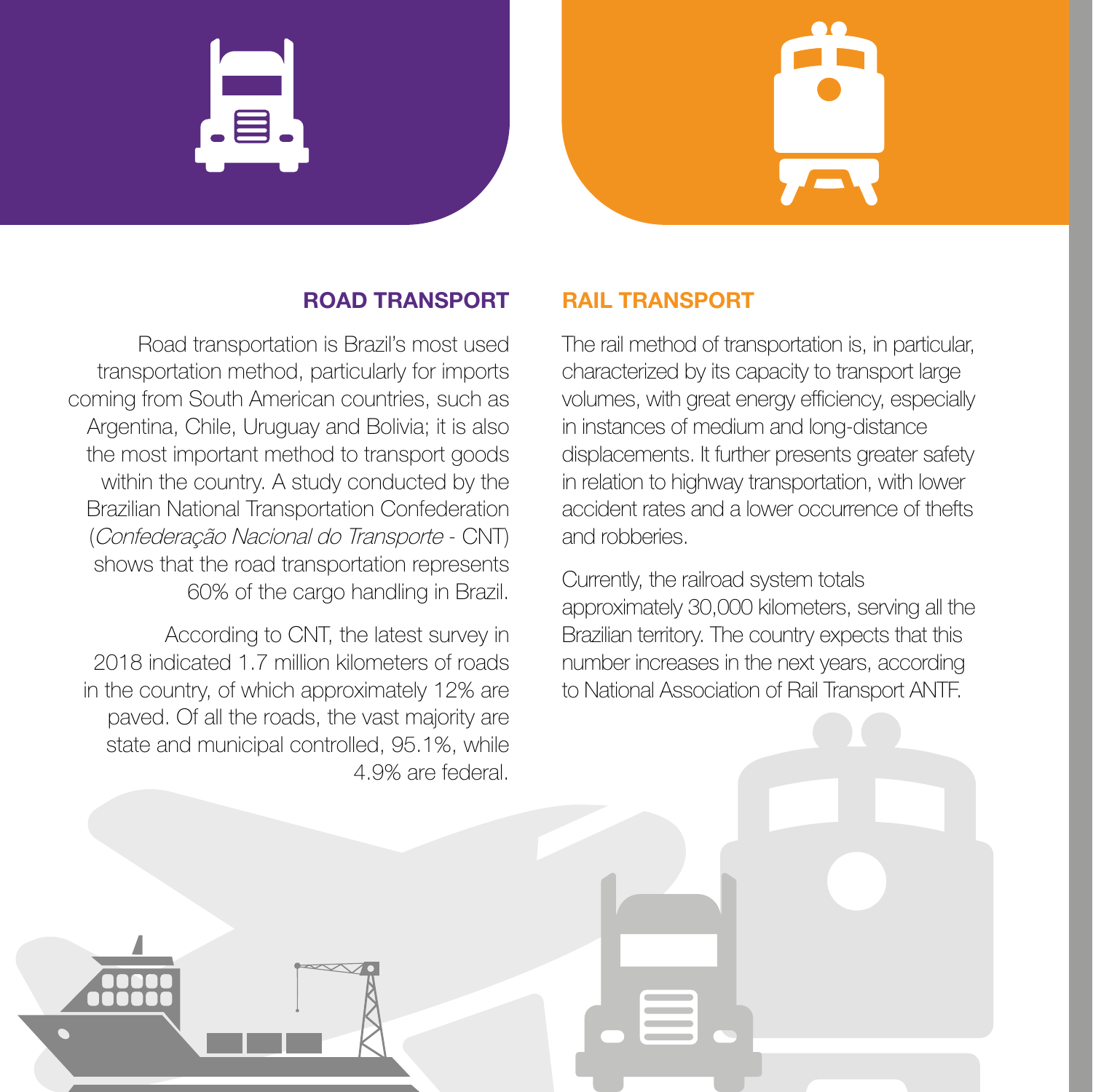

#### SMALL VOLUME EXPORT

Small volume exporters have the option of using companies specialized in cargo consolidation. For maritime transport, there are the Non Vessel Operator Common Carrier (NVOCC) agents. For air transport, the cargo transit procedure (transitário de carga) is used.

The United States relies on a number of companies in this industry, which are responsible for receiving cargo, performing customs clearing, and providing the export shipment. As these companies work with various exporters, the space used is optimized through economical batches, and consequently costs are reduced.

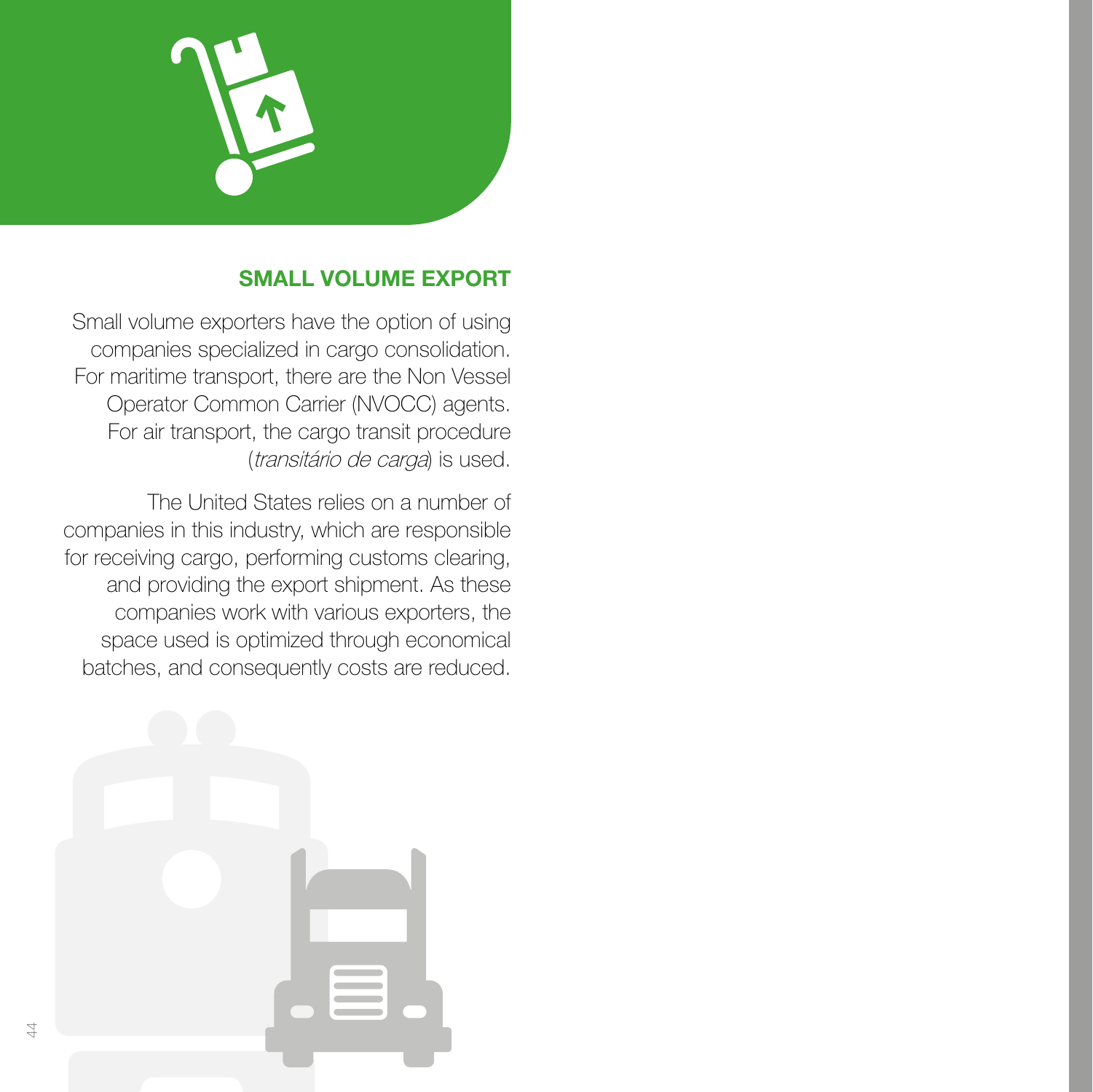## 11. ABOUT OUR SPONSOR

#### CISA TRADING. THE BEST SOLUTIONS IN INTERNATIONAL TRADE

In order to offer the best solutions to companies that need specific know-how in international trade, Cisa Trading structures its operations with strategic partnerships all around the world and specializes in various market segments, such as automotive, IT, pharmaceutical, chemical, ferrous, nonferrous, telecommunications, cosmetics, machinery and equipment.

While the client concentrates on its core business, Cisa Trading takes care of the import processes, operations and financial planning, as well as the transport and the payment of taxes and import duty.

#### INTEGRATED AND INNOVATIVE SOLUTIONS FOR INTERNATIONAL TRADE

Cisa Trading has a highly qualified and committed group of employees that take care of customer needs and provide integrated solutions that make a difference.

Cisa's service scope includes inbound and outbound logistics activities, customs clearance, warehousing and handling of products in primary and secondary zones, and documentation analysis. Cisa Trading offers total follow up to the client in every step of the import and export process. In addition, Cisa also offers interpretation and advisory guidance to clients on taxes, customs and current regulatory legislations.

When offering solutions beyond customers' expectations, Cisa Trading optimizes operations' value, assists with its financial feasibility and ensures efficient logistics.

#### COMPLETE INFRASTRUCTURE TO MEET CLIENTS' NEEDS

Cisa Trading has an infrastructure capable of dealing with every situation and type of demand of its clients. It has offices and branches in several states of Brazil and abroad.

Cisa Trading operates with warehouses and integrated logistics companies that comply with mandatory legislations. In addition, it uses large general warehouses with stock system management and acclimatized areas.

#### THE LATEST TECHNOLOGY TO ENSURE SWIFT RESPONSES AND QUALITY

At Cisa Trading technology is present in every step of the import and export process, from the product boarding at its origin to delivery to the end customer.

In order to guarantee even more efficiency in operations, the company is continuously investing in IT. Cisa Trading's systems use the latest technology to ensure service quality and swift responses.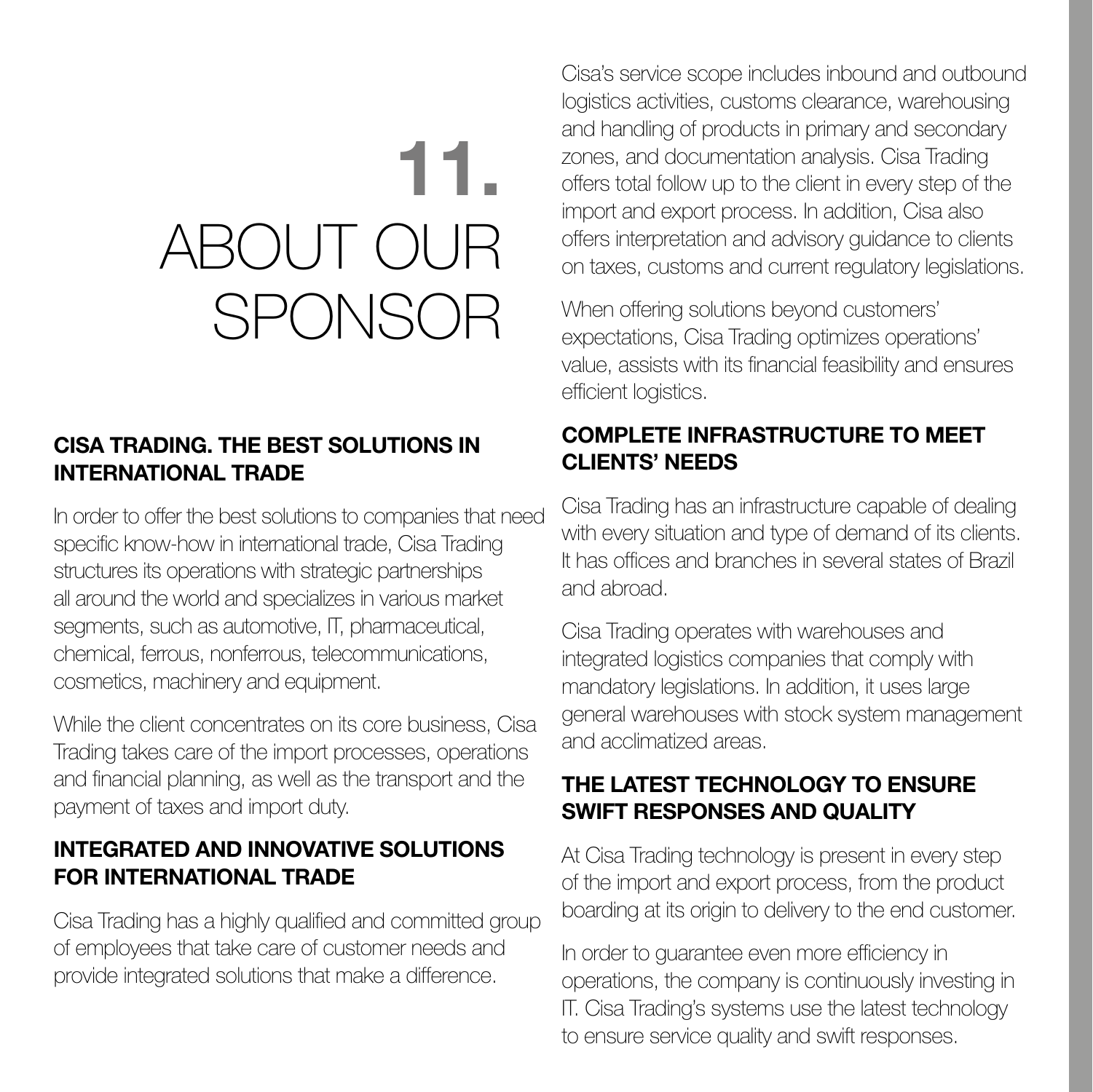Cisa systems totally integrate with its branches, clients and suppliers, with systems such as Enterprise Resource Planning (ERP) and Foreign Trade System, Order Management (CWO) and Tracking (FINDER) via web for export and import, and Radio Frequency Identification (RFID). These are some of the tools used by Cisa Trading to ensure information quality, security, monitoring of each step of the operations, controlling costs and, most importantly, meeting the customers' need and expectations.

#### SPECIALIZED IN VARIOUS MARKET SEGMENTS

Cisa Trading operates in various market segments with several companies and big multinational clients.

In order to offer excellence to its customers, Cisa has created business units specialized by product type, with a technically qualified and highly experienced team that understands clients' needs and anticipates solutions.

The business units and administrative/financial units are designed to monitor each stage of the operations to guarantee flawless and efficient product delivery to the customer.

• Machinery & Equipment: Cisa Trading has vast experience in this segment, coordinating all the operational relationship with the principal regulatory agents (Receita Federal, DECEX, MDIC, among others);

• Ferrous/Nonferrous Metals: Cisa Trading operates in partnership with the world's largest producers and exporters of copper and molybdenum trioxide, as well as the main iron and steel manufactures in the world to buy reliable, high quality products, such as flat coil and plates and wire-rod coils, bundles, bars and beams. Cisa offers import operations capable of reducing the costs of acquiring these products;

• Automotive: Cisa Trading has the structure to organize and manage vehicle imports, having already imported over 500,000 (five hundred thousand) cars;

• Chemicals: Cisa manages all the stages of import of chemical products adopting preventive procedures according to the risk number (UN classification), class and subclass;

• Telecommunications & Home Appliances: Cisa Trading has expertise in importing high-tech products, and it is specialized in offering the best logistics option to clients;

• Pharmaceuticals: Today Cisa Trading offers unequivocal expertise and the best alternative for organizing and managing all the steps for importing finished medicines, inputs or raw materials demanded by the pharmaceutical industry;

• Cosmetics: Cisa Trading has vast experience in this segment and besides importing these products, it also provides services such as labeling, inserting directions, instructions in Portuguese, etc.;

• Information Technology (IT): Cisa boasts specialized know-how in the management of hightech products and uses specific monitoring and tracking devices/methods.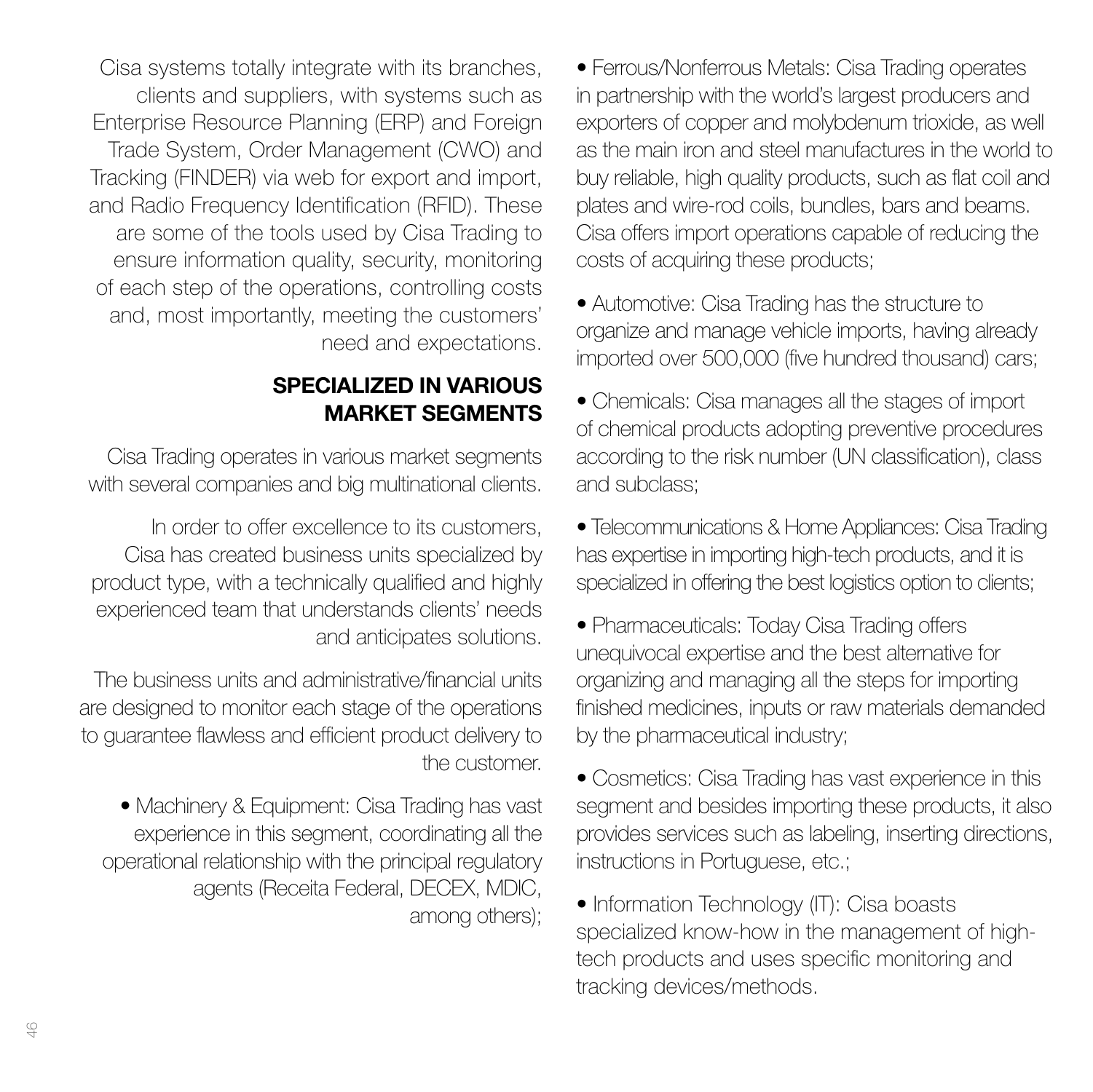#### COMEXPORT TRADING. COMPLETE SOLUTIONS IN INTERNATIONAL TRADE.

Throughout its 49 years of existence, Comexport has accomplished vast experience in international trade. Combining highly-qualified professionals with state-ofthe-art technology, Comexport has proudly become the largest non-commodities trading company in Brazil. For the upcoming future, the company plans to continue in its path of growth, and to become the first trading company in Brazil to provide 5PL solutions to its clients.

#### OUR CORNERSTONES: INNOVATION, CUSTOMER SUCCESS, COMMUNICATION AND TRAINING.

Comexport believes that sustainable growth will result from the combination of these four factors. Our business plan establishes various actions devoted to – first and foremost – our clients' satisfaction, which is accomplished through continuous innovation (including not only massive investment in technology, but also the improvement of our daily processes), customized training to our employees, and a consistent communication plan.

#### COMEXPORT MANAGEMENT SYSTEM – CMS.

Comexport has developed a state-of-theart software known as CMS – Comexport Management System. The CMS enables clients to navigate through customized pages and follow the status of their operations on a real-time basis. All information that is relevant to any operation may be found in the CMS: progress of the imports; status of transportation; status of customs' clearance and other governmental activities and permits; warehousing data; etc.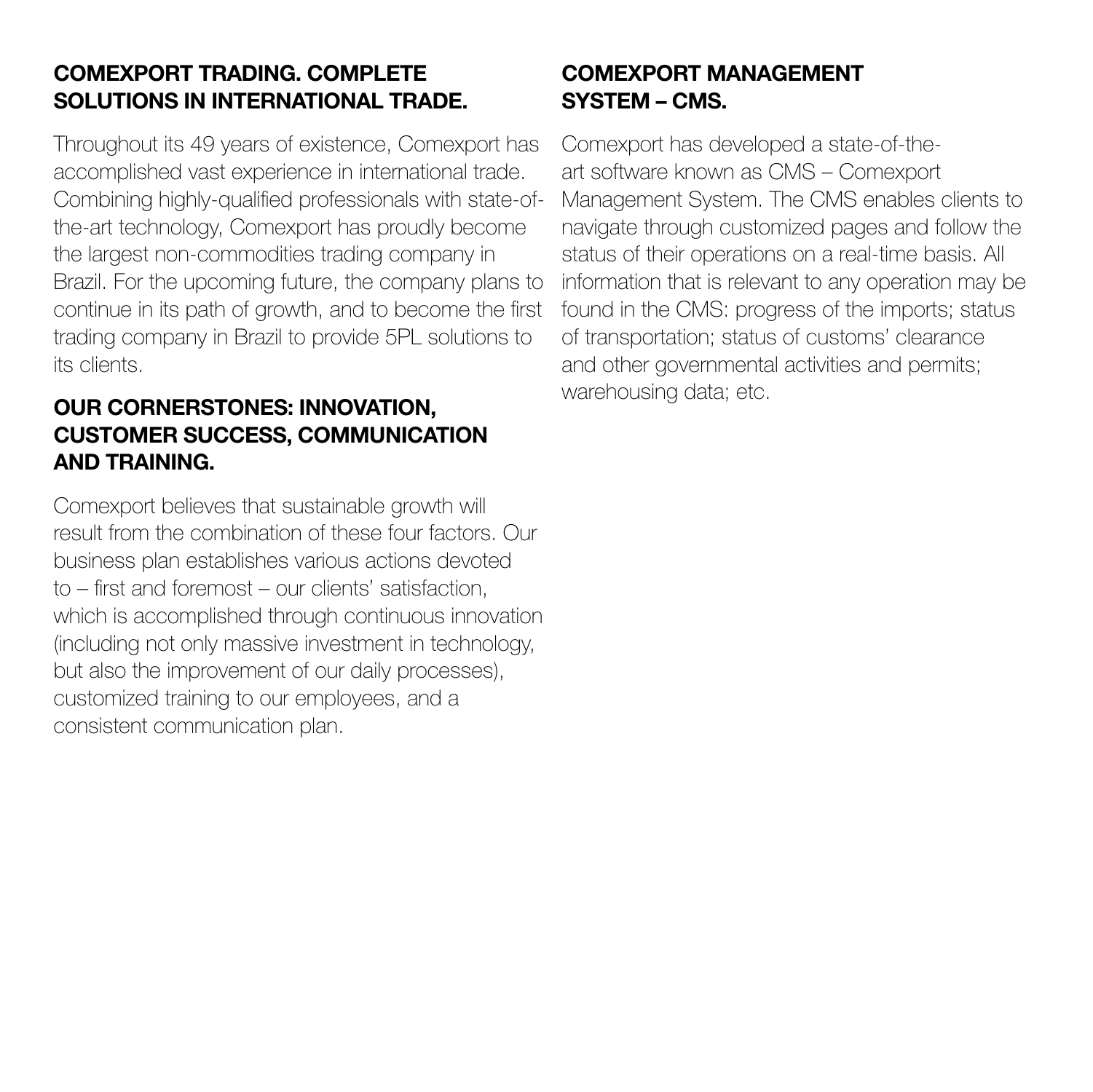#### CISA TRADING AROUND THE WORLD

Cisa Trading has offices and branches in the main import and export centers of Brazil, such as São Paulo, Espírito Santo, Santa Catarina, Rio de Janeiro, Macaé, Minas Gerais and Pernambuco.

#### FOR FURTHER INFORMATION, PLEASE CONTACT:



Avenida Presidente Juscelino Kubitschek, 1830 Torre II – 8th floor– 04543-900 São Paulo – SP – Brazil Phone: +55 (11) 3707-2698 E-mail: gtoledo@cisatrading.com.br Website: www.cisatrading.com.br

### COMEXPORT AROUND THE WORLD

Comexport has offices in various locations in Brazil: in the States of São Paulo, Espírito Santo, Santa Catarina, Pernambuco, Ceará, Alagoas, Paraná, Minas Gerais and Rio de Janeiro. In addition, Comexport has been present in China since 1983, and currently has its office strategically located in the City of Shanghai, district of Jing'an. The office is able to provide a wide range of services, including local research, visits to suppliers, inspections and follow-up of operations.

## FOR FURTHER INFORMATION, PLEASE CONTACT:



Av. Das Nações Unidas, 10.989, 12th floor 04578-000 | São Paulo, SP, Brazil | Phone: +55 (11) 2162-1888 E-mail: info@comexport.com.br Website: www.comexport.com.br